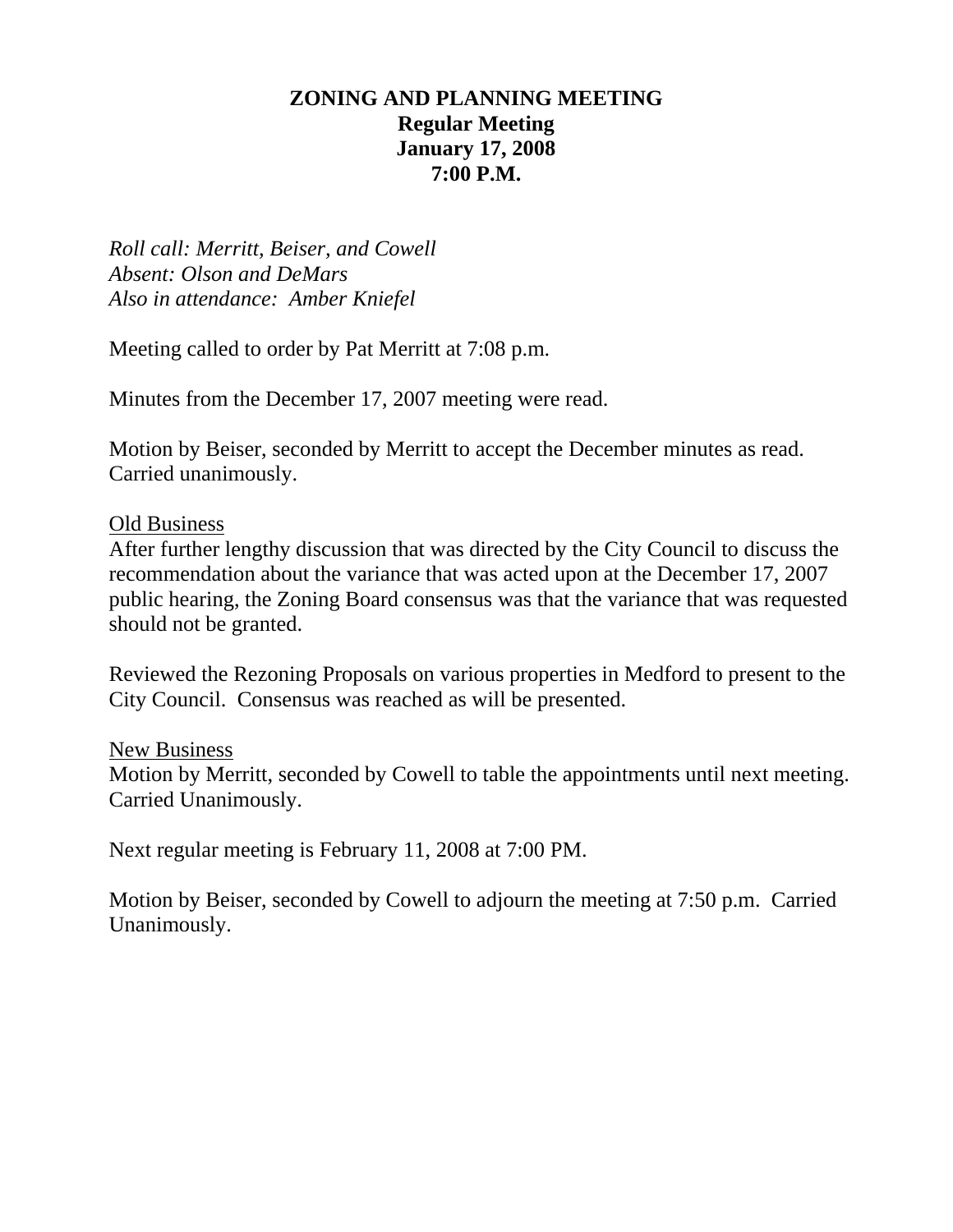## **ZONING AND PLANNING MEETING Regular Meeting February 11, 2008 7:00 P.M.**

*Roll call: Merritt, Beiser, Olson, DeMars and Cowell Absent: None Also in attendance: Amber Kniefel, John Anhorn, John Schlichter, and Darren Hagen* 

Meeting called to order by Pat Merritt at 7:01 p.m.

Minutes from the January 17, 2008 meeting were read.

Motion by Cowell, seconded by Olson to accept the January minutes as read. Carried unanimously.

#### Old Business

Motion by Olson, seconded by Cowell to elect Merritt as Chairman, DeMars as Vice Chairman, and Beiser as Secretary of the Zoning Board for 2008. Carried unanimously.

#### New Business

John Anhorn had intentions of presenting an application concerning Ordinance 182. He would like to purchase the driveway that leads back to his property located at 427 S. Main. Mr. Merritt was informed by Dan Kaiser that the Council had already acted on this request. Mr. Merritt informed John Anhorn to be put on the next council meeting agenda and present the application directly to the City Council.

Rezoning Proposal—See Attached. Ten properties on the west side of the downtown railroad tracks were discussed. Consensus of the Zoning Board is to present these ten to the Council as written.

Ten properties on the east side of the downtown railroad tracks were discussed. Consensus of the Zoning Board is to present these ten to the Council as written.

John Schlichter's properties 406 1<sup>st</sup> Ave SE (#11 & #12) were discussed. Mr. Schlichter addressed the board. He requested of the Zoning Board to leave his properties zoned industrial so the value of his property would not decline. He commented that the entire area is designed for industrial use, large storage yard, tin shed, next to the railroad tracks, on a dirt road. He felt there would be no commercial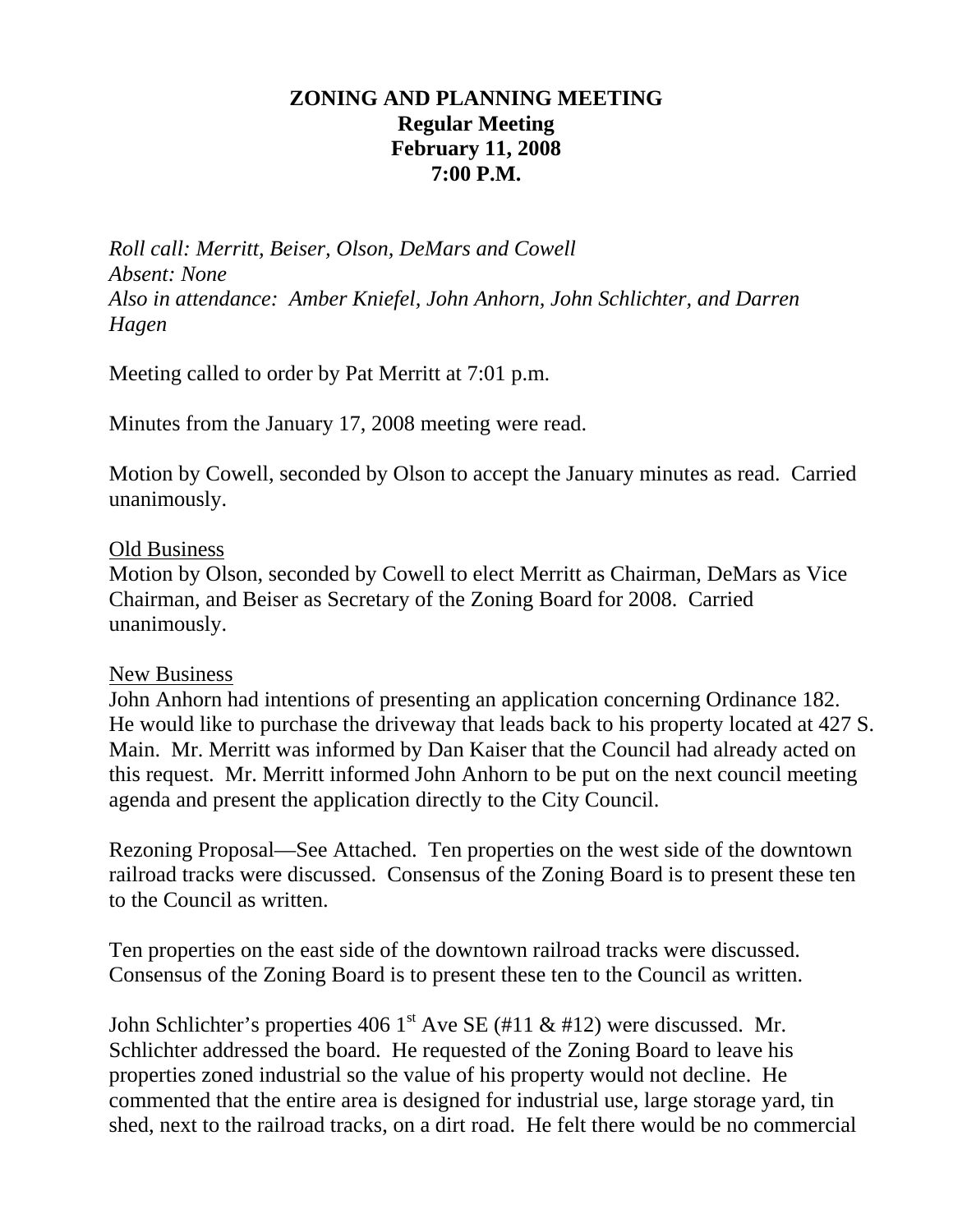value and that he was currently being taxed as industrial. He is currently looking at industrial businesses that would fit in that location.

Darren Hagen's properties (#13-#18).

Mr. Merritt abstained. Meeting was turned over to Drew DeMars.

Mr. Hagen was fine with the property located at 406 E Central Ave being zoned multifamily.

He requested of the Zoning Board that the properties located at 202 E Central, 408 E Central, 106 E Central, 414 E Central, and 405  $1<sup>st</sup>$  Ave SE stay zoned industrial. He stated that he purchased these properties for the express purpose of leasing the properties for industrial businesses and he needs them to stay zoned industrial. He stated that he was being taxed industrial. It would be a large financial hardship if the properties were zoned commercial. He felt he would lose his businesses that were currently leasing from Darmel Properties.

Motion by Olson, seconded by Beiser to recommend consulting legal issues before properties #11-#18 are rezoned due to reluctance of property owners. 4 ayes, 1 abstain. Carried.

Meeting turned back over to Chairperson, Pat Merritt.

Pat Merritt informed the Zoning Board that the Council requested the board to take another look at the section of the Land Use about recreational vehicles, trailers, etc. needing to be parked on a hard surface. This discussion was tabled until next meeting. Amber Kniefel will research other communities' ordinances and will present at the next meeting.

Next regular meeting is March 17, 2008 at 7:00 PM.

Motion by Cowell, seconded by Olson to adjourn the meeting at 7:57 p.m. Carried Unanimously.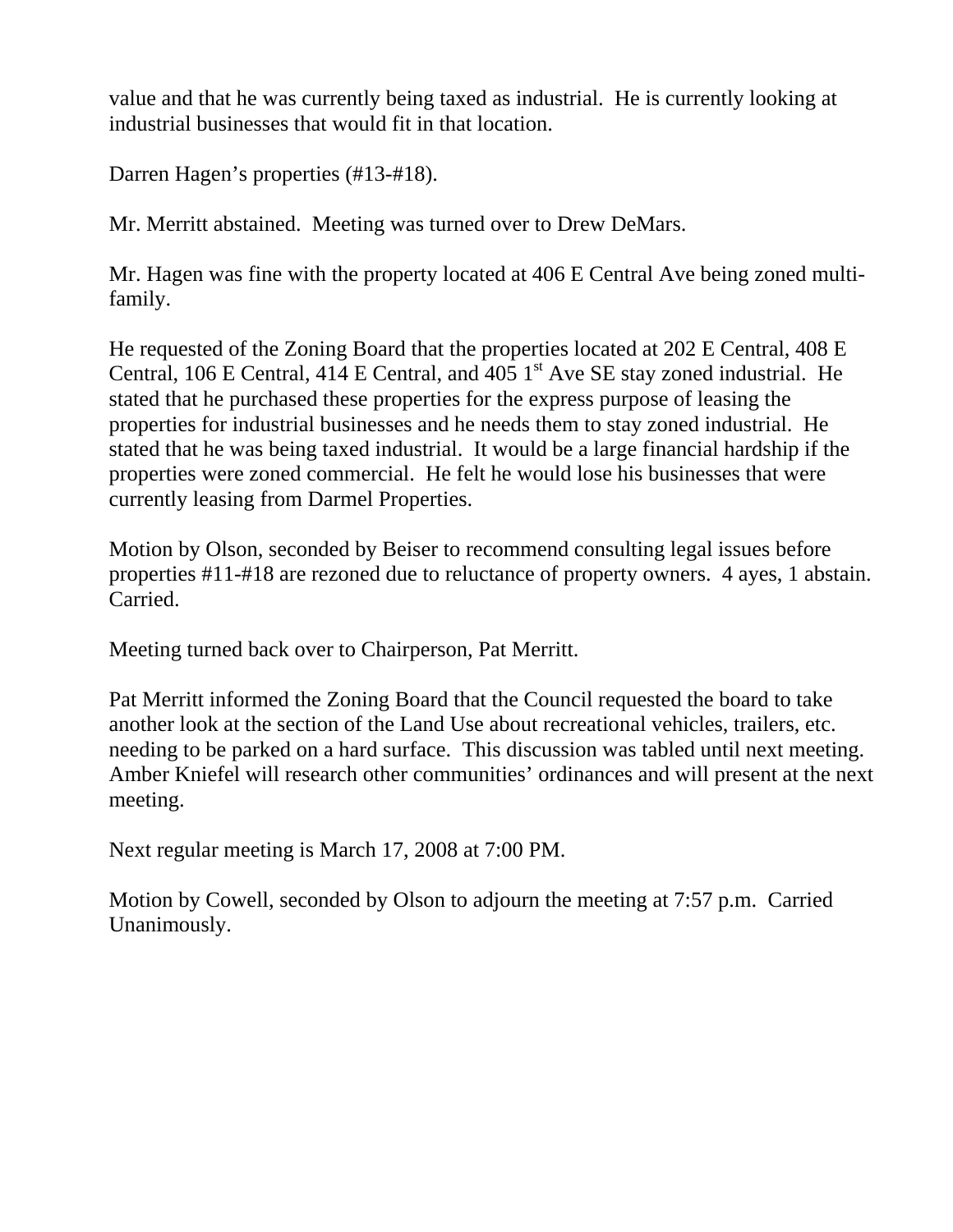## **ZONING AND PLANNING MEETING Regular Meeting March 18, 2008 7:00 P.M.**

*Roll call: Merritt, Beiser, Olson, DeMars and Cowell Absent: None Also in attendance: Amber Kniefel, John Schlichter, and City Attorney, Mark Rahrick* 

Meeting called to order by Drew DeMars at 7:02 p.m.

Minutes from the February 11, 2008 meeting were read.

Motion by Merritt, seconded by Olson to accept the February minutes as read. Carried unanimously.

Old Business

Mark Rahrick explained the rezoning process from the City of Medford perspective. He also presented a possible change for the Land Use that consists of 3 commercial zones and 2 industrial zones.

Motion by Merritt, seconded by Cowell to recommend to the City Council to set up 3 commercial and 2 industrial zones per Mark Rahrick's presentation. Carried Unanimously.

Motion by Merritt, seconded by Olson to table the rezoning proposal until we have more direction from the City Council on previous motion. Carried Unanimously.

New Business Discussed signs on the sides of construction trailers. No action taken.

Next regular meeting is April 21, 2008 at 7:00 PM.

Motion by Merritt, seconded by Cowell to adjourn the meeting at 7:45 p.m. Carried Unanimously.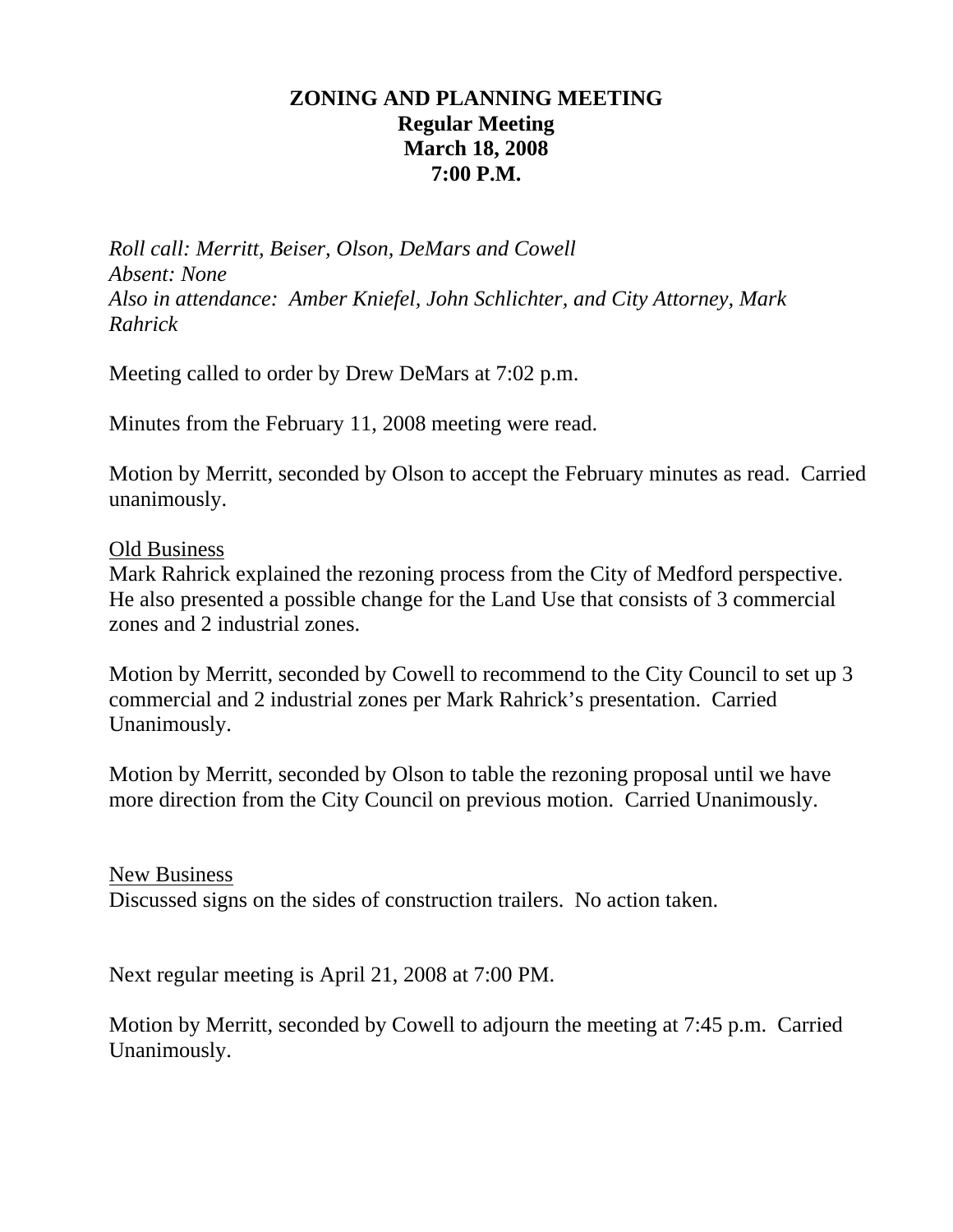# **ZONING AND PLANNING MEETING Public Hearing – Wencl Old School Property April 21, 2008 7:00 P.M.**

*Roll call: Merritt, Olson, DeMars and Cowell – Beiser arriving late Absent: None Also in attendance: Amber Kniefel, Joan Pirkl, Irvin Jeno, Paul Wencl, Todd Kavitz, Brad Meier, Brent Kavitz, Ruth Dempsey, and Glen Meger* 

Meeting called to order by Pat Merritt at 7:00 p.m.

The purpose of this public hearing is for the citizens of Medford to voice their concerns and ask questions regarding the preliminary/final plat request for the Wencl Old School Addition  $104 \, 2^{nd}$  St NE.

Irvin Jeno asked if there would be a new storm sewer that would run towards Central Avenue. Todd Kavitz answered, "No." Jeno then asked if there were currently any problems with the old storm sewer and drainage of storm water. Kavitz answered that the entire property would be curb and gutter and that should take care of any drainage problems.

Merritt asked if the sidewalk on the west side  $(2<sup>nd</sup> St)$  would be replaced. Kavitz answered, "No." Merritt was concerned about snow removal from the street being placed on that sidewalk and the property owners having to clear it off. He felt it should be moved back at least 6 ft. to give room in the boulevard for the snow to go.

Motion by Cowell, seconded by Merritt to recommend to the City Council to approve the preliminary/final plat request for  $104 \, 2^{nd}$  St NE. Ayes 2, Nays 3. Motion Fails.

Motion by DeMars, seconded by Beiser to adjourn the public hearing at 7:19 p.m. Carried Unanimously.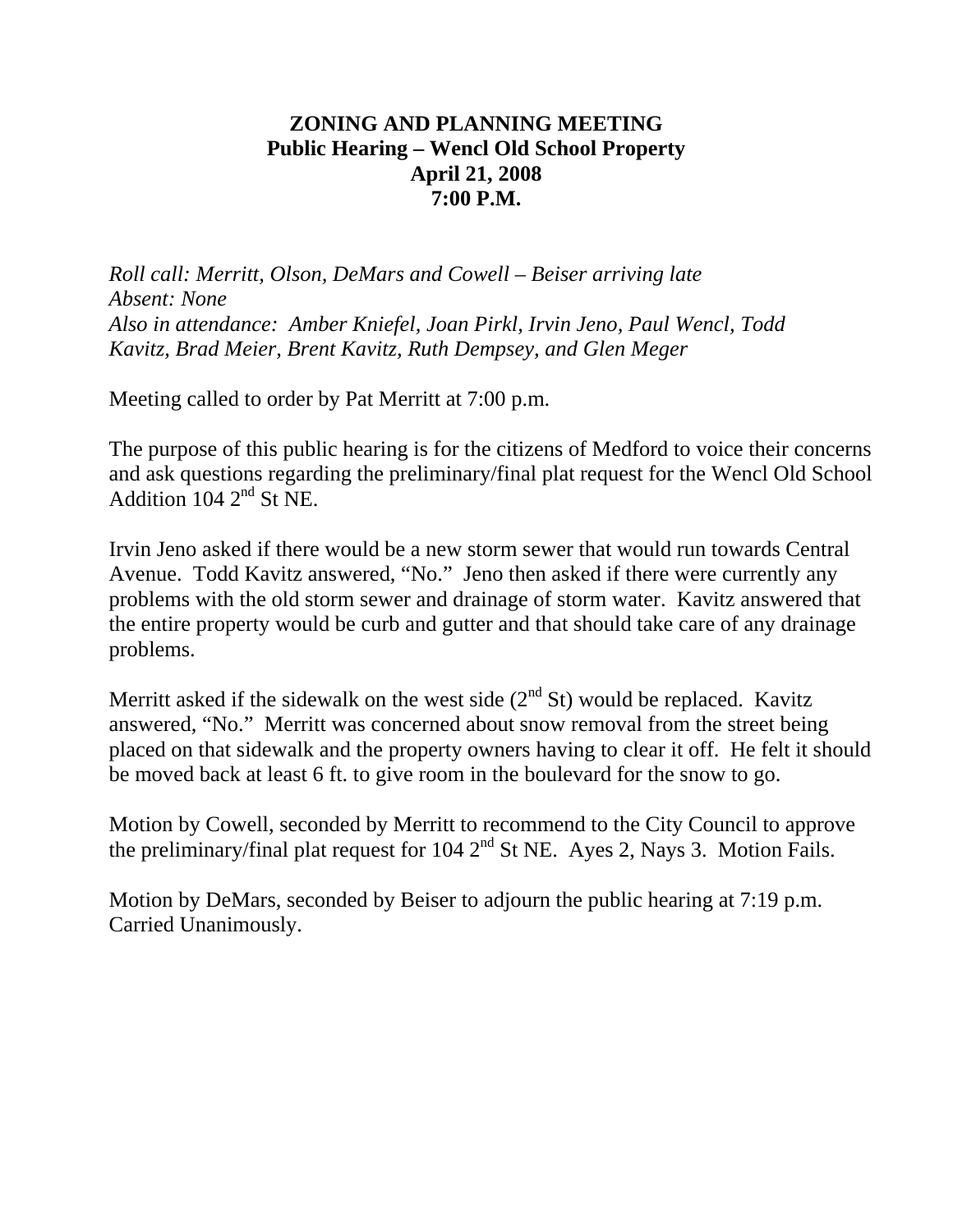# **ZONING AND PLANNING MEETING Regular Meeting April 21, 2008 7:20 P.M.**

*Roll call: Merritt, Beiser, Olson, DeMars and Cowell Absent: None Also in attendance: Amber Kniefel and Brad Meier, Owatonna Chamber of Commerce* 

Meeting called to order by Pat Merritt at 7:20 p.m.

Minutes from the March 18, 2008 meeting were read.

Motion by DeMars, seconded by Cowell to accept the March minutes as read. Carried unanimously.

Old Business

City Council approved of the Zoning Board to use the information given by Mark Rahrick to proceed with updating the zoning map and zoning districts throughout the City of Medford.

Zoning Board and Amber Kniefel looked at the definitions of 3 commercial zones and 2 industrial zones. Using those definitions and the sample list of uses and designated zones, the Board placed and reclassified as a draft the, properties throughout the City. See list attached.

Motion by DeMars, seconded by Olson to recommend to the City Council to accept the following modifications to the zoning map (See attached). Carried unanimously.

New Business None.

Next regular meeting is May 19, 2008 at 7:00 PM.

Motion by Beiser, seconded by Cowell to adjourn the meeting at 8:20 p.m. Carried Unanimously.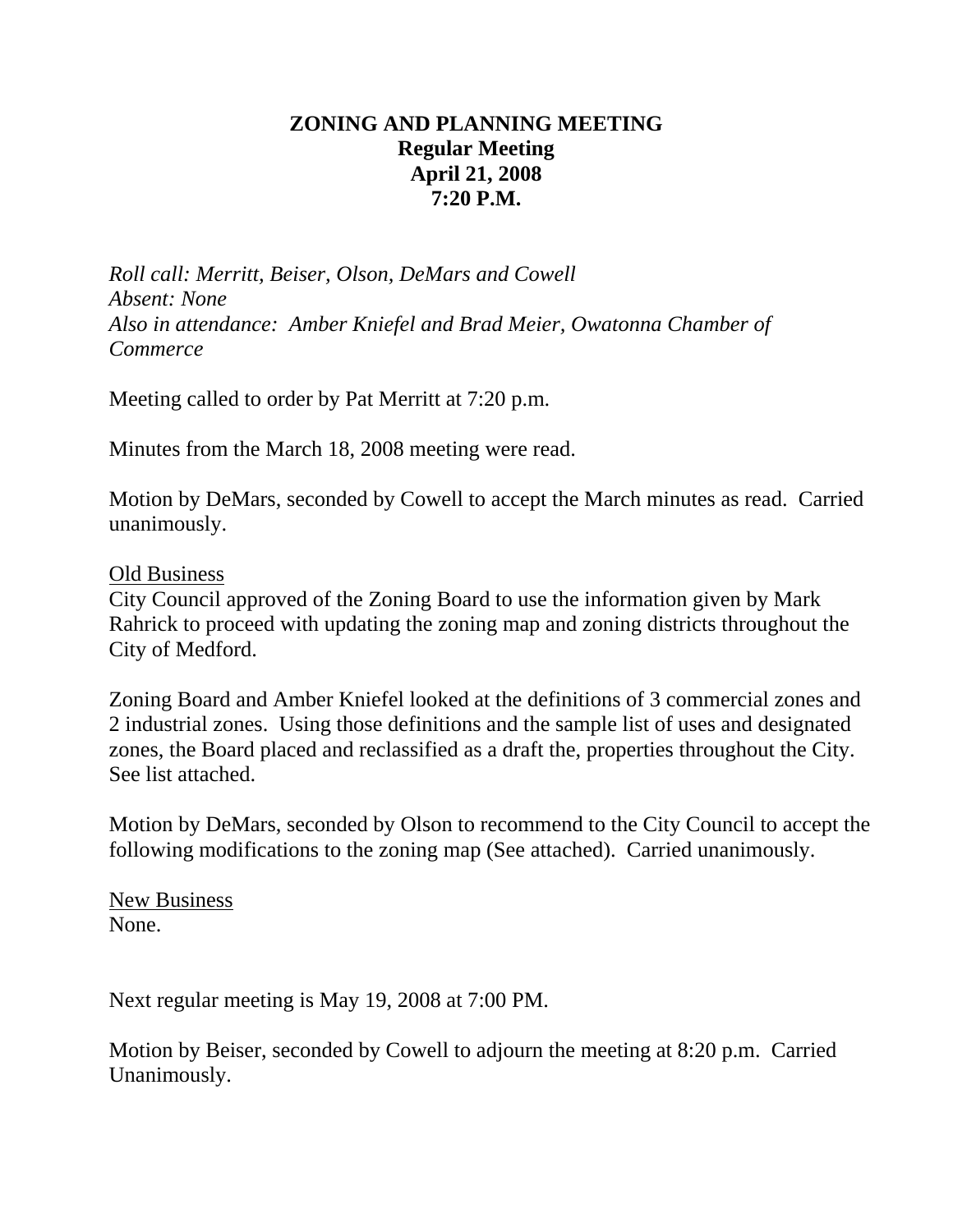# **ZONING AND PLANNING MEETING Public Hearing – Land Use Regulations and Zoning Map May 19, 2008 7:00 P.M.**

*Roll call: Merritt, Olson, DeMars and Cowell – Beiser arriving late Absent: None Also in attendance: Amber Kniefel, Kym Christiansen, Karen Schaefer, John Anhorn, Cindy Anhorn, Melanie Hagen, Darren Hagen, Andy Colwell, Dave Nelson, Arlen Concannon, Anita DeGroot, Kathy Reb, Ed & Marge Strohschein, Mona Kaiser, Tony Durand, John Schlichter, Marie Sexton, Thomas Southworth, Philip Heim, Wayne Maas, Brad Meier, Vernon Strusz, Carol Strusz, Brenda DeMars, Sarah Booe, Lois Nelson, Mark Rahrick, and Clare Kennedy* 

Meeting called to order by Pat Merritt at 7:06 p.m.

The purpose of this public hearing is for the citizens of Medford to voice their concerns and ask questions concerning the City of Medford proposed Land Use Regulations and Zoning Map.

Mark Rahrick explained the grandfathering language and the new proposed break down of the zoning districts. The proposed districts would be C1: Commercial Use close to residential property, C2: Main Street businesses, C3: Regional Economy, mainly west of I35, I1: Light Industrial, I2: Heavy Industrial, R1: Residential, and R2: Multiple Family.

Briefly explained the differences on set back requirements, building height, etc.

Open the floor to public input.

Tom Southworth of Precision Autobody, was concerned with the wording of the definition of a C1 district. His interpretation was that he would not be able to draw customers from outside the community. He draws customers from Owatonna, Faribault, Waseca, the Cities.

Wayne Maas was concerned about non-conforming set back requirements of a structure. He would like to see that the Land Use would allow adding onto a structure as long as there is no further encroachment into the set back area.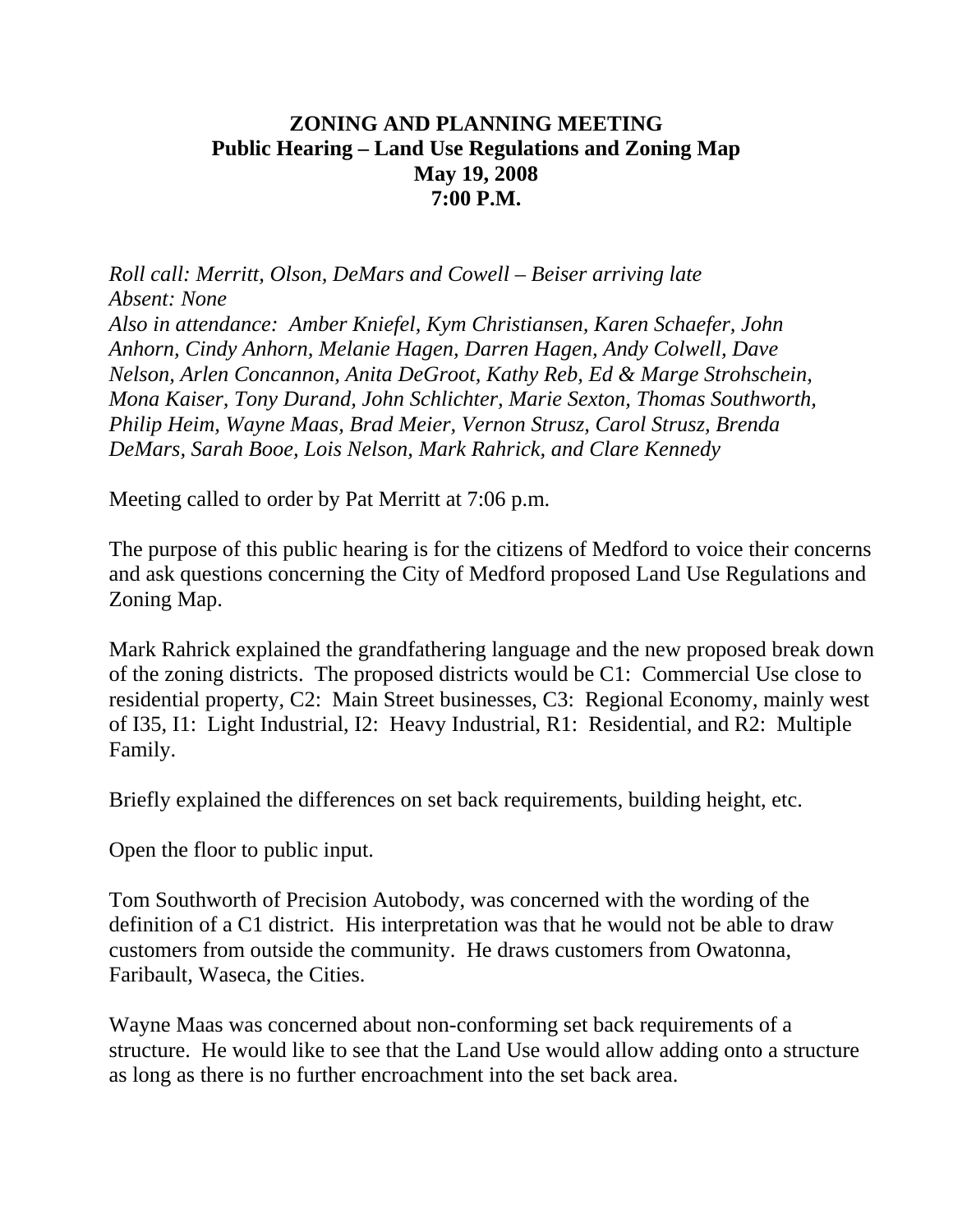Melanie Hagen was concerned with the grandfathering provision and how that follows with the property. She explained that all the properties are owned by Darmel Properties. Darmel Properties is a leasing company. They bought the properties as industrial and would like to see them remain as industrial. She spoke with Mike Nelson, Steele County Building Inspector, and felt it would be a hardship to convert the industrial use buildings into commercial use buildings. The taxidermy at 406 E Central has a history of industrial use such as a welding shop, furniture store, Hagen would like to see it remain industrial. The Carwash and Hagen Excavation at 202 E Central has history of being used as a restaurant and a welding shop, Hagen would like it to remain industrial. Medford Self Storage was built that way to conform to the way it is zoned. It was built with front fascia that has all the capabilities of being turned into a small strip mall or welding shop. Darmel Properties purchases these buildings and leases them out as they are zoned. Empty lot on that property would be used for expansion. Tiger Town, at 408 E Central, original use was the school bus storage. It's a metal building with overhead doors and cement floors. Currently proposed as being C1, Hagen wants it to stay industrial. Maybe looking at expansion or vacating the building. That would leave Darmel with a building that is almost entirely surrounded by industrial zoned properties. Turkey Store, at 414 E Central, and Straight River Enterprises. Straight River Enterprises is the same parcel as Tiger Town. The proposal is to have two different zones on the same parcel. We conformed our buildings to fit with the zone that was set at the time of purchase. Hagen asked about the grandfathering clause and comparing it to Owatonna's. Also, felt that they have been provided with partial information.

Mark Rahrick explained that the City of Medford did not mirror Owatonna's grandfathering clause. Also, that this process is about hearing the concerns and that there will be a second meeting because everyone deserves to be heard.

John Anhorn has concerns about the definition of a C2 district and limiting his business. He draws customers from all over also. He also asked about building height.

Mark Rahrick explained that nobody is going to track where customers are coming from. The definition is a guide for the zoning designations.

Anita DeGroot, at 502 Central Ave, asked about her duplex being zoned either R1 or R2.

Mark explained that a duplex can be zoned either a R1 or R2 so she would be fine.

Marge Strohschein was fine with the zoning of her property, but was concerned with the neighborhood. Where is the pride?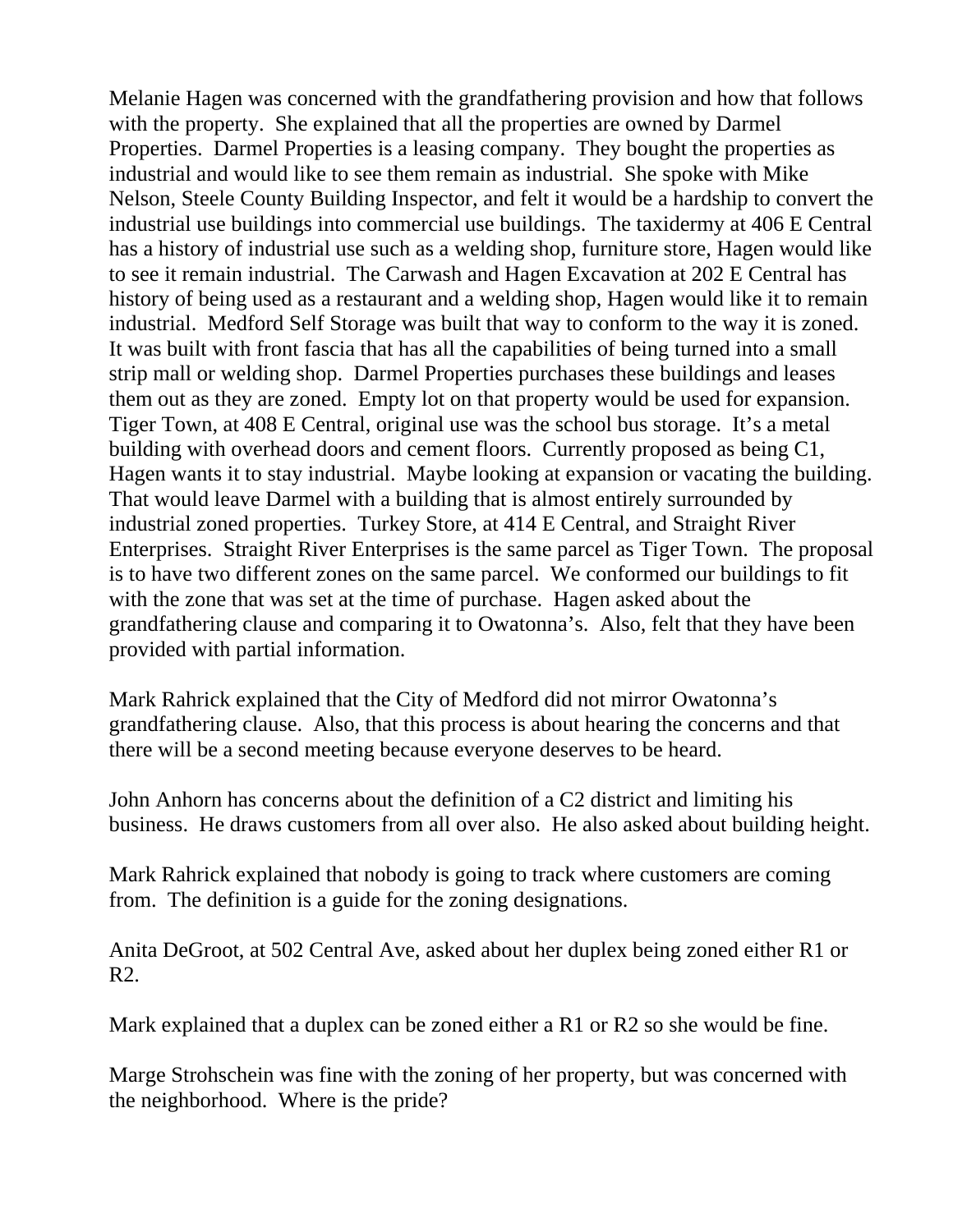Arlene Concannon wanted to make sure that nothing would change for her property being zoned from industrial to residential.

Brad Meier encouraged the City to work with the property owners.

Vern Strusz wanted to know how many homes were in the flood zone. Thought the flood plain map needed to be updated.

John Schlichter commended the work done and the progress of the Zoning Board. He would like to see that under the use section, that open and outdoor storage be listed as a permitted use, not a conditional use.

Lois Nelson spoke about the Union Pacific Railroad area and the properties being kept as they have been in the past. Also, to look at the area west of the freeway. Making sure it is not just zoned one specific zone. Multiple use for that area.

Mark Rahrick commented that the property would be zoned when a developer approached the City and during the annexation process.

Vern Strusz asked who decides what's in a flood zone?

Brenda DeMars answered that FEMA is who decides.

Melanie Hagen questioned Pat Merritt about abstaining from Darmel Property discussions.

Mark Rahrick spoke that the question was not part of the Public Hearing and he would be available after the meeting to talk about it.

John Anhorn asked about maximum building height and the Semstone Building. Pat Merritt answered that the Semstone Building is outside of city limits.

Darren Hagen questioned set back requirements and whether they would be grandfathered in.

Mark Rahrick answered that a change of ownership will not affect grandfathering.

Sarah Booe addressed the issue of Straight River Enterprises needing to be expanded. Also asked whether  $1<sup>st</sup>$  Avenue SE was a city street.

Mark Rahrick responded that you would not be able to expand a non-conforming use. You can only make conforming changes.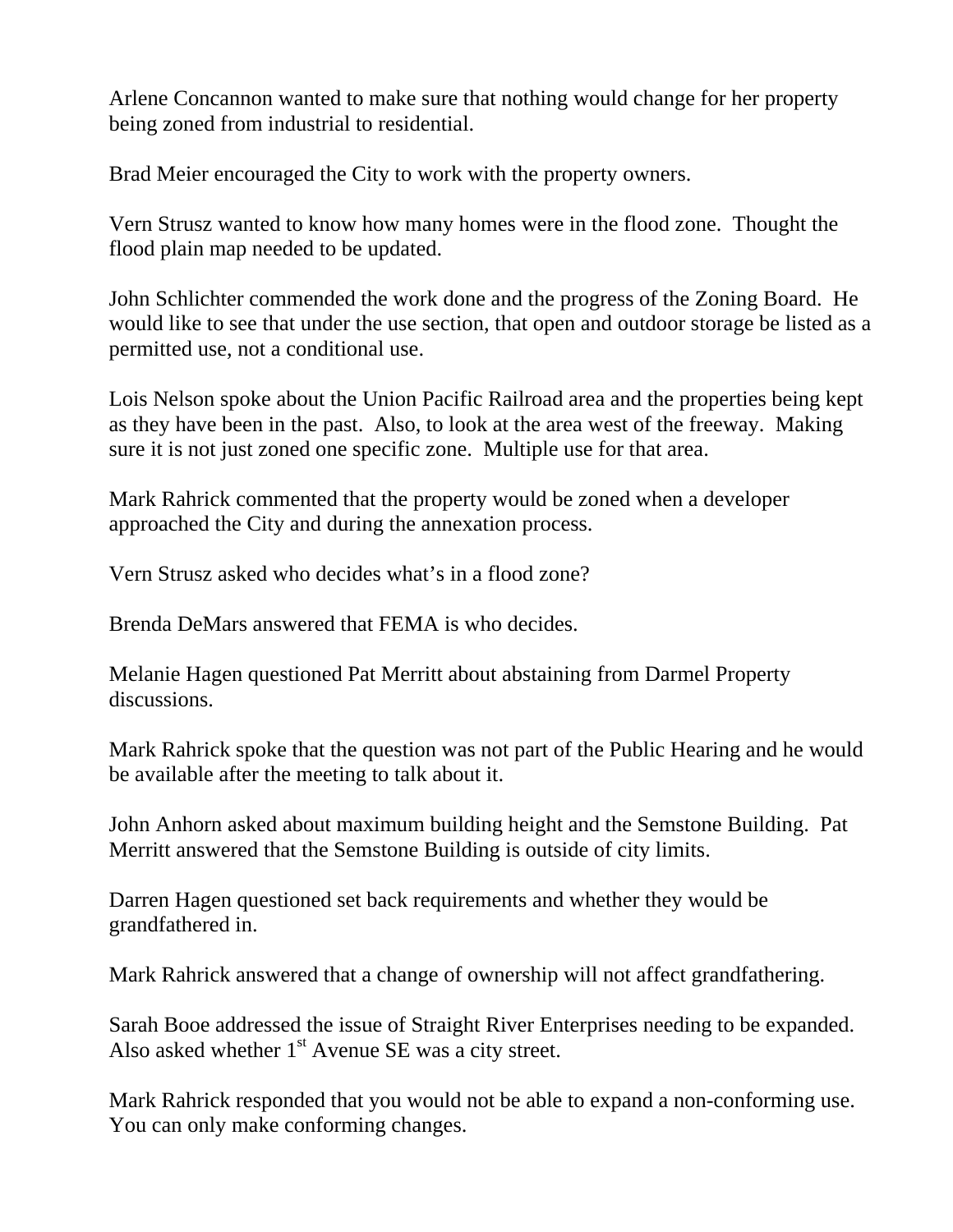Melanie Hagen asked the question about Tiger Town and Straight River Enterprises being on one parcel being proposed as two zones. She stated that it would be a conflict with future expansion if the parcel had two zones.

Mark Rahrick said that issue has to be looked at.

Mark Rahrick suggested tabling the meeting and making sure that the people requesting a full copy of the proposed Land Use gets a chance to read it.

Motion by Olson, seconded by Cowell to table the public hearing at 7:56 p.m. for one month. Carried Unanimously.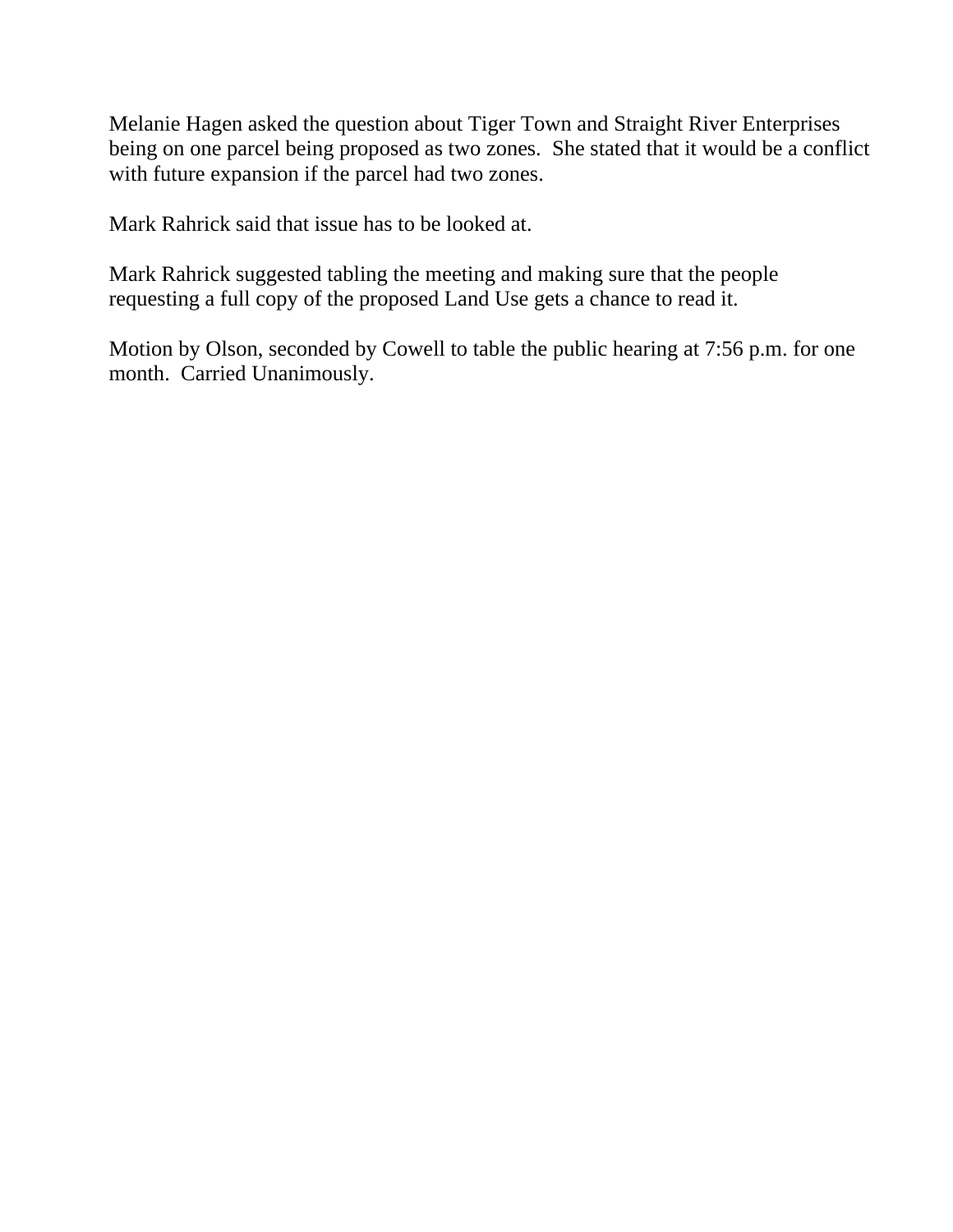# **ZONING AND PLANNING MEETING Regular Meeting May 19, 2008 7:59 P.M.**

*Roll call: Merritt, Beiser, Olson, DeMars and Cowell Absent: None Also in attendance: Amber Kniefel and Clare Kennedy, Owatonna Peoples' Press* 

Meeting called to order by Pat Merritt at 7:59 p.m.

Minutes from the April 21, 2008 meeting were read.

Motion by Olson, seconded by Cowell to accept the April minutes as amended. Carried unanimously.

Old Business None.

New Business Received a draft of a new sign section to the Code.

Next regular meeting is June 16, 2008 at 7:00 PM.

Motion by DeMars, seconded by Cowell to adjourn the meeting at 8:02 p.m. Carried Unanimously.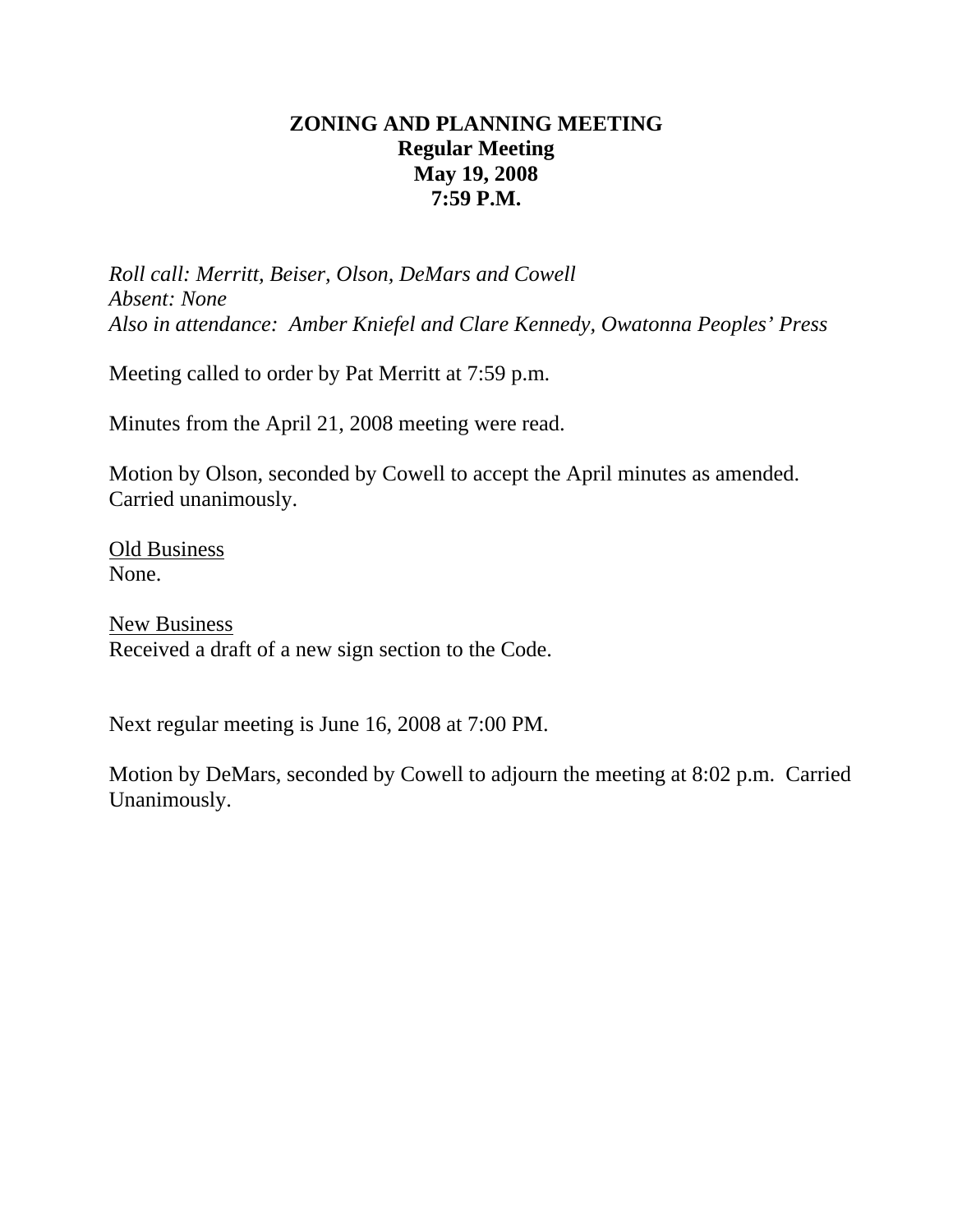## **ZONING AND PLANNING MEETING Public Hearing Variance Request for Wayne Maas June 16, 2008 6:30 P.M.**

*Roll call: Merritt, Olson, Cowell, and Beiser Absent: DeMars Also in attendance: Amber Kniefel, John Anhorn, Melanie Hagen, Darren Hagen, Wayne Maas, Stan Frank, and Marie Sexton*

Meeting called to order by Pat Merritt at 6:30 p.m.

The purpose of this public hearing is for the citizens of Medford to voice their concerns and ask questions concerning a variance request by Wayne Maas. The request is for a 7 foot variance of the south boundary at the property located at 209 2nd Ave SE.

Wayne Maas described his request. He would like to add a deck entrance on the west side of the house and a sidewalk from the garage to the deck. He would remove the non-conforming deck from the east side. The house itself is approximately 12 feet from the property line. The new deck on the west side would be 18 feet from the property line.

Motion by Cowell, seconded by Beiser to recommend to the City Council to grant a 7 foot variance to the south boundary of 209  $2<sup>nd</sup>$  Ave SE to build a new deck entrance onto the house. Wayne would be adding a concrete sidewalk, removing the east nonconforming deck, and cleaning up the NW corner by removing the old shed and garbage. Carried unanimously.

Motion by Beiser, seconded by Cowell to close the public hearing at 6:42 PM. Carried unanimously.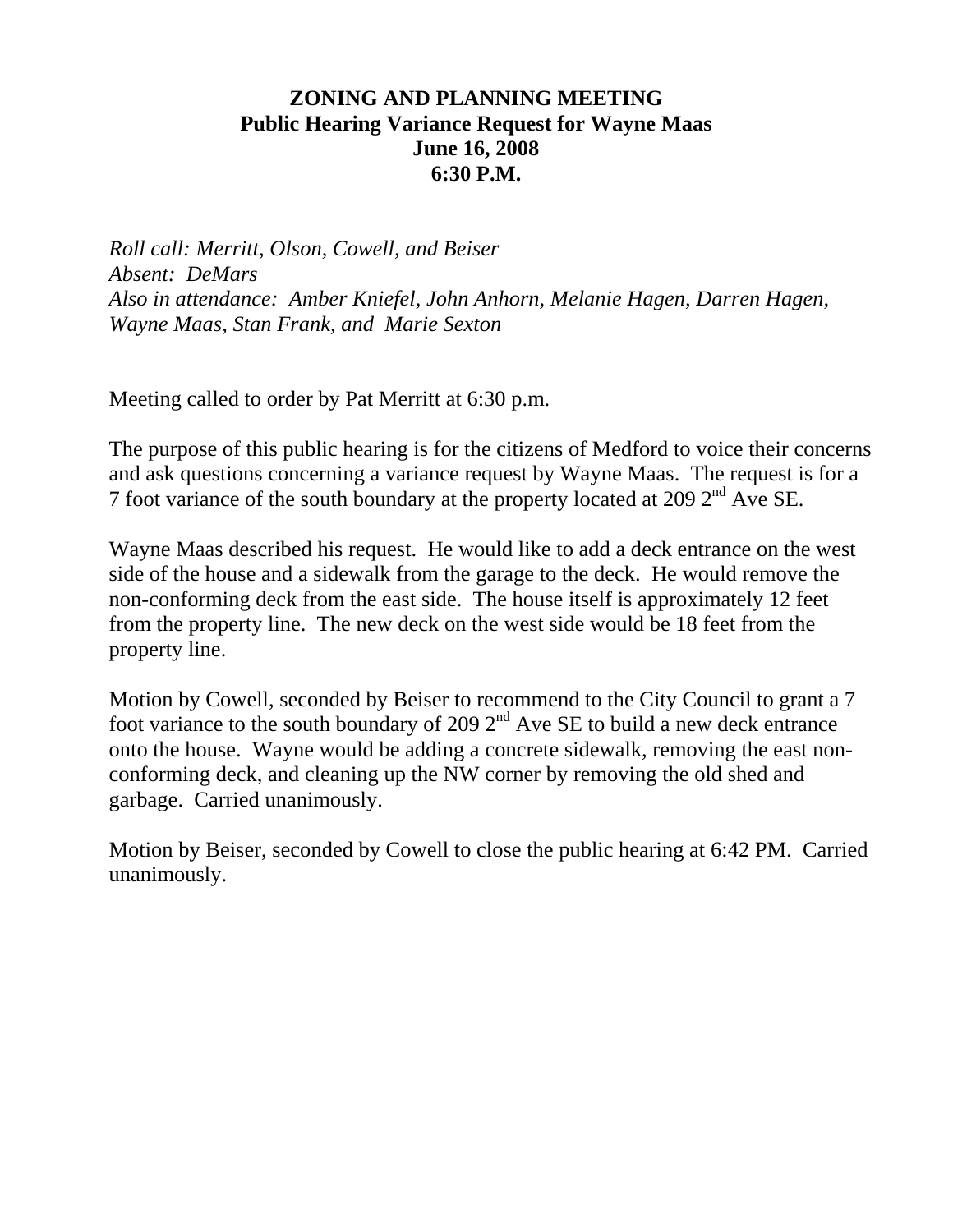## **ZONING AND PLANNING MEETING Public Hearing Continuation of Land Use Regulations and Zoning Map June 16, 2008 7:00 P.M.**

*Roll call: Merritt, Olson, Cowell, and Beiser Absent: DeMars Also in attendance: Amber Kniefel, Melanie Hagen, Darren Hagen, Marie Sexton, John Anhorn, Stan Frank* 

Meeting called to order by Pat Merritt at 7:00 p.m.

This is the continuation of the Land Use Regulations and Zoning Map Public Hearing from May 19, 2008. The purpose of this public hearing is for the citizens of Medford to voice their concerns and ask questions concerning the City of Medford proposed Land Use Regulations and Zoning Map.

John Anhorn voiced again his concerns with the definition of a C-2 district. Has there been any update on the verbiage? The Board told Mr. Anhorn that the definition has been discussed with the City Attorney and that he would be considering the verbiage of the definition. The City Attorney is on vacation and we would be getting another updated copy of the Land Use when he returns. John would like to make sure it does not say anything about restricting business just to the community.

Darren Hagen. We would like to know what are we zoning to? Is it the same that is on that sheet? Is that what we are discussing? Pat Merrit – Yes. Did they figure out a way of splitting the lot, zoning one half one way and the other half another? Has that been decided? Pat Merritt – No, that has not, this board cannot do it, it would have to be a question for the City Council. Hagen – so the Council is going to want to converse with Rahrick? This is going to be finalized tonight, voted on tonight? And then it goes to Council? Merritt – we don't vote on anything tonight. Hagen – when do you give it to Council? Merritt – at the next meeting, but I do not think they will be taking it up at the next meeting, I could be wrong, I don't know that, the only person that could answer that is the Mayor.

Melanie Hagen. What our concerns are Pat, is that you are having two meetings, you are taking up a great deal of your time and our time. So you want to get the verbiage down and have a pretty professional, polished looking thing that you can take to the Council suggesting how you think the zoning in this community should be. We're telling ya, that you got one parcel of land that's zoned two ways. We brought is up last month, and we thought when we came back here today that you guys would have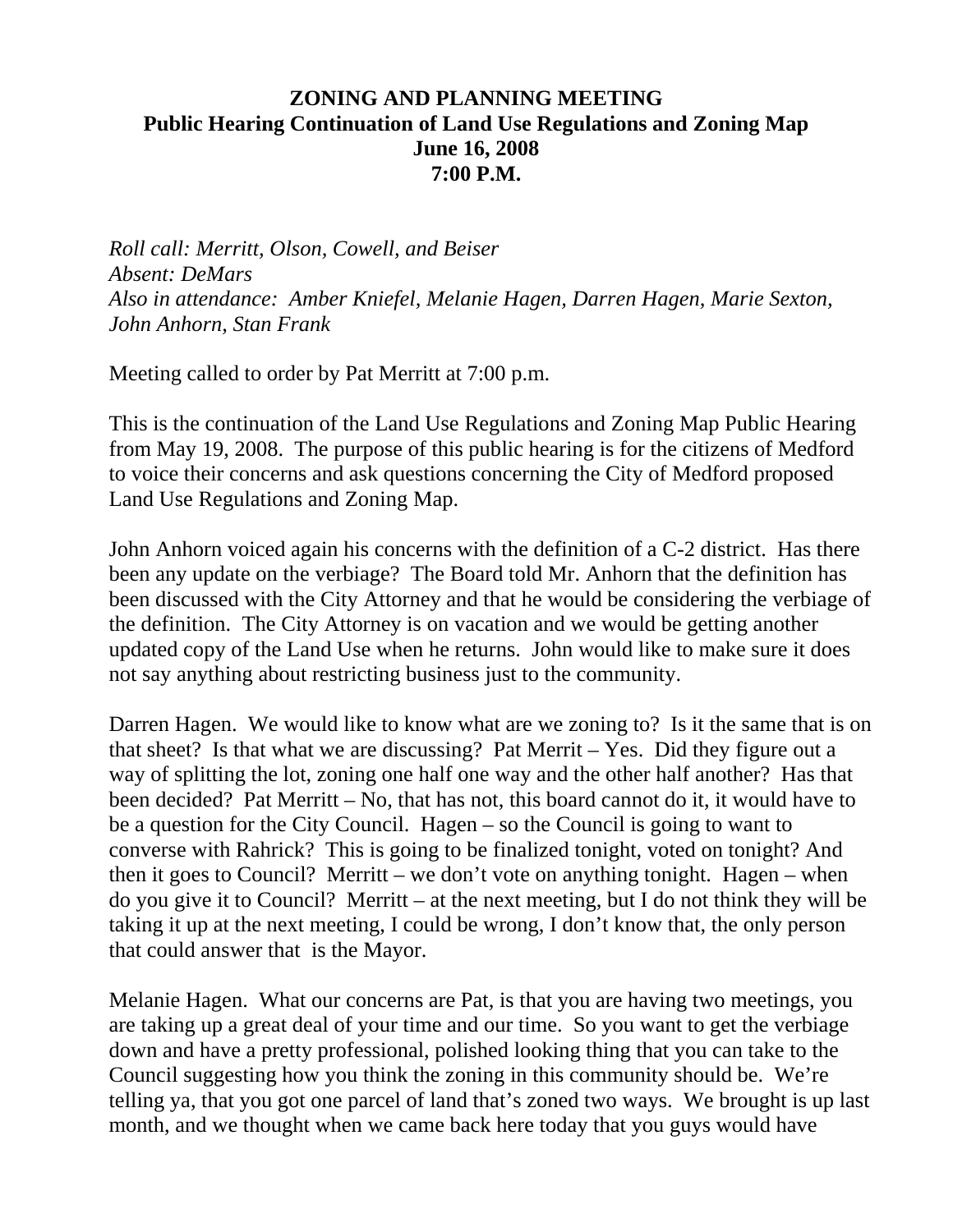gotten together and said, "hey, when we turn this proposal into the Council we better get this right." It think it was simple as the left hand not knowing what the right was doing, someone didn't know that was one parcel. So we thought that home work would have been done between last months meeting and tonight's meeting. You say take it up with the Council. I'm going to show up at a city council meeting bring this same question up and their going to say, that's something for the Zoning. And I've been in this town long enough to know that rat race is frustrating.

Merritt – I don't believe the Council will react that way. I would hope they wouldn't. I hope you understand this, in the end, this board, will not make the final decision.

Hagen – you're making a recommendation to the council and your recommendation has parcel zoned industrial and one other part of the parcel zoned... it's conflicting.

Merritt – That is why we have brought that up with the attorney.

Darren Hagen – That is why we would like that zoned industrial.

Merritt – I fully understand that, and that is a legal question.

Darren Hagen – I see, now how do we go about that?

Merritt – You are going to have to bring it up to the City Council. So that the attorney and the City Council can answer it.

Melanie – So you don't have a completed proposal to take to the Council on that property Pat.

Darren – You do, or you don't.

Merritt – Yes, yes we do.

Darren – So that already been voted on.

Melanie – So you guys want it split?

Kniefel – My understanding between these two meetings was not to make decisions on the questions and comments that were made at the last meeting. The last meeting was for you guys to do all your questions and concerns, there was not a special meeting held by the Zoning Board to go over that stuff. This was a continuation hearing to give you more time to read through the Land Use and bring back more questions and concerns on the Land Use. Now if the Council decides that the Zoning Board needs to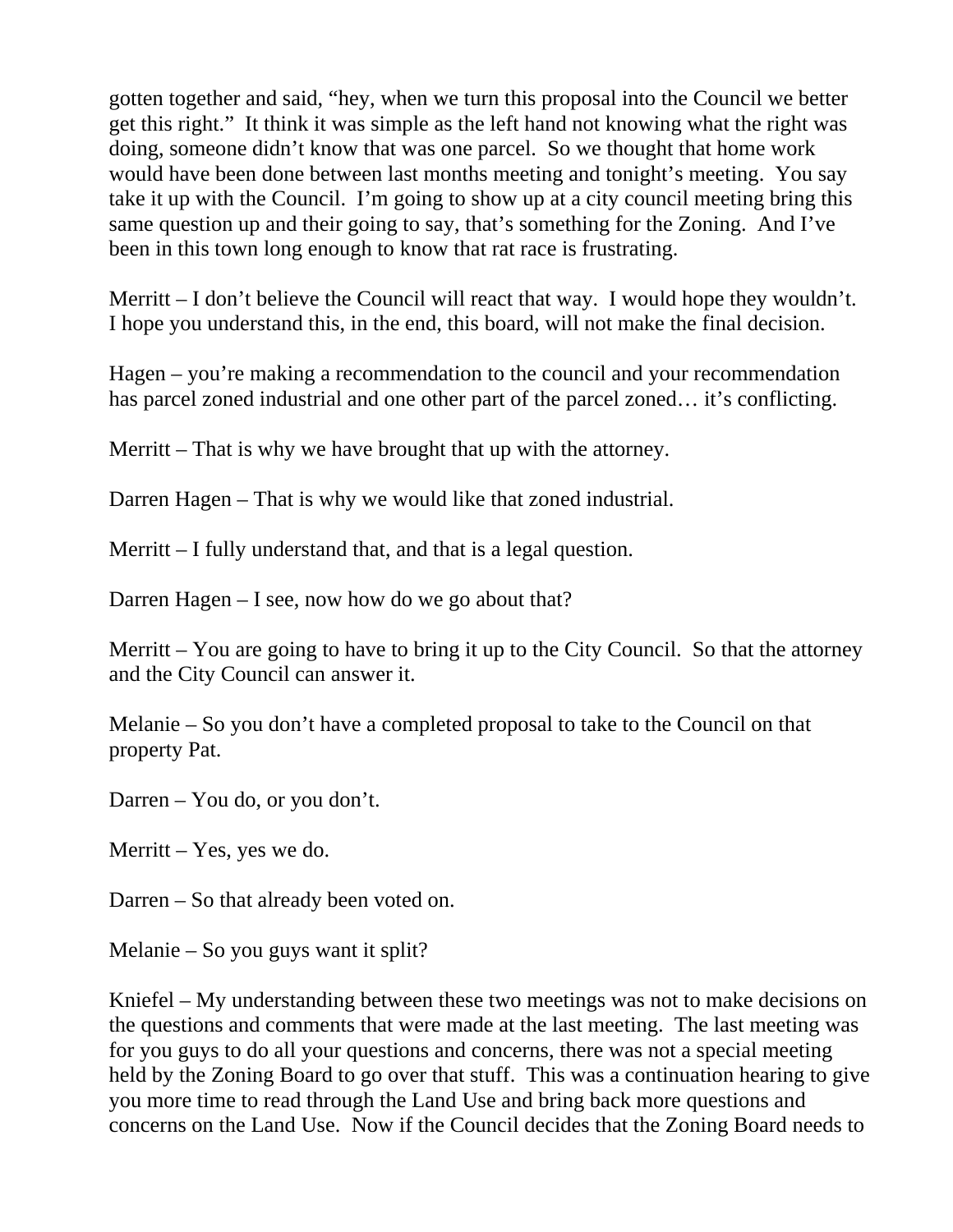have another meeting to finalize everything after all the public hearings and everything else, then they can have another meeting. Other than that, it will probably be another joint meeting between the council and zoning board to go over everything that was said here and the meeting before and make a decision from there. That is my understanding.

Darren – Oh, so there will be another joint meeting between the council and zoning.

Merritt – I am 99% sure that what the council will do, and Marie can correct me if I am wrong, will call for a joint meeting.

Melanie – I understand that. When you go to that council meeting, do you understand, that's my concern. There's properties in this community that are not being addressed, but maybe should be, not included on your list. Properties that are being changed from one zoning to another without even paying a fee, a \$100 fee for the damn hearing. Your taking zoning away, and there are a lot of questions to go through that they are going to be addressed, but how can they if you as a zoning board aren't quit getting it. And by what I mean by getting it, is when you know this is one parcel, how can you make a proposal and take that to the council then, with a proposal that it is incomplete? You know you are proposing something that you cannot do.

Merritt – The attorney has already told us that.

Melanie – So to me, if I had a job, and I had to go to my supervisor with something I would feel inept. If I go to my supervisor and say I know this is wrong, you already told me it's wrong, but this is what we are doing, it's frustrating for me, Pat. I have other things to do with my time. I thought when we came here today, you guys would have addressed that.

Merritt – we have not had any zoning meetings since that last meeting

Melanie – I see that; that's clear. The second thing that I am concerned about is will you put in your minutes the things that are said here today, or will you pick and choose.

Merritt – Oh, no. That is why the recorder is on so that we can record every word that you say.

Melanie – I'm still concerned, Pat, that at a public meeting of the zoning board, you abstained from voting on talk about the Hagen's property, when I addressed it at the last meeting, a month ago, your attorney, the City Attorney, told me, you need to take that up privately with us. There's some conflicts I have about that. You initiated it, publicly, which brings it to the public, and then the attorney says we can't discuss it in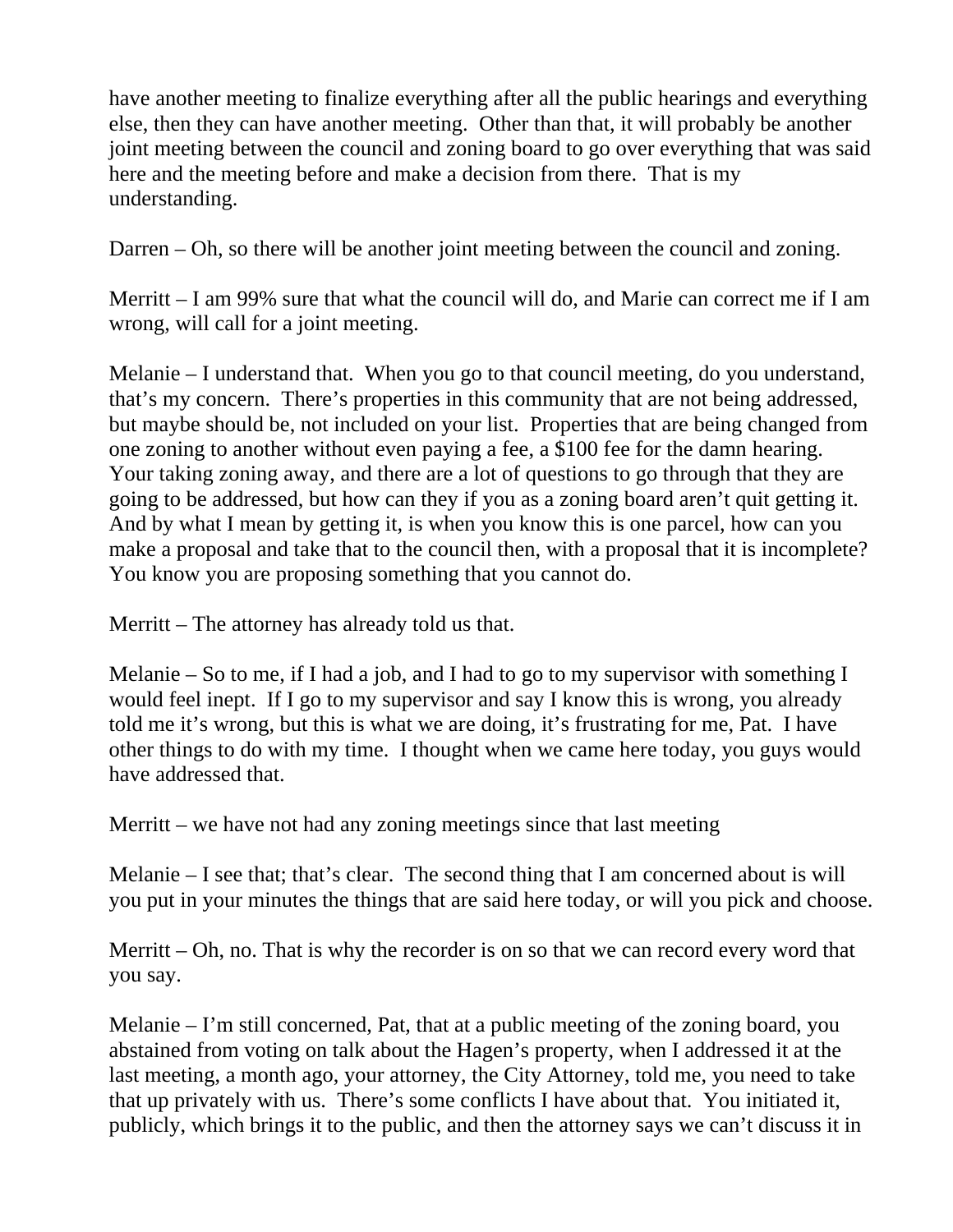public. I have concerns about that. I would like it reflected in the minutes and I have a few concerns about your involvement and get it straight that you have abstained from voting on Hagen Properties, and now you are saying, I have talked to the Attorney, I do not need to abstain.

Merritt – No, I did not say that.

Melanie – Well, you abstained, and now you are not abstaining, so something took place.

Merritt – No, but that is not a question to be brought up in a public hearing. I would be glad to talk to you about that outside.

Melanie – I don't want to talk with you privately. We bring up our dirty underwear in public meetings because that's how we have to and it's a question that, since you brought it up in a public forum…

Merritt – I did not bring it up, you brought it up

Melanie – No, no, no Pat, you did, Amber and I went through the meeting minutes.

Merritt – No, you brought up the question of abstaining.

Melanie – Can I read back past meeting minutes? Cause we can easily look them up, do you want to show them Amber?

Merritt – We got them right here.

Kniefel – I myself feel that when you have a public hearing, and there is a certain agenda item for say, for a public hearing which is the verbiage of the Land Use and the verbiage of the Zoning Map, you don't bring other situations in like that, same as when Vern asked about the flood map. It's not part of this Land Use. The flood map is part of the code and part of everything else for the City of Medford, so that has to get discussed at a different meeting.

Melanie – It is Amber, if somebody abstains because they feel like ethically or morally they shouldn't be involved in the conversation. Public figures often have to step out during discussions when there is what we call a conflict of interest. They step out and come up when that discussion is over. And you guys face that a lot. Pat, you especially with your experience, know what I am talking about. But, when Pat initiated the conversation several months ago in a Zoning Board meeting, "hey you guys, I don't feel comfortable talking about this, I think I need to remove myself." And then later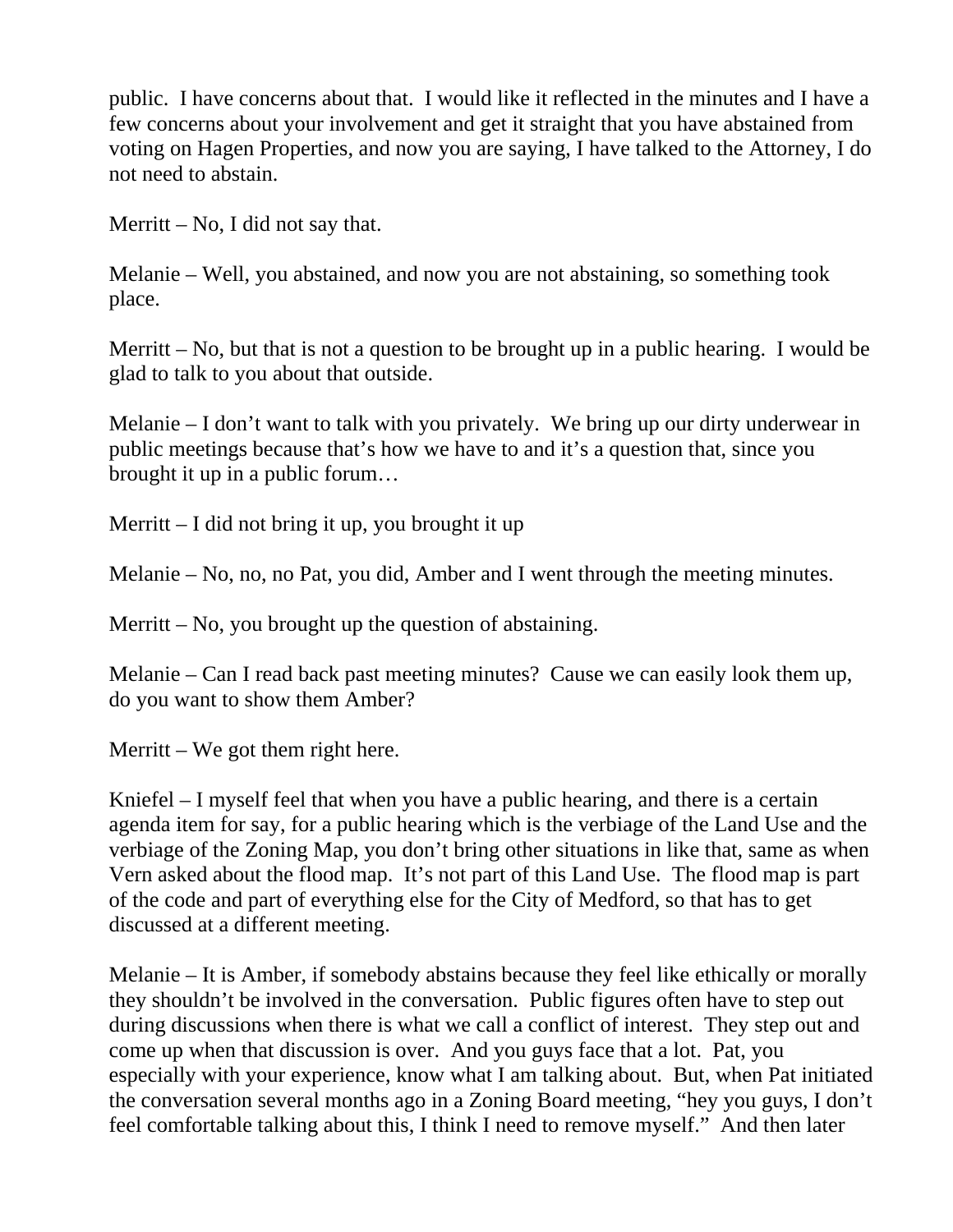comes back into the discussion, I go, hugh, that is just conflicting to me. Is there a conflict, or isn't there? And do we need to look at like. It wasn't brought up by me. Your suggesting that I'm bringing up something that shouldn't be discussed here, but if there's a conflict, then Pat shouldn't be here.

Kniefel – There aren't any decisions to be made at these public hearings though.

Merritt – We're not making any decisions here.

Melanie – But it's a discussion. Right?

Kniefel – Not anything that Pat would need to discuss.

Merritt – I have to vote on it one way or another.

Melanie – Ok? So what happened when you gave me this proposal on how each business is going to be zoned, there was a vote. And then you said, "well it wasn't really a vote, it was a consensus of sorts."

Kniefel – Motions and consensuses are different, yes.

Melanie – Right, OK, and in that consensus, he was involved in that discussion. I'm uncomfortable with that. And I want it reflected in the meeting minutes and then it's dropped, but I want it written thing that I am objecting to that. And I would like an answer about that. And I will take that to the next City Council meeting and say, "I've brought this up twice, here's the meeting minutes where Pat abstained, here's you know… and we will see where that goes. That's all I'm asking for.

Kniefel – Ok. We will get it in there.

Merritt – We've got no problem with that. Anything else?

Melanie – The second thing that I wanted is could you put, your not changing anything now, this goes to Council, right?

Kniefel/Merrit – Correct/No.

Melanie – If your not changing anything, then why are saying any input?

Kniefel – Because it's going to be talked about at the next meeting.

Beiser – There's going to be a meeting when the decision gets made.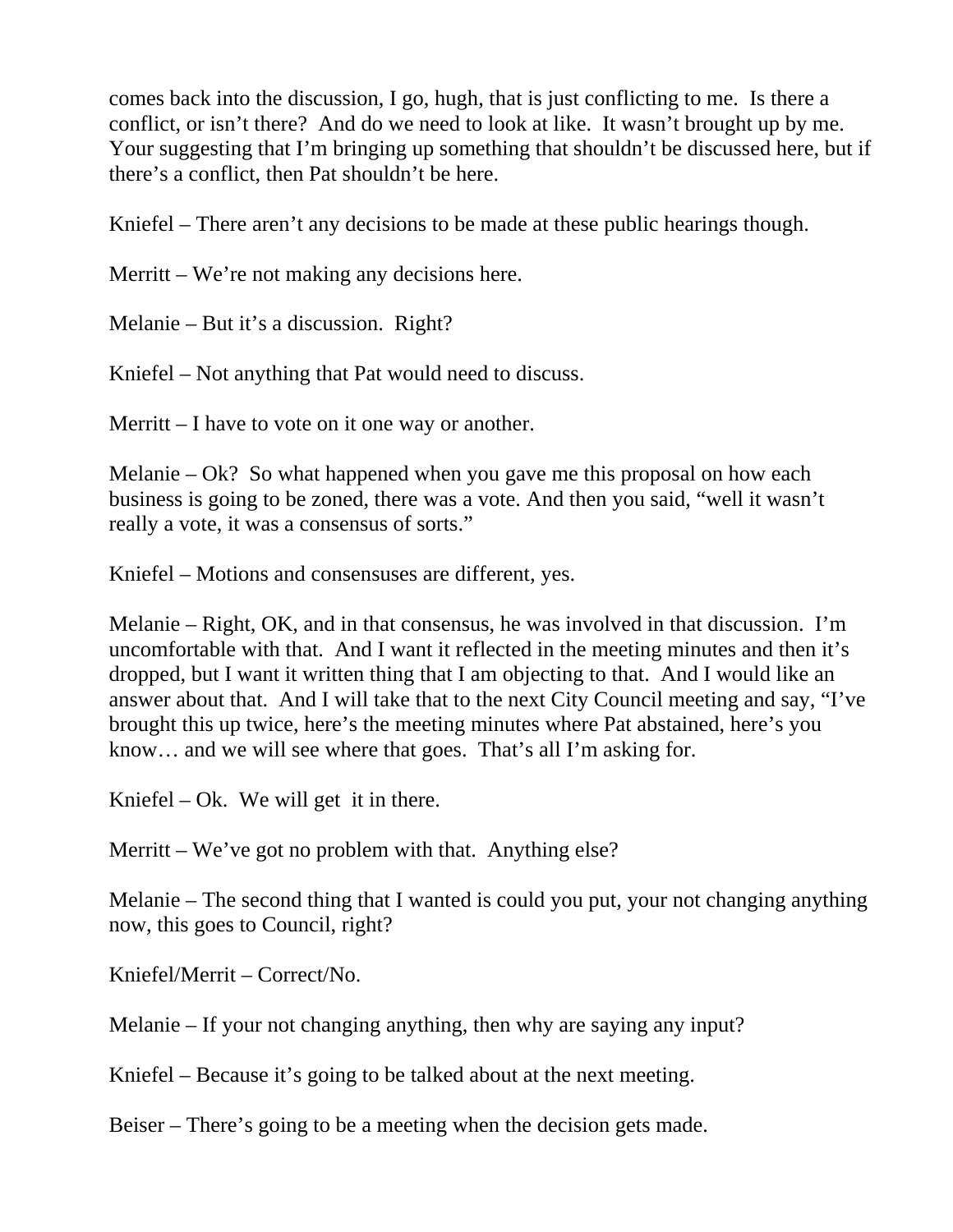Melanie – I'm still concerned about the grandfather clause and non-conforming structures. I think that the City is under the understanding,

Merritt – What page are you on?

Melanie – I'm not on any, I didn't bring that with me. When you talk about nonconforming structure, some people believe that that means I can use Tiger Town as Tiger Town, but if Tiger Town moves, then it goes to the proposed new changed, the C1, but the logistics of it, and I wish that your attorney was here as he was explaining is that it actually follows the building throughout the life. Until the building is destroyed by fire or something and more than 50% of its value is damaged or you do an expansion that goes up over face value. There seems to be, I think, different people interpret things different. How that follows the property with the zoning is important to us. So in other words, we don't want to deal with 5 years down the line and that goes back to zoning guys, and they say this is zoned C1, that's a non-conforming structure... No, we can continue to use our property as we are using it according to those state statutes.

Darren – On that too, the use, ok, say this will go through and we end up with commercial zoning on an industrial building, and you're grandfathered in, ok, whatever, that's worthless as a sheet of paper, but if you don't use it like that for 6 months, does that stay the same or does it change? What business is classified? So, if it's one business making bow ties and it's not used for 6 months making bow ties, and somebody else comes in 4 months later and wants to make something else, is that…

Merritt – Is it still grandfathered?

Darren – Yeah, is it still grandfathered in?

Merritt – If I understand you right, you're saying...

Darren – Are you going to grandfather that? Is that clause still going to be, how's the verbiage going to be on that, is going to be, so it has to be the identical business? Or does it have to be a business that has to be zoned, per zoning?

Merritt – Does it have to be an existing business, or...

Kniefel – Yes, I understand what you are saying, and we did talk to him a little bit about that because I absolutely agree, it was conflicting, and I think that ordinance is actually conflicting. It's not very clear.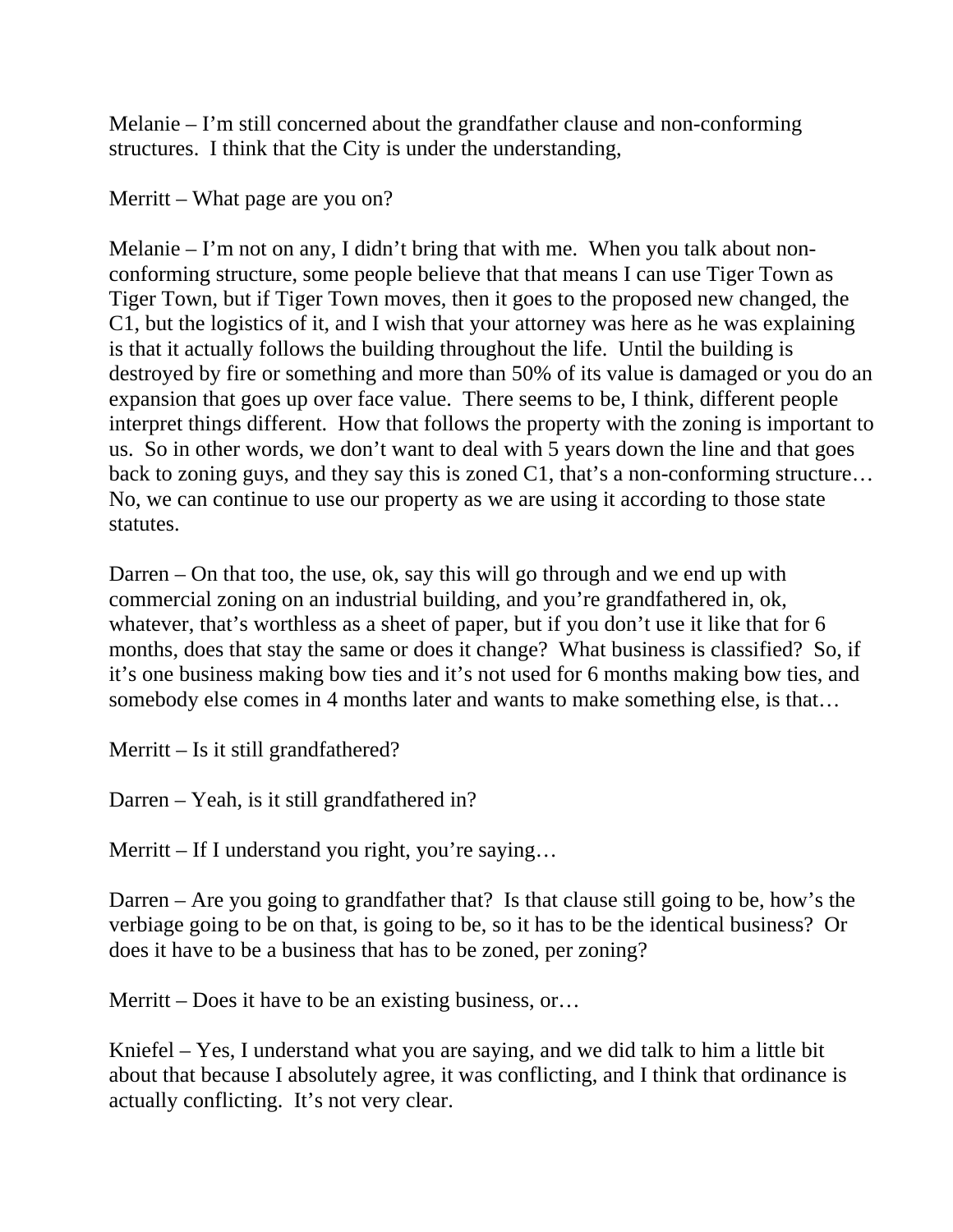Darren – There's hardly anything about it.

Beiser – From what I understand, if the building isn't materially changed at all, it's still going to be grandfathered.

Melanie – But, we're wondering, how that is going to follow?

Kniefel – The actual use.

Beiser – How the use follows.

Darren – Because there are values here that are going to be voted and there huge and they go with us. We bought them zoned the way they were. This board has voted to change them. A few of them. And we don't want that, there's a value loss that we are going to lose. And we can bring those values in and if the City wants to just cut us a check we can just walk away and you can zone it whatever you want, we don't care. But it's our values, our necks on the line, and we want them zoned industrial. We want them zoned just the way they were. We never came to this zoning board or this meeting to have anything rezoned. We are here trying to keep what we have, not get it taken away. And make sure that's in the minutes too. This is not for us to lose, this is wrong.

Melanie – What's interesting about this you guys is that you are paralleling, according to you Amber, you are following what you have read and you have learned about how Owatonna does their zoning. Go talk to Owatonna right now. Looking at their zoning and they are going to reorganize it and restructure it to be welcoming to businesses. In other words, they find, in these hard economic times that they would do far better, it would behoove the city to be more welcoming and opening to small businesses in using non-conforming structures and allowing changes of use, they are going back to open developments and stuff. When Medford, who's suppose to be helping them, really I'm telling you guys…

Merritt – Remember the words that Mr. Mark Rahrick used, "we are not mirroring Owatonna."

Melanie – Ok, but sometimes, Pat…

Merritt – What you are asking are good questions don't misunderstand that, but they are legal questions and obviously this board cannot answer them.

Melanie – Yeah, and we don't have an opportunity to talk to you guys. All we can do is call each one of you personally and say "Hey, Ross, can I take you for a tour to see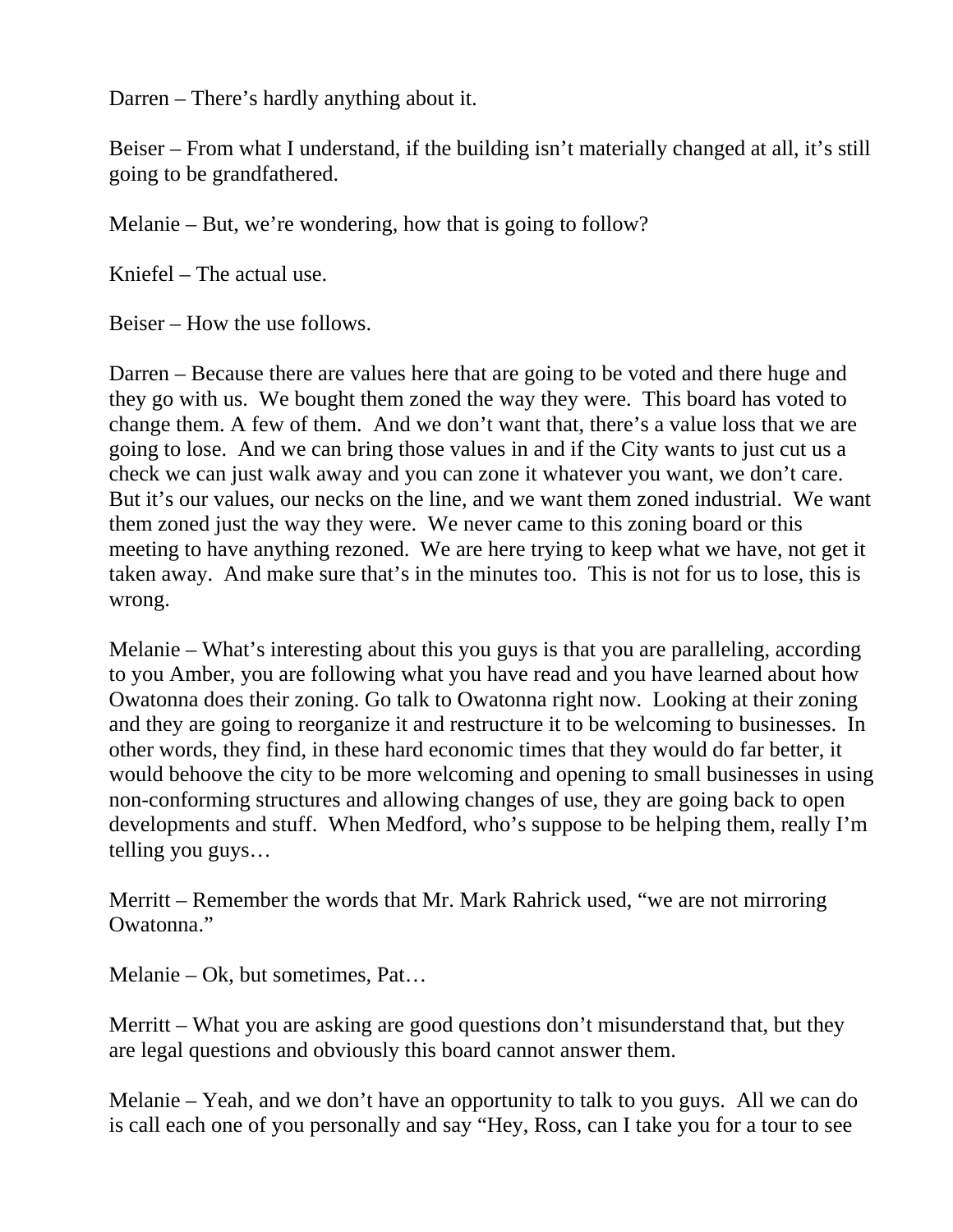what we have done in this town?" But if I get more than how many of you, then it's a public dang hearing. It feels very ugly and unapproachable to us. You know. It's like you having to bring someone into your house to ask them if you can have grandma live there. When you bought your house, you could have her there if you wanted to, it's frustrating and I feel angry, and hateful, I'm mad at the City. I wish we would have invested someplace else. And every other town, my sister owns businesses in Medford, our friends own businesses in Owatonna, everybody shakes their head, we're embarrassed about it and it does start here. And when we go to the Council, they say go to you guys, and we go to you guys and you guys say go to Council and everybody says it's Pat… "Oh, it's Pat, that's what Pat wants." It's frustrating. I've just had it. I'm not talking thousands, or tens of thousands, or hundreds of thousands, Darren and I are past million, more than a million and a half, our livelihood is in this and you people, I don't even know you and you are making decisions that affect my life, my pocketbook, my child, where am I going to get to go to college. Yeah, we're ticked. And then to find out that you proposed this stuff. And then we bring it up that it's one lot and you say, "Oh, really". Oh we use that for our Hagen Excavation. It's like their shocked, oh we didn't know that. How come you never called us? Simple put, I would have loved to take you through and show us our buildings. Oh, this is the wrong quorum. Who am I suppose to talk to? You guys are the ones who make the proposal. Who the hell am I suppose to talk to man? You get a door shut every place you go. People call us that want to lease buildings. You got the EDA, in Medford, you know what we tell them, no. Why? Because the people who come to the EDA also have money invested and they want to lease their building. Dan Kaiser wants to rent his out, Marie, I've had to compete against her and she's on the City Council, you know, it's a conflict of interest and we just frustrated. We have done nothing wrong, I thought we kind of did things nice. Day Care Center, Car Wash, Cabelas, Turkey Store, a Self Storage, what the hecks wrong with it?

Beiser – There's nothing wrong with your businesses.

Darren – You have an EDA board that brags about how they attract businesses and want to bring business into town, and then they take the zoning away, you have more work and more people, if you want to downsize the zoning, it does not make no sense to us.

Melanie – You roll your eyes and make a face, but how are you suppose to get a renter in a tin shed for the way you guys… you got to look at these buildings. We would be more than happy to line up at 8, 9, 10, 11 and take each one of you guys individually down there.

Cowell – You said it right there, you got to look at the building…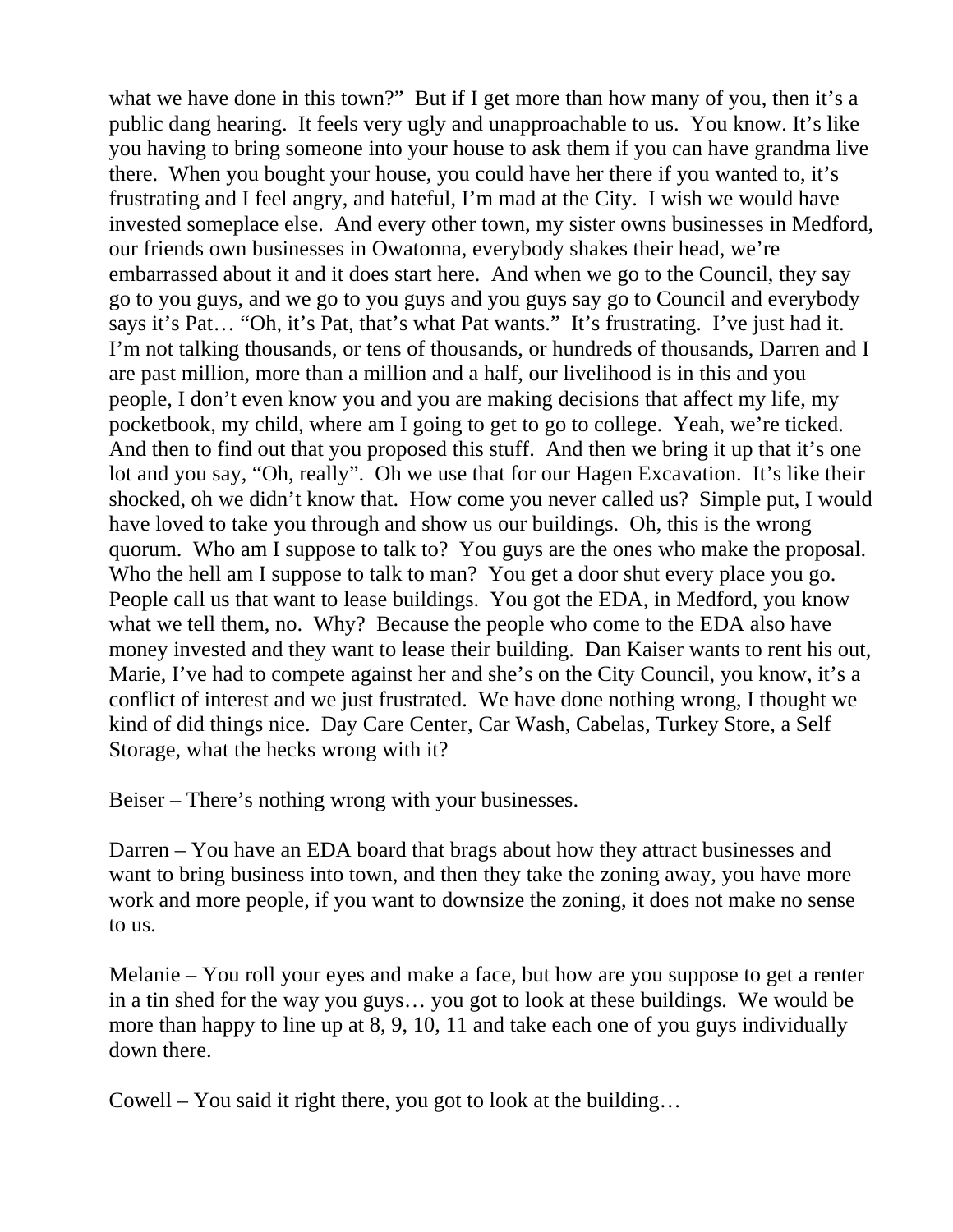Darren – Some people don't even know what they are talking about. We would be more than happy….

Beiser – Are you going to lose a business because any one of these is rezoned? At this point?

Darren – When the grandfather deal goes away, when we want to sell it, or something happens, yes, we possible could.

Melanie – Like by some of the proposals you have in the ordinance, you're changing some zoning and things that allow us not to be able to expand and absolutely. The contract I have with the state, most people don't make the max at three to ten years of business, this is extremely lucrative to us, we put our life savings into this. Cabelas, that's no small shake, there's lions, and tigers, and bears, and elephants. It's great, you guys are going to have to stop and check it out.

Beiser – I've been in there.

Melanie – There's things that we need to be able to do as far as expanding and changing. The Car Wash, that is a hard sell as a C1. Or did they move it to a C3? It's a hard sell, we have our shop behind there. So now you're saying, just the way it's zoned, you take away, with big overhead doors, they are industrial properties.

Darren – With 14 foot doors and 18 foot ceilings, you want this to be a commercial building?

Melanie – Go into Dan Kaiser's commercial building. Dan Kaiser's building has porcelain tile, I mean, go into Marie's, they are fancy, beautiful, nice retail buildings. Ours are warehouse structures, we have floor drains, lifts, hoists, you name it, you know, and some how that turns into a C1. We took these buildings and bought them, and went, ok, we read your guidelines, what can we go and solicit to get us renters and we put these buildings as we felt we had use in them. Now somebody is pulling the rug out from the bottom and if you had questions about it, like I said, we would have probably go show you. But to make these decisions regarding our life, our family, our business without even a phone call. People that have known us all our lives, or his life. It's frustrating and you have to say to yourself, why? Why? We as a single family in this town have brought more businesses, more jobs.

Darren – We never use the EDA any more.

Melanie – We never could.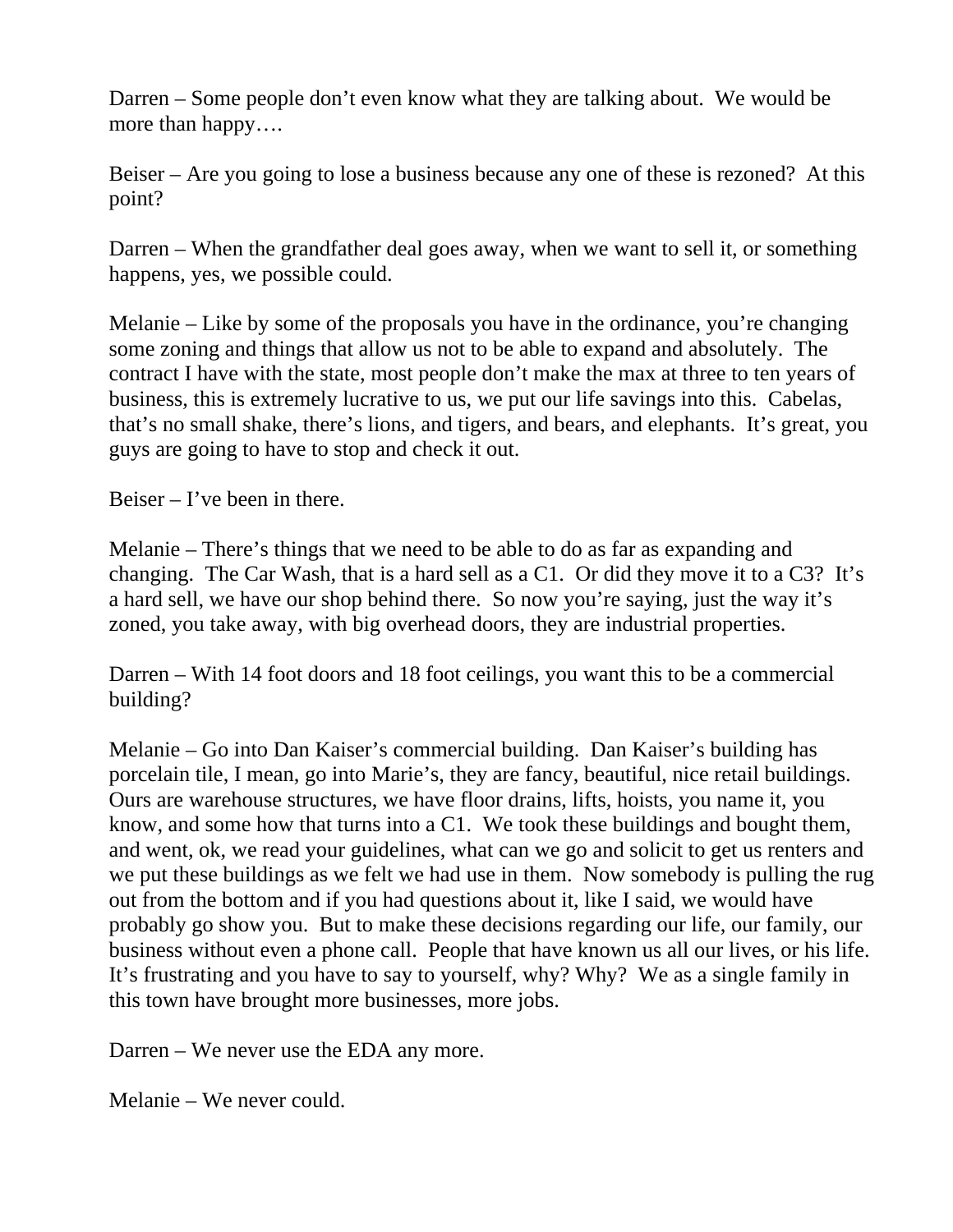Darren – We did use the EDA twice when it first started, but it was only for a little bit and then we got the door shut. Almost all these have been done without an EDA help for the City of Medford.

Melanie – And that is a dang shame.

Beiser – I won't disagree

Melanie – You say why are you harping on this conflict of interest with Pat. Because it's hittin us in the pocketbook.

Cowell – Melanie, I have heard you tell, it's not that I want to get upset or anything, but I have heard you several times tonight say, "Pat's brought this, Pat this, Pat that". No, there's 5 guys on this board, when we make a decision, it's the 5 guys who make the decision, so it ain't just Pat who is railroading this. So if you want to be mad, you can be mad at all 5 of us, not just Pat.

Melanie – You know, but I don't know you.

Darren – Oh, we are so don't worry about that. But Pat happens to be at the head of the table.

Melanie – Yes, and also has been involved in this since the get go guys.

Darren – This whole deal started when everything was going to be on a conditional use permit so the zoning board and the city could control the whole works. So they can give us a conditional use permit for every business that went into town. Do you know what that would be like?

Melanie – We had to pay \$100 once to have a public hearing to have Tiger Town zoned what it was already zoned because Pat pulled up and told us, that when we bought the school property that it was going to be zoned residential, you know. So we paid our \$100 bucks thinking he is the guy he knows, so we pay our \$100 and then there's door knocking going on. People from the community come to us and say, "Hey, did you know guys on the Planning and Zoning are knocking on doors telling people to show up at this hearing?" I said, "What do you mean, what guys?" I don't know you guys like Darren does, I know Pat, and Pat was the name that was brought up and if it makes you feel uncomfortable, I'm sorry, but how do you think I feel? Why, well we got our \$100 back real quick when we brought it up to Dan, you know. We didn't have to have that hearing anymore, that was a mistake. This has been ongoing as long as we have owned the property. The minute we bought it, Pat, you pulled up and told us, "You got zoning problems." And we have, we've had them for 4 years, so if it feels like I'm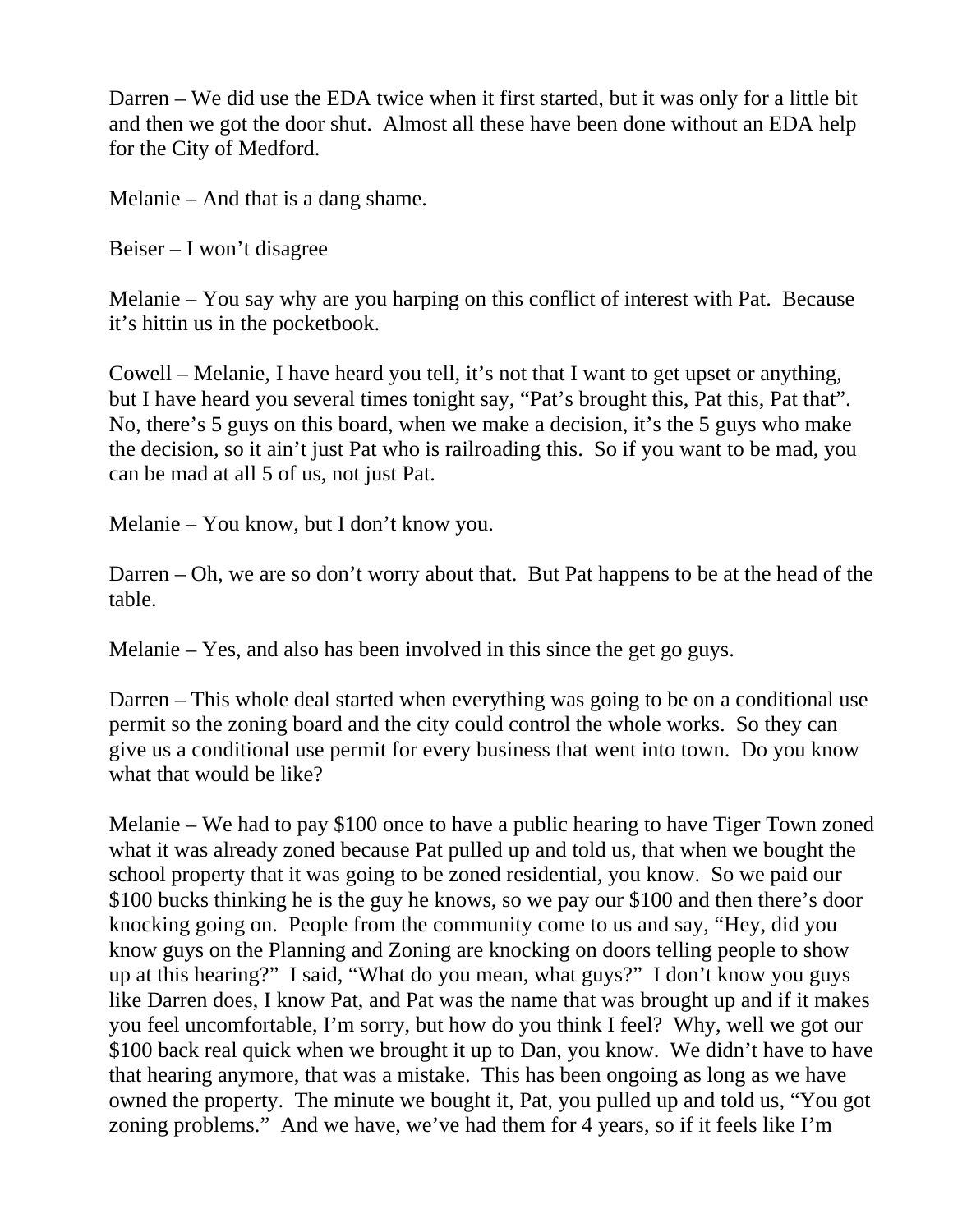focused on him, he's the only person who has had a personal conversation with me apart from a professional group that comes to me and whispers "Hey, guess what?.....this is going to happen." And boy it follows through, 4 years later we are dealing with the same issues.

Darren – And we started this, a while back, a long time ago, with conditional use permits on everything and here we sit today.

Cowell – We have been working on this a long, long time.

Darren – It is a control issue and the City is working it and working it and working it so they can control it right to a tee if they want.

Melanie – But 4 years, I can't understand why nobody asked, how does this affect you and your business?

Darren – Can we take a look at your properties, is there something that we don't see?

Cowell – As far as Tiger Town, I will just use that for an example, that's my biggest concern, an industrial property, with a day care, no. There ain't no way I'm going to vote for that at all.

Melanie – I understand that, but you also don't understand that the building is owned by Darmel Properties, that's a use, when that was approved by the state, it needed to be zoned that way. I have a letter from you guys, signed.

Cowell – Not from me, not from me.

Melanie – Were you on the board?

Cowell – You can say what you want, but if I know that was industrial, you did not get a letter from me.

Melanie – Were you on the board at the time?

Cowell – I might have been on the board.

Melanie – I have a letter from you guys, I guess it could have been the council.

Beiser – It must have been the council, we do not have that authority.

Darren – If you go to other towns, that's where they put them, in industrial parks.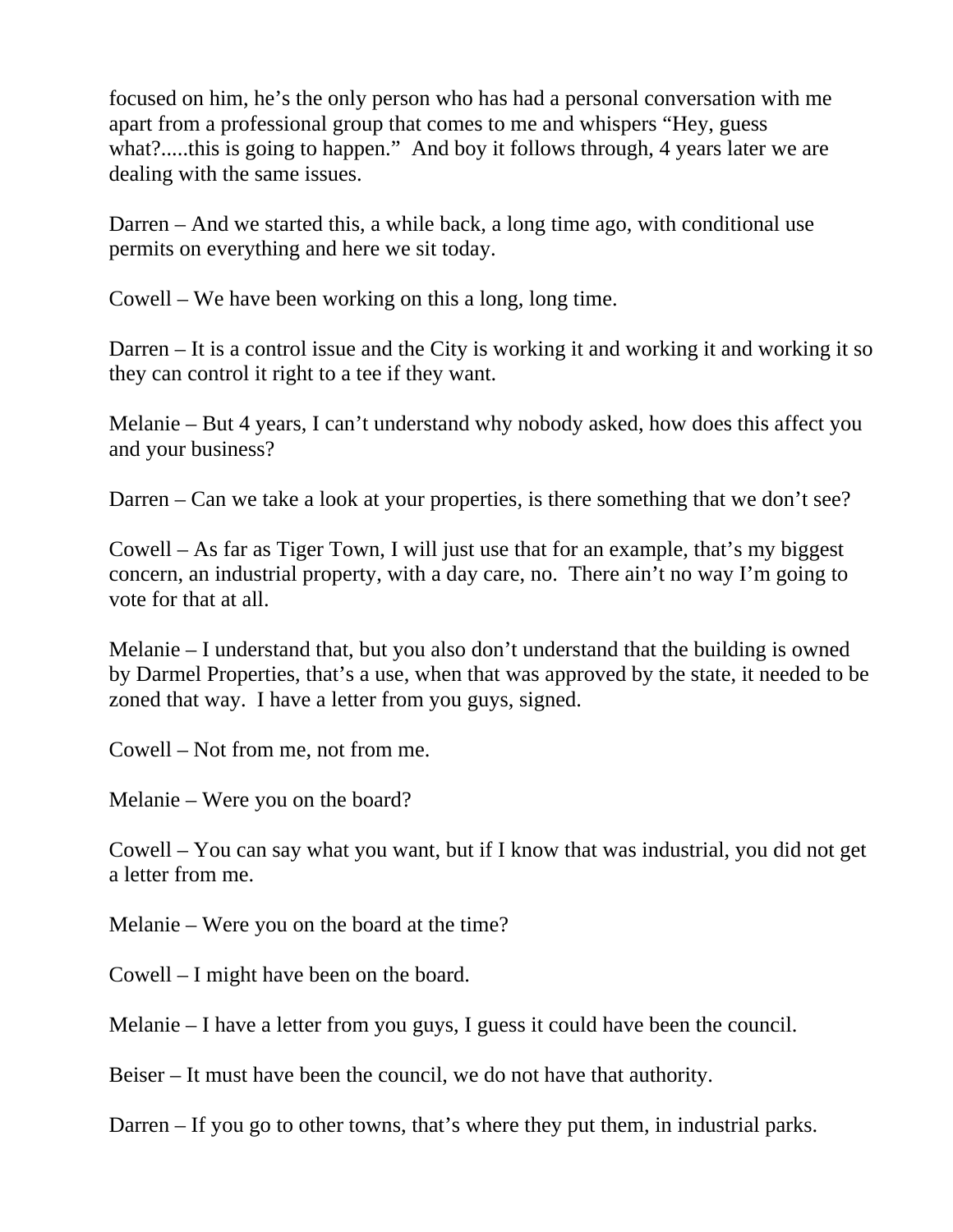Melanie – And actually, in a lot of them, go to that Kinder Berry, \$2000 a month for one kid. Best Buy the corporate office, up in Minneapolis, zoned industrial, the day care center's right in the buildings. What's frustrating, Ivan, is there are ? to business. I can remember years ago having a conversation with John Anhorn after we had a big meeting down here about the Barta Property. John and I were standing outside John's gas station and he said, "You know I just don't think that's right mixing that housing and that business like that." I said, "Well, John, look across the street, look to the side of ya, houses, businesses, that's the small stores." They didn't want the Qwik Trips…economies and the price of gas. There's different trends that change. What's frustrating is when you have a person that says like this, I've had a people say to me that they don't know the difference between an in home daycare and a commercial daycare, Ivan.

Darren – It's all state licensed, state approved.

Melanie – I'm full. We're going to be moving and I got to lease that tin shed to somebody else and maybe you didn't like it and didn't vote for it, but it went through. When I move, I have to be able, as a owner of Darmel Properties, to lease a tin shed, with cement floors and it's an industrial building. It's not an in home daycare, it's licensed by the state of Minnesota and they approved by the Department of Health. And I got a group of 5 guys on the Planning and Zoning and I got one guy telling me, "I don't think it should be zoned that way." The building is being leased, I pay rent to Darmel Properties, when I move out cause I'm full I'll have to look for another building to move to, you know, which will probably be another building that we own, you know, that's larger. Then I lease Tiger Town, that's where conditional use permits or whatever, but somebody at that time it will all go through, but now you're saying I don't agree with it, we will take it all away. So you get off the board, a new guy comes in, then he, you know, it's frustrating.

Darren – There's a 12 foot door opening in there, 16 foot ceilings in that building. All you have to do is take out 2 walls and put in an over head door and you have a shop instantly. Why can't it stay? That's why we need it that way.

Melanie – Ordinances say that we don't want an in home or a group home or a day care center within so many feet of an industrial zoning or this and that. People write ordinances. If you look at other cities, they have it written how many licenses they are going to give out for liquor sales, no strip bars, they write ordinances, but when you change the zoning on something, it's significant.

Beiser – This has taken a long time.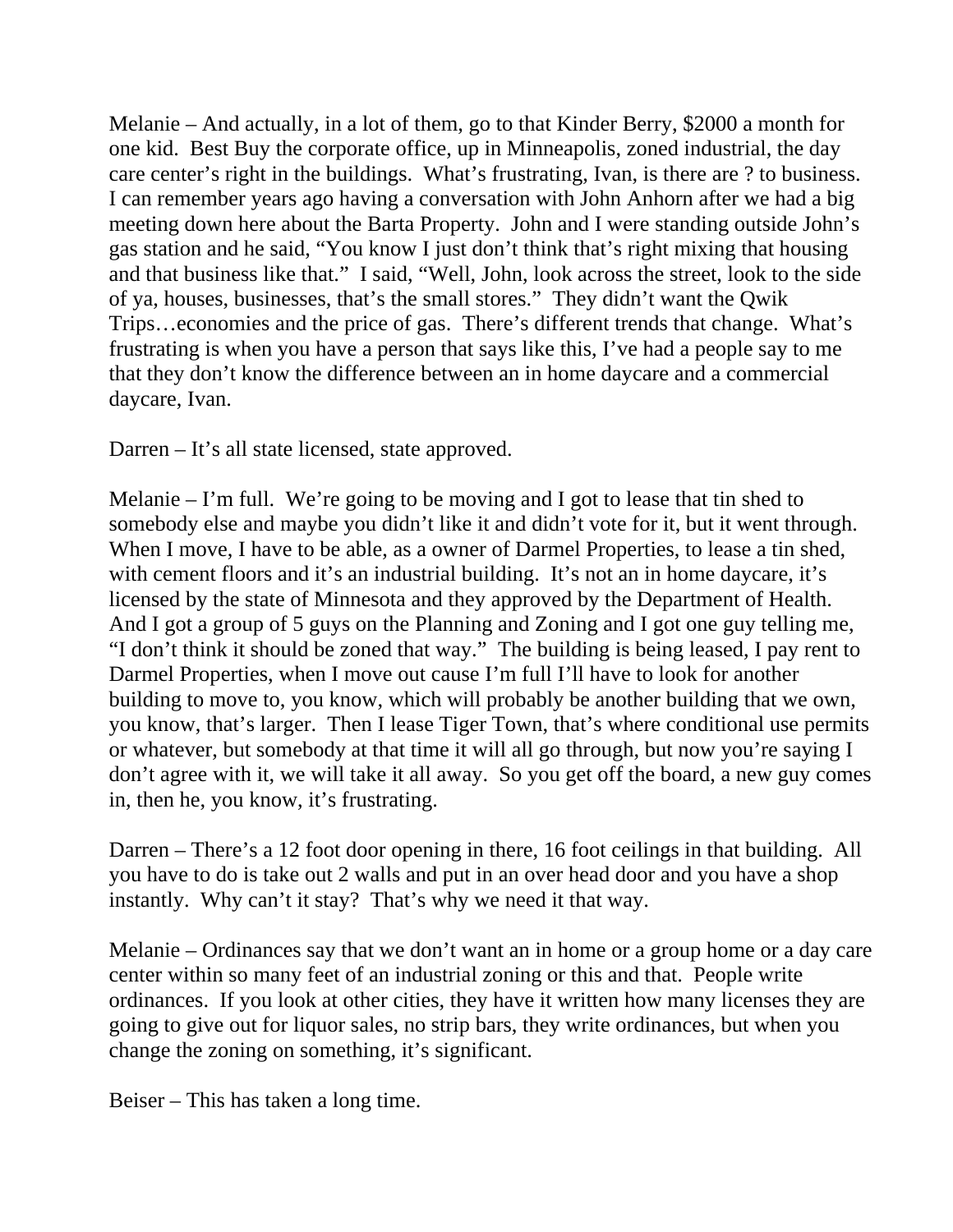Darren – And then you have a car wash and then you are going to put an apartment in the front just because my mother lives there on a conditional use permit. What if Lisa Full moved out of hers next month and, say her son or somebody moved in there. Now would that be a conditional use permit? Or, how would that work? Who's going to pick up her mail? Make sure that her mail goes there and she lives there? How does that work?

Melanie – The whole ordinance doesn't make sense to me. Dennis Burgess can have an apartment to the side, Lisa Full can have it because it's behind, we can't have an apartment in front of the Car Wash because it's ahead. It feels unwelcoming. It feels like that old Catholic School marm that's going, you know, I got the ruler of you Mr. Hagen and oh, Mrs. Sexton, I will give you an apple.

Cowell – No, no. This board, especially myself, has not picked on the Hagen's. When we went through this, we went through property after property and we voted on which way we felt that property should be.

Darren – Your voting on the business, a particular business that's in that property, that property is owned by Darmel Properties which leases out properties to businesses. We could care less if it's Joe Shmoo making blue ribbons in there. We don't care.

Melanie – You have a sign ordinance in this town and I came up to Claire from the paper and I said, "Ok, I'm going to take Tiger Town Kids' signs and I'm going to go and put them down at the guy, the city guy or whatever who has that blue one on the corner that's in violation of the sign ordinance, I'm going to go and put one next to the flaming green one up by the school and one out by the interstate. And I said within two weeks, do you want to do this with me, excellent newspaper coverage, watch how fast all of a sudden it is illegal to have these signs up." These signs have been sittin there and I came name them, but the minute a Hagen puts a sign out you'd be on us. That is goofy. You may feel you're voting fairly, but what I am saying is, how does Jim Dempsey go from residential to industrial? So you are accommodating him and his business because he shouldn't be selling trailers on his house property. So we go ok, shhh, let's give him the zoning he needs, but you're out there taking away zoning we need. How does that work? How does a guy sell commercial trailers off of city property? Unlicensed trailers sit on city property and they are sold, on your property. And it's been like that forever. And I brought it up to a few of you guys, it's a city dang street, but no, let's just take Darmel Properties and pull the rug out from under them. This is goofy. You guys in a house painting cars…

Darren – How long can you park a trailer on the street?

Ross – I think it's 24, isn't it?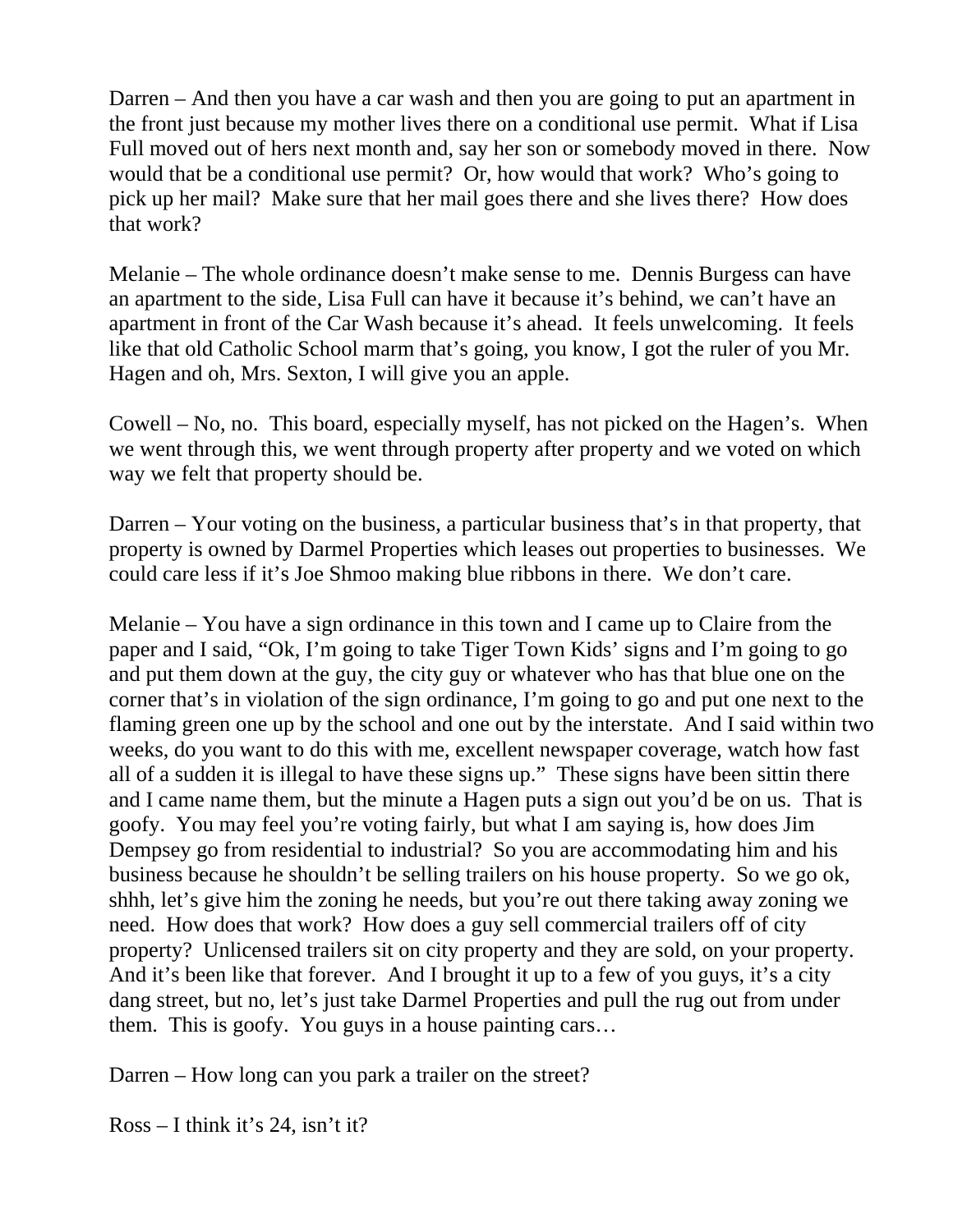Kniefel – 48.

Darren – How can they sit on there for four years straight?

Melanie – Don't tell me that this doesn't look ugly, or that I don't have a reason to be angry.

Darren - They sit on the street, they've been there for years and years.

Melanie – But I have industrial zoned property and we got cops going by....

Merritt – I agree with you Darren, it's not right.

Darren – You have an unlicensed car in the lot and somebody complains about it, you get a ticket and we told people about that, we called the City Hall, you know that previous gal who moved out of state knew about it. When we called to complain about it and nothing every got done. How can things not get done? How can you tell us not to be mad? Everybody says it's not their fault. How are we suppose to talk to? It is frustrating, you guys, and I'm mad. Do you want to buy a car? Hell no! Do you want to buy a plot of land? Hell no! Do you want to get a bb gun and blow away Pat's house? Yeah! Too bad Pat. I want to erase it. I want to talk. I talk to Amber about it, how can talk? She says, "Oh, comes to these meetings." You come to these meeting and you tell us to shut up.

Merritt – I don't think I've every told you to shut up.

Melanie – No, no I got to get a hold of you, I've had the gavel thrown at me once, and had the attorney say, "This isn't the appropriate forum to discuss this." And you're going, ok, now we are going back to whispering in the halls and that's not appropriate either, you know.

Darren – This is nerve racking for us.

Melanie – It is.

Merritt – Everything that you have said tonight is right there, and Amber will do her very utmost to type it word for word and that will be passed onto the city council. And you are absolutely right about those trailers there. They are unlicensed, they are on city property.

Darren – They've been there for years.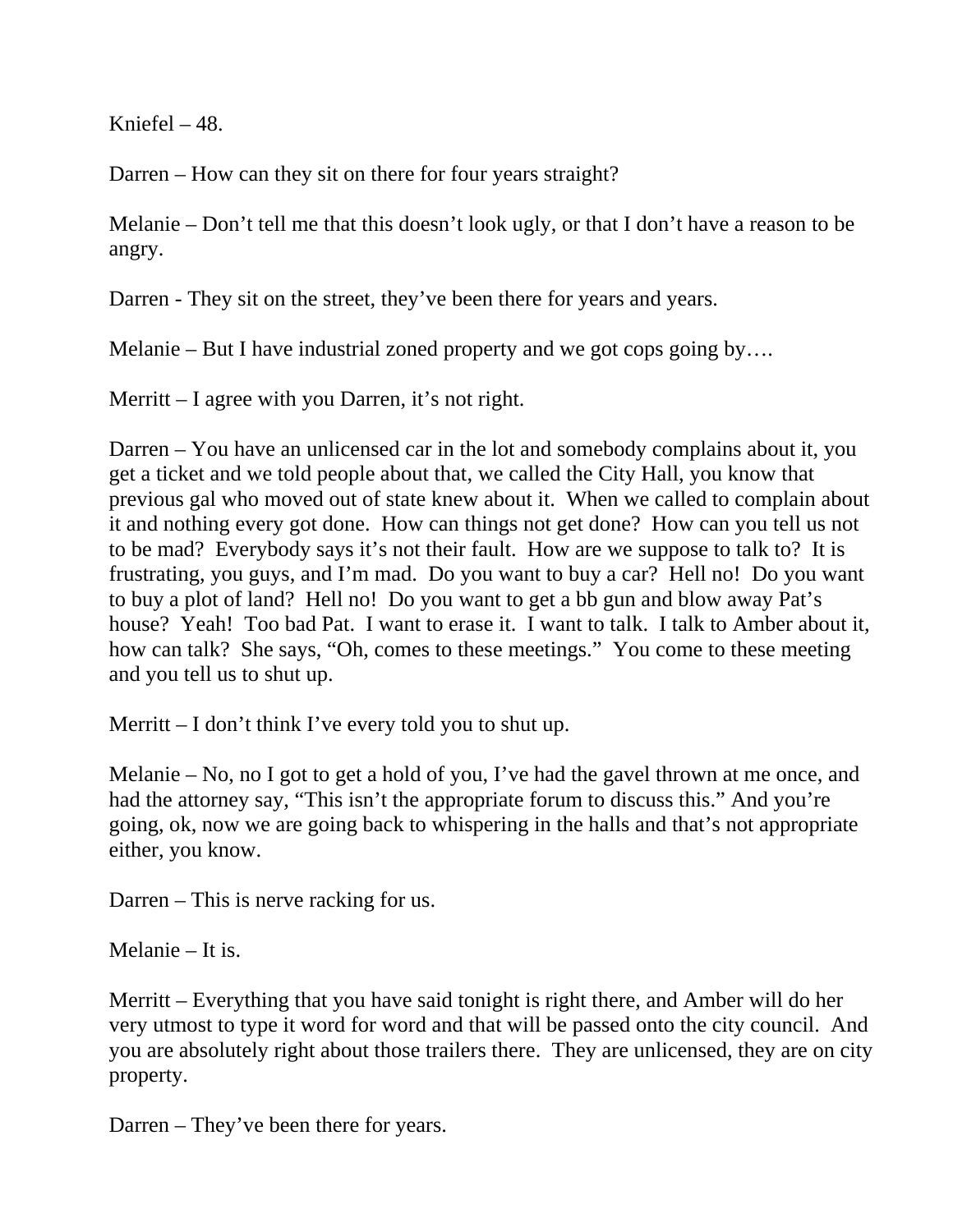Merritt  $-I$  know that.

Melanie – And then you guys go and make this proposal and you give him a zoning, you give this guy permission to, instead of a ticket or talking to him and telling him to move this stuff, you go in and him zoning that makes it ok.

Merritt – Not on the street.

Melanie – No, not on the street, but on his home property. But when we're doing stuff ok, according to the way it's done now, you take it away. Now tell me how that doesn't feel you're getting picked on? I mean think of your kids, your grandkids, you know how that is one skittle for you, one skittle for you, but in Medford it may not be that way, it may be 5 skittles for you and only 2 for you. And it's frustrating and that's what generates all the talk, that's what people say. Wayne Maas in here tonight, you know, he says look the local makes sense this the two don't always make sense then, you know, why can't we work together. People who live here, people on the boards…

Merritt – That's why we are here tonight. We are trying to take all of your concerns, Melanie.

Melanie – But a month ago, I thought that's what it was and you guys just initially said to me this isn't the appropriate forum, we haven't changed anything, it goes to our council, it's not our fault, you know.

Merritt – We're going to record everything as you say it and we will give it out to the city council and they are the people with the authority to either buy it or sell it.

Melanie – When I went to school, they taught me business etiquette. If an employee comes to me, an employee comes to me and they are upset, I say, "You know what, I'm going to try to help out, let me go to the appropriate people, let me see if I can propel some kind of community meeting between the council and us and maybe you guys. Let's work this out, nobody should feel bad like this, let's make this nice. There's no warm fuzzies. You get, oh that will be dealt with, but Pat, it's been 4 years.

Merritt – We've been working on this for 5 years.

Melanie – I understand that. And we've been going like this for 5 years.

Darren – And actually what you got now, some of the rules and all that, probably make more sense because a lot of it is already in black and white. Some of your verbiage is/are very unclear like your C1, C2… and that's why we want to know what the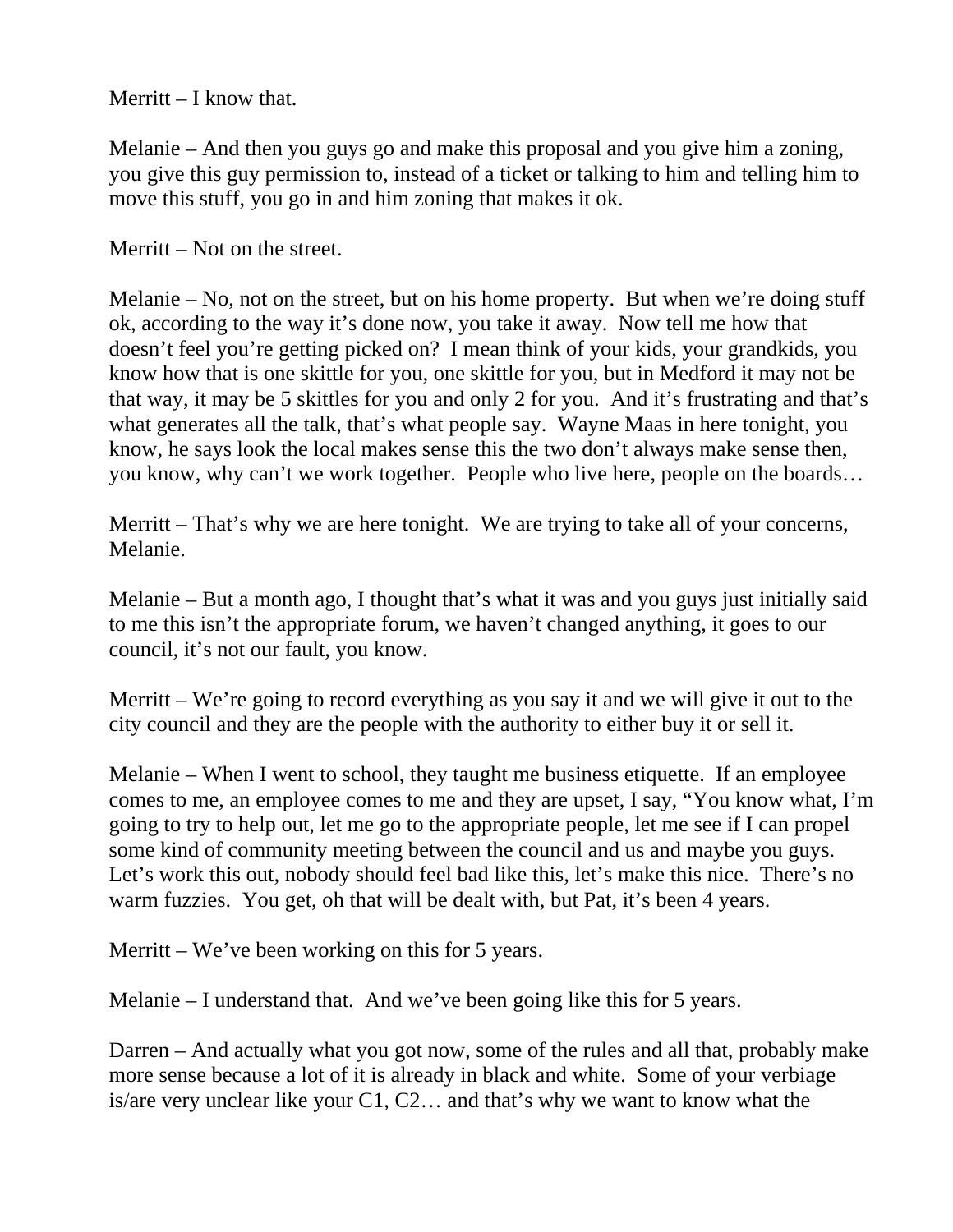grandfather clause is. If it would go the way you guys have it wrote, there's a lot of things that we are pretty apprehensive about this zoning issue as it is now.

Merritt – I don't blame you, but only an attorney can answer those questions. Ross cant' answer them, I can't, nor Paul, or Ivan.

Melanie – But you as a group went through these properties,…

Merritt – And did the best that we could do.

Melanie – You did the best that you could do. You looked at them and said, "Well, this is a day care center," and one guy says, "I just don't think it should be next to industrial." The next guy might say I don't think that should be next to the road cause those guys might run over the kids. The next guy might say that I don't think there should be toilets in there cause they could drown in the water. And how do you ever get anywhere, you know?

Beiser – That's why it's taken 5 years.

Melanie – Maybe it would behoove … during the next 5 years you probably will have different names on the buildings. It would probably behoove a person … this is governed by the Department of Health and the Department of Services covers this. A lot of your concerns about that day care would be probably annihilated. If you know that day cares are everywhere in industrial areas and they do take precautions. I do get that State license, but you don't know that because you've never asked me. You have concerns, how come I don't know about them? You know.

Beiser – I guess to answer Darren's question, what's going to happen 5 years from now, if one of your properties is changing zoning, it's not like we're trying to run a business out of town, I don't think there's anybody on this board or the city council that every wanted to run any business out of town.

Darren – Well, you do a good job of it.

Melanie – We've had businesses run out of town. Pat can tell you stories about that.

Beiser – I guess I'm not aware of it, I mean, as a business man myself, I would not want my business ran out of town. And what happens with one of your buildings, if it gets rezoned and you want to bring in business X whatever it is and nobody knows right now, it's in the future, I guess, one of Ivan's concerns and a lot of people's concerns is, you don't want little kids next to a foundry that could blow up. And obviously as business owners, you don't want that either.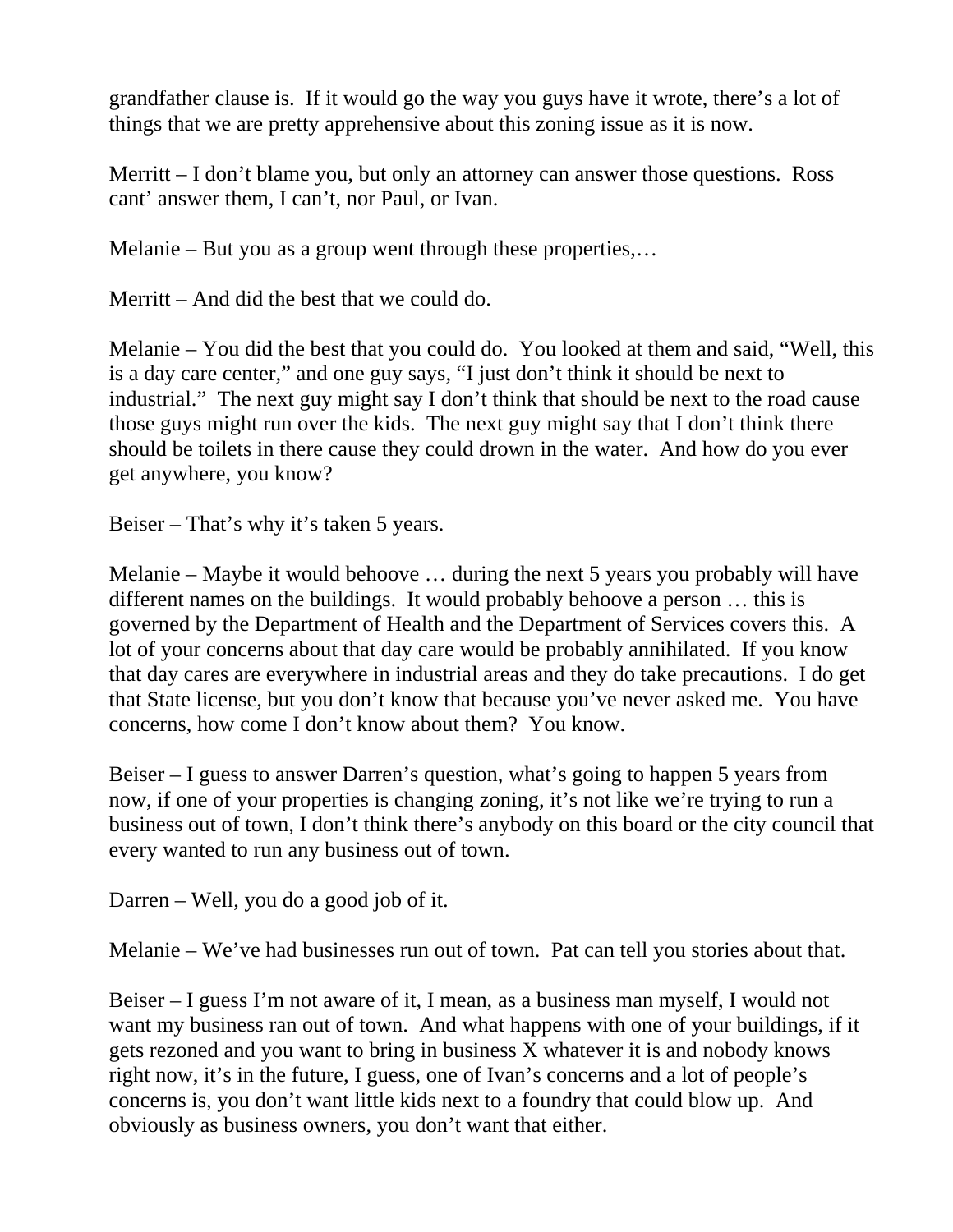Darren – No, I mean, but you know, properties are, stuff like that isn't even comprehendible coming back in. You don't want a junk yard, ok, fine, you have an ordinances that say, don't have junk yards.

Beiser – There's ways to keep certain businesses out of town

Darren – You can't just go, cut it off and go, no you're never going to have a junk yard here because we're going to just undo the zoning so you can never have one, you can't do it that way. It doesn't work that way.

Beiser – I agree with you.

Melanie – And you may not have been on the board, but we have a beautiful letter that of oh, we welcome Tiger Town, it was never a concern at the time. So that's this, ok, the up and down, the changing of people's minds, or maybe you weren't at the meeting, maybe you didn't write the letter, or maybe it wasn't the planning and zoning I have the letter it could have been the council. It was a requirement of the State for me to get licensed my City had to give me the nod. My city that I live in and invested in, gave us the nod. Now, city members that are the fathers that are sort of running it are saying, "I have concerns about that." Look at all the gas tanks that are at Anhorn's with the houses across the street. Intermixed uses has been going on forever and the requirements that the State makes John do, the gas tanks have to buried in the ground, you got to do this, you got to do that. It may behoove a board to check into those questions, they're excellent. But then find out how do you protect these children, who governs this, there has to be more than just the local planning and zoning people, you know. Businesses are run by licensed people and all other stuff, you know, but I mean the communication…

Merritt – Some of them are regulated by the State too. Like gas stations...

Melanie – So, I mean, you know, you could say that… Look at CJ's, he's got houses all around him. So now, let's go back to the skittles, CJ can be zoned a C3, Tiger Town, Oh, CJ lives by kids and disabled people that can't run, you know, disabled people are in wheelchairs who can't run away if the tanks blow, but let's worry about you know, you gotta have apples to apples. But it doesn't work that way.

Beiser – I agree.

Darren – That's why we want it left the way they were prior to, we didn't come here to ask to change, we want it to stay the same. That's it. That's all it is.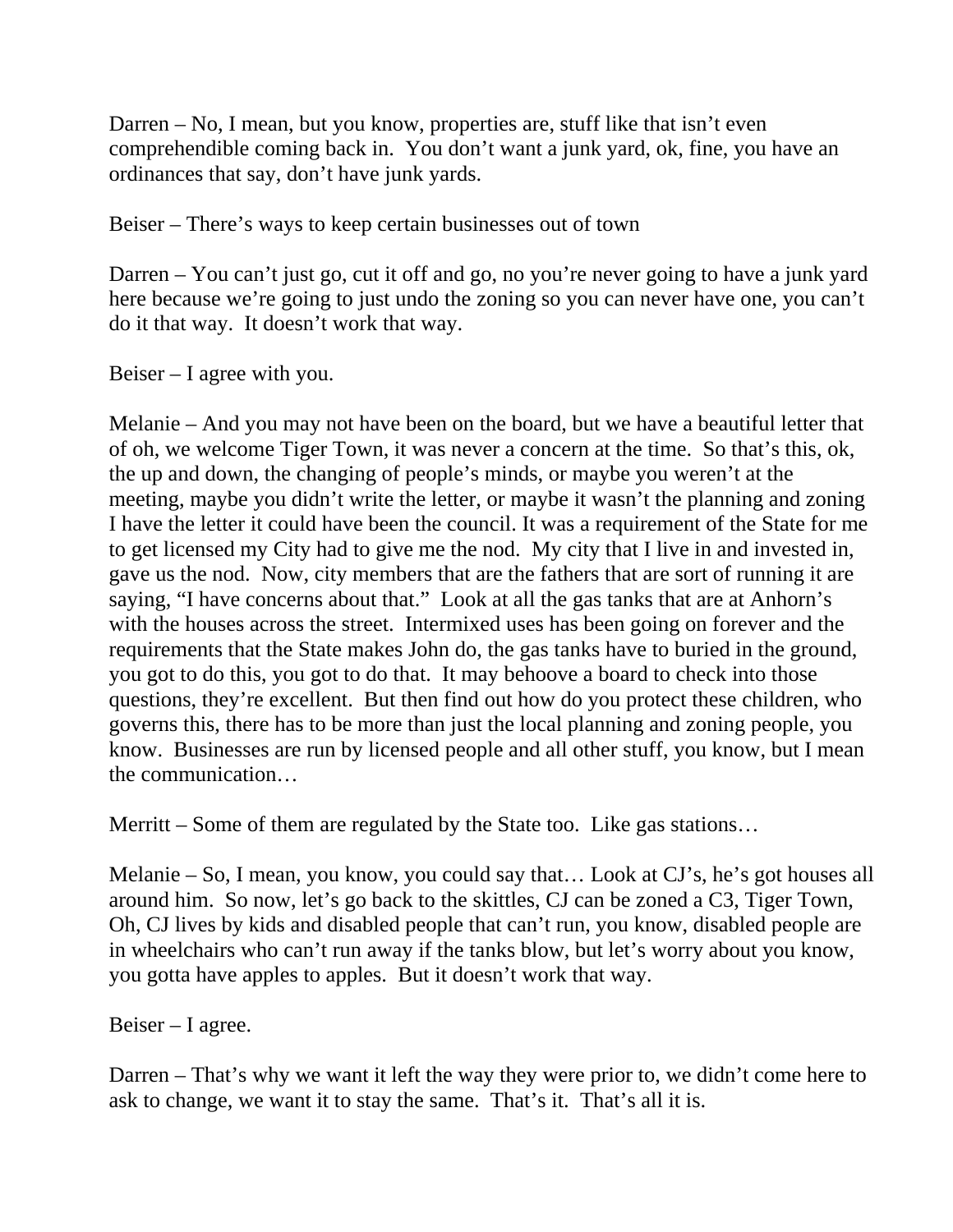Melanie – Then again…

Merritt – We understand that, it will be recorded and passed to the council

Beiser – The council may vote to keep it as is.

Melanie – You have an ordinance that's written, I can't have a strip bar,

Merritt – We have an ordinance that says you can't have a junk yard too.

Melanie – You can't have a junk yard, you know you guys have, within the existing industrial there's…

Beiser – Certain things you can do and certain things you can't.

Melanie – Right. And when it says clearly, I can't have a lye manufacturing plant, but I mean, to me, go with those concerns. Yeah, your right foundry's are gone, we don't want that either.

Merritt – One of the things that I don't know for sure you realize that this board was instrumental in, before we had industrial and commercial, that was it. It made our job tremendously tough to look at your properties and say, ok, we got to zone it one or the other or residential. But now, you have 2 industrial zones and 3 commercials, without that your particular property would have caused, I don't even know where the council would have gone with it. And luckily that was presented to the city council, recommended, and they informed us, that was good, go with that. So we had to go back and relook at all the properties using 2 industrial and 3 commercial.

Darren – Well, the one industrial…

Merritt – But no, before we just had one industrial, Darren, and one commercial. And this board was instrumental in getting that for and basically for Darmel Properties. I don't know if you're aware of that.

Beiser – And a couple of other properties in town too.

Merritt – But basically it was.., Schlichter was another one, but I believe that was it. I don't know if you were aware of that or not, we did hear what you said.

Melanie – So your telling me that you heard what we said, there was one encompassing industrial zoning…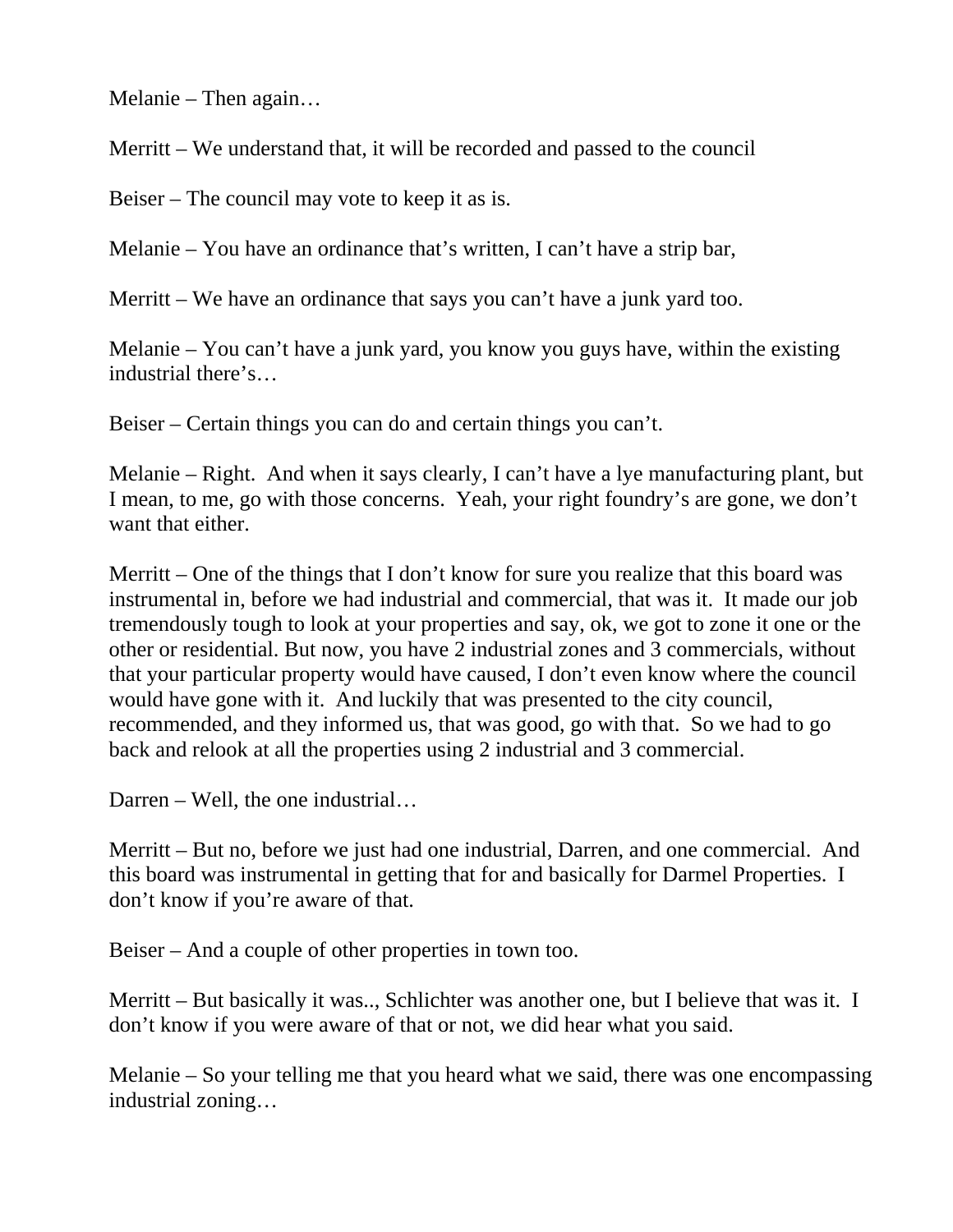Merritt – And now there's two.

Melanie – How's that going to affect me, it makes no difference to me. I was zoned industrial, and if you want to divide them into a heavy and light, that's not to my benefit, industrial is all encompassing. I appreciate it but,…

Merritt – Well, if we would have left it that way, the council...

Melanie – It behooves everybody to have light for your concerns, what we are talking about.

Merritt – And it will still work for you folks too. If that's the way the council...

Melanie – We are not arguing that Pat. What we are arguing is should, say the Cabelas building where the taxidermy is, if that stays zoned commercial, the Car Wash, we have industrial buildings, we developed them to fit the guidelines of industrial. Mike Nelson, our building code inspector, comes in and say I find someone who wants to open, let's turn it back into a restaurant like it used to be, the Car Wash, ok, that would fit into the C whatever you proposed and that would be fine, but he's going to come in and he's going to and say, this isn't going to work because we have new building codes and you have to do this and you have to do that. Change them. And they say grandfathered in. No matter what we get to steep hole what they are, but I think it needs to be clear that they stay that way as long as that building is there, because we could sell it, and it doesn't change when we sell it to a new owner. I might sell that whole lot, Tiger Town, Straight River Enterprises, you know, they're all shared lines and stuff, and some day somebody might want to buy that and contract, it's lucrative and maybe we want to retire and move away. It wouldn't all of a sudden go to different zoning had you guys changed that, but what I think is that people don't get that and they don't understand that how does that transpierce time? So 20 years from now, somebody looks at it and goes, you can't put that proposed business in here, you know.

Merritt – That's why we are trying to work on this right here.

Melanie – So we're saying, you wouldn't even have to ask if you just left it light industrial, I'm not opposed to that. We're not going to want to do anything that is a concern, why would you want to put kids, and your customers aren't going to put kids next to a lye manufacturing plant.

Merritt – When we get done with this, it will have over 100 sheets in it, and eliminate roughly 30 of our old ordinances. And like we say, I've been working in it for 5 years and it was being worked on 1 year prior to me.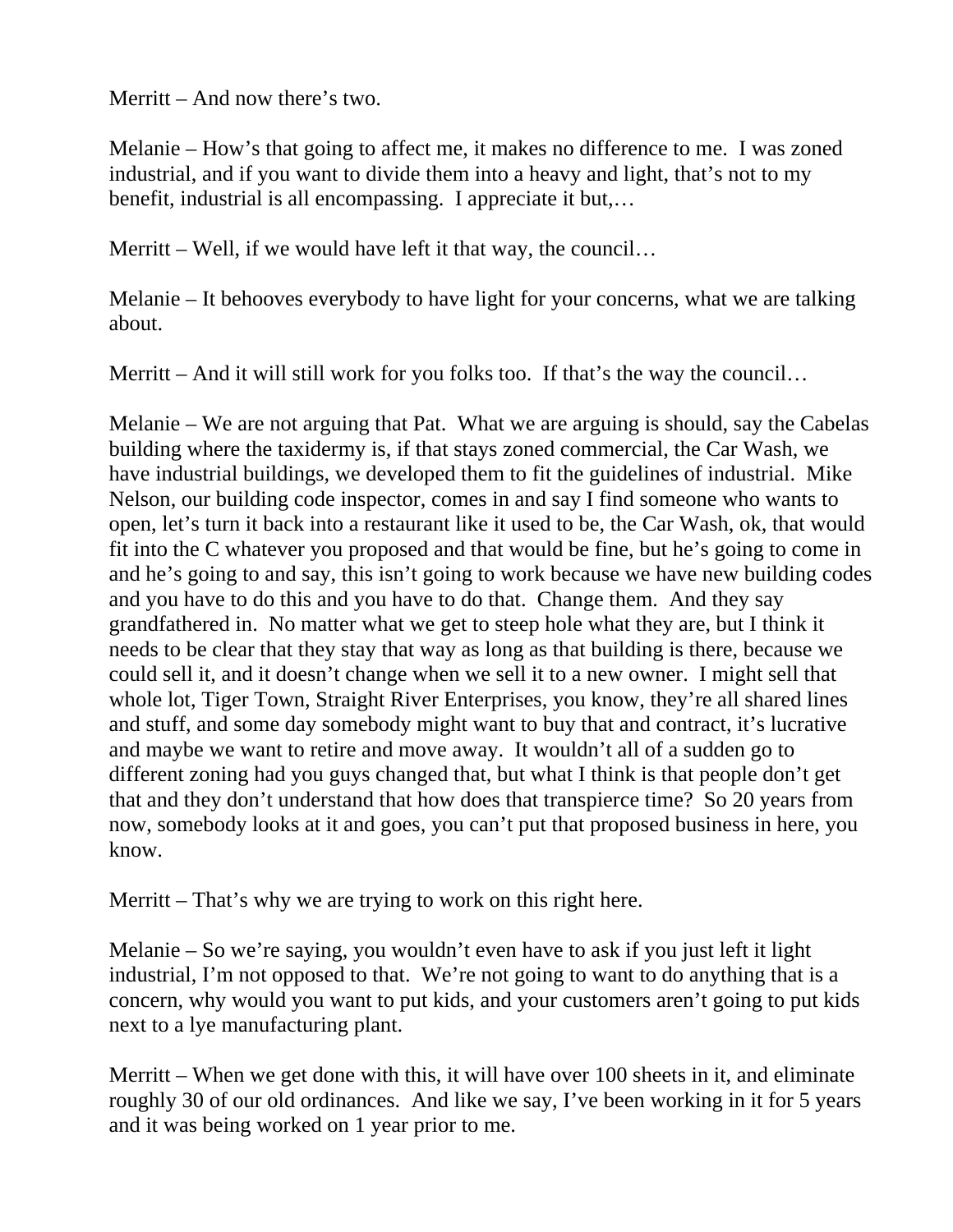Melanie – I don't think it's a bad thing, and Darren and I don't feel it's a bad thing. It just feels like we've been left out of the circle, you know. We're like, we're most affected by it, and you hear through grape vines, you better get down to City Hall… And I was like, no, no, and then yes. It's frustrating and I think that a lot of that could be alleviated is that as a community there is better talk.

Merritt – Well, I hope that you feel that you had the right to express yourself at the zoning meeting.

Melanie – I do, I appreciate it, you know. It was frustrating last month when the attorney told me that's not the right forum, it's like, well, what is? I do feel a little bit like it's not right if I call Ross at home and say, "Hey, you wanna go for a cruise? It almost feels kinda sneaky, but I understand that so many of you guys or more constitutes, that's been explained to us…

Beiser – A quorum, or whatever, yeah.

Melanie – And that would be something that would be good to do, you know. We could do it in a matter of days if you guys felt open to it. Maybe it's too late to revise the proposal, but there is conflicts…

Olson – I agree with you guys….

Darren – It's frustrating on our part, it's a money thing. You know when you get down to it too.

Merritt – Like I say, I'm sure at some point, I don't think it will be at the next council meeting, the council will go over this, and they will have a tremendous amount of reading, but I am sure that they will then set up the meeting, and you folks can certainly be in attendance, to where the zoning board would be meeting with the council. We have had 2 of those meetings already concerning this ordinance and this particular board. This is how it works, just so you're aware of it, the mayor will read criteria for putting a PUD in Darmel Properties, are you in favor, are you in favor, he will poll all 10 people. And the zoning may be 3-2 in the favoring way and the council may be 3-2 in the opposing way and the council will over ride us.

Melanie – I understand that. Our concern is what happens when you get to the Tiger Town property that shares the greenhouse, SRE, ok, so what's your proposal to the council? Ok, you're telling me now you have to back through time and you're gonna go through the same…

Merritt – No, I cannot answer for the City Council.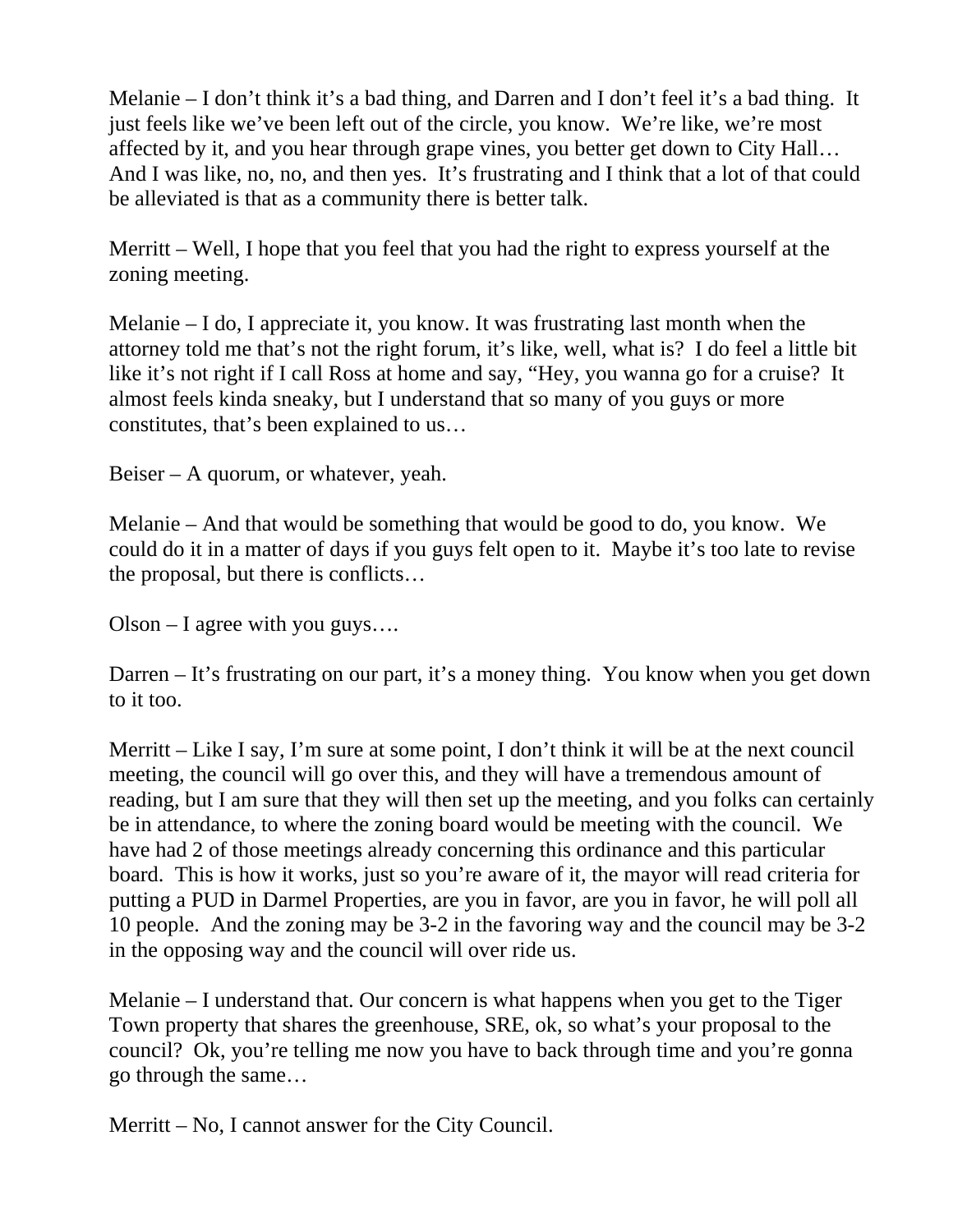Beiser – The property that's split definitely has to get looked at again because…

Melanie – That's what I mean…

Merritt – And that's going to be a legal question. It will be a legal question and the attorney will have to answer that.

Melanie – We're wondering, when you look at that, we're going, these guys at the City don't even know…

Beiser – Well, I can tell you, when we were here, I didn't know it was…

Kniefel – No, we all knew it was all one parcel, I made it very clear...

Melanie – I had that discussion down at the City and you didn't know.

Kniefel – No, one parcel for that whole piece, the reason why it had to be looked at differently as in 2 pieces, in my mind, was the use and you have a list that you are trying to go by, so if you want a day care center in an industrial zone, you need to write day care center under permitted use in industrial zone. I don't see anyone doing that.

Darren – It's a grandfather thing.

Kniefel – It can be grandfathered if it's a permitted use, but a day care center is not a permitted use in an industrial zone. It's just not.

Darren – According to?

Kniefel – According to the ordinance now, not according to your letter, we talked about this.

Melanie – I understand, but what I'm saying is maybe people need to look at that because across the State, many day care centers, and I'm not talking in home, you wouldn't have an in home in town with a day care that was zoned industrial, but across the state, corporate, large factories, gambling casinos, have on site, that is the trend, in the very building where manufacturing is going on.

Kniefel – I absolutely can see that.

Melanie – They got day care centers on site or on location... It is not unusual to have an adjacent building in an industrial zoned area with day care in it, it's very good, they also have fitness centers, you know look at Federated, you know, that's not uncommon.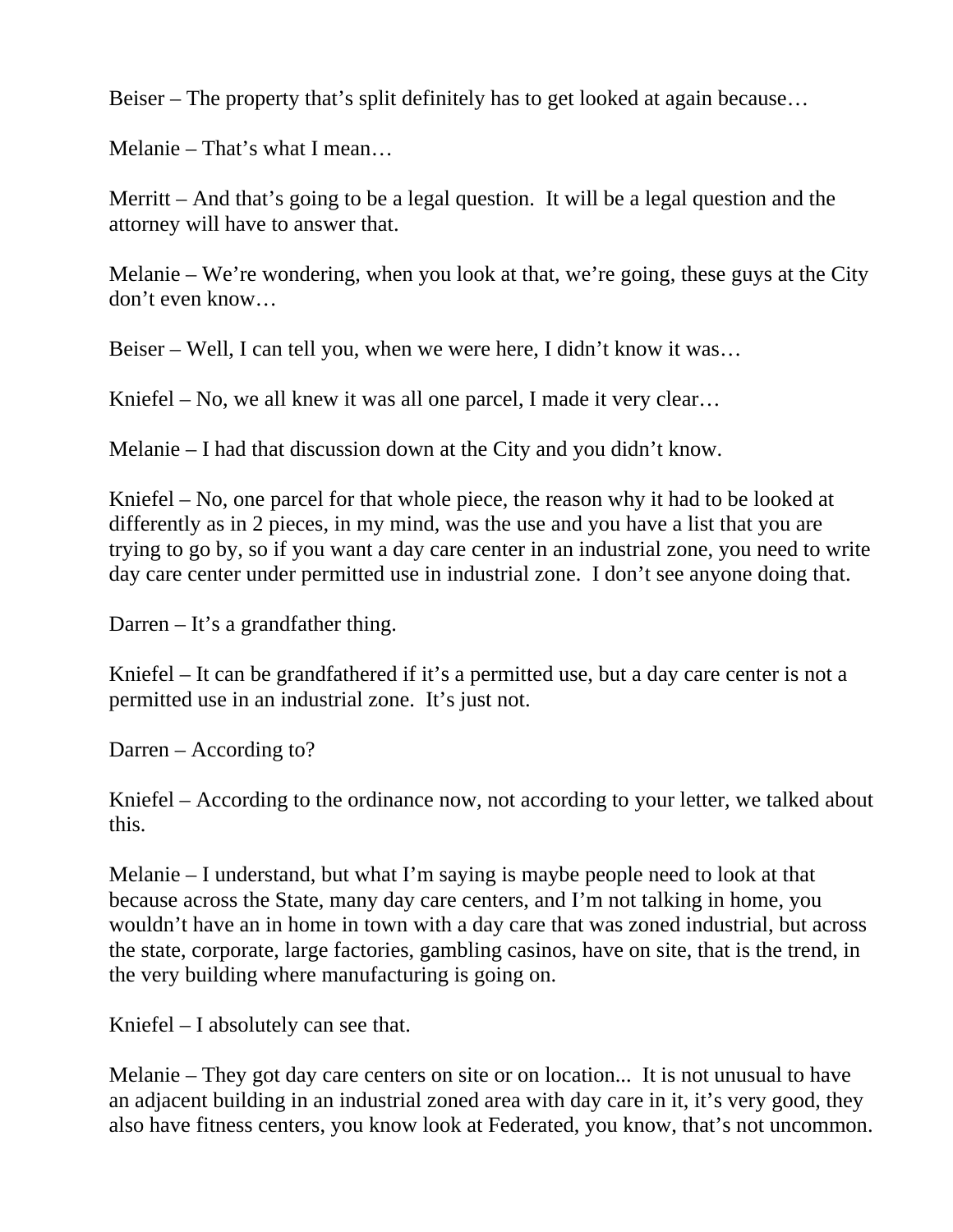Kniefel – So as a zoning board they could propose that.

Melanie – … City Clerk, and I don't mean that diminutively, but you're going, I don't think this day care fits in an industrial zoning. And I'm saying possibly, maybe, we should check into it and find out. You know what I am saying. I have to write this college paper…

Merritt – No, no, and I want to assure you of something else too, when we do start to discuss something, and we find something that is very controversial, we do a tremendous, this young woman, does a tremendous amount of research. She'll call Faribault, Owatonna, Waterville, Janesville, Claremont, Ellendale, New Richland, Kenyon. We look at a lot of different ordinances and then we try to see if there is anything in them that fit Medford. And sometimes the City Council agrees with us and sometimes they don't agree with us.

Melanie – But I mean even as close as Faribault, you have a day care center…

Merritt – We have that in Owatonna too, it's not that we are not aware of these things, it's not that we are not aware of these things, Melanie.

Melanie – I'm just responding to what she said, when she goes down in her mind, she's thinking day cares shouldn't be in industrial, but in reality in a lot of places they are.

Kniefel – Right, but if you're just going by the ordinances that you have to follow, the definition does not fit. It just doesn't.

Merritt – It does not fit, right now, unless it's changed. It may be changed and may not be changed.

Melanie – That's just what I am saying, if I could ask for the biggest thing in my life that would make my relationship with this city foster and grow it would be communication. It would be Amber, when she's sitting down and she's writing this stuff out, and I know you put in tons and tons of work into this, I'm not unappreciative of it. Darren and I realize that we need to do rezoning. But most of all when someone says, hey, this is what I have been assigned, this is my job duty, I'm not clear as to what you guys got going on, can we get together, and go through them, now I'm not going to try and hog tail you into what I think, you know, I would show you and I think clearly, when you walk through them, you'd go, oh, you know, because to us to conform these buildings into commercial is a significant investment if we'd ever have to change anything. If I'd bought them and they were zoned commercial, I would have went out and solicited people to lease from me to do as they were zoned, but we didn't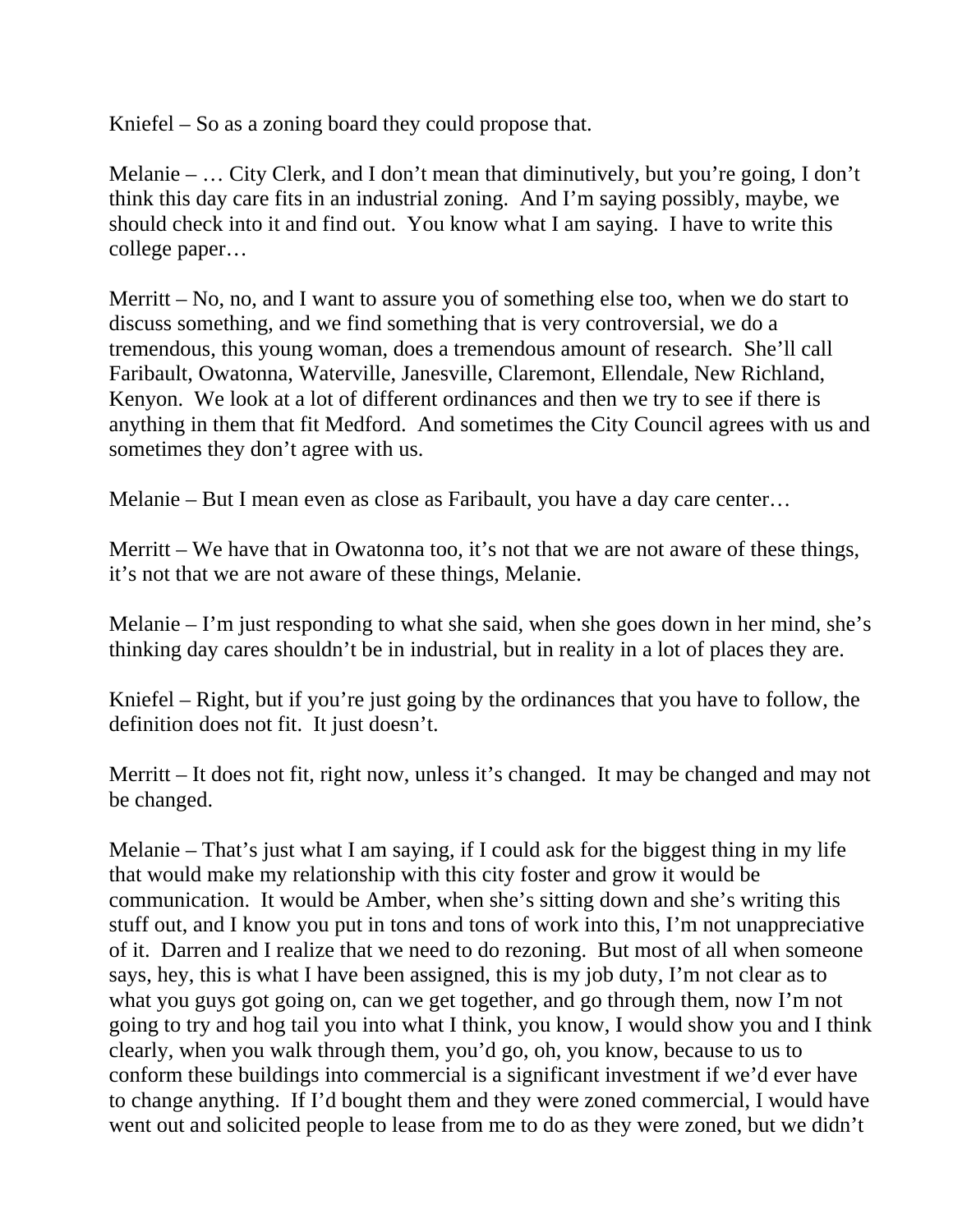buy them that way. So that's why we are asking, can't we just leave good as it is? But, I do think that, industrial, you're right, you would never want someone to do something, you know, that's .... for more private areas. So the light industrial...

Merritt – So I'm going to tell you something that the City Council will probably tell you, just because Owatonna does it, doesn't necessarily mean Medford's going to do it. You may or may not like any of us, you may not like any of the people on the City Council, but in the end they will try to do what they feel is best for the City. We hope in most cases that will be in your best interest, but sometimes…

Melanie - …. Pat, conflicts of interest are bounding. You have to take a look at, ok, if a guy does it this way and he wants to restrict your use of a building that you've put lots of money in and there's somebody on the council competing for the same state contract. We've had that, with Marie. That will never happen again, I was green, I didn't realize that I couldn't do that. That 8 year lease we have with the state of Minnesota, we actually were in competition with someone of the City Council for, and they had privilege to certain information that they could provide to the State that would have varied it for us, and it was a very tenuous situation. I will never encounter that again and that's why I pushing the conflicts of interest. It is hard, Amber and I talked about this once, she said in a small town, you pretty much know everyone, I bowl with him, I do this and that, but to me a conflict would be somebody who has a commercial building, that sits empty, and I got somebody who comes to me and wants to lease mine, and he wants and EDA loan and that guy sits on the EDA board, do I go to them and say, gosh, Cabelas wants a taxidermy and we have to do extensive remodeling, but it's going to be really good for the community, we think, that guys gonna possibly, I'm not saying he's gonna, but maybe he'd go to Cabelas on the side and say, hey, why don't you just use my building? You know? You have to go shhh, nope, no EDA, we don't have one our town. We have had to do goofy things like that and that makes us feel mad. So, we would prefer to see people abstain and say if they even feel the slightest element that there is a conflict of some sort that they would abstain. And the reason that I bring it up is because, Pat, a while back you had abstained. You said I'm not going to talk about Hagen Properties and you sited conflict of interest and that is in meeting minutes. Then the next time I come to a meeting, you're there talking about them. I'm thinking, ok, if you thought it was a conflict before, how come there isn't now? And that's why I'm bringing it up. And then you come to a meeting and oh, that's the wrong forum. How can it be when you brought it up in a public forum? You know, it's very difficult for us to sort through all this political stuff. We just want to be business people. We work hard, that's all we want to do, I want to be home giving my kid a bath and getting ready for bed, not pleading my case, you know. I never thought I'd have to, you know, it's weird. I appreciate your time and we've bored you long enough, but when we go to the council meeting you can bring those things up.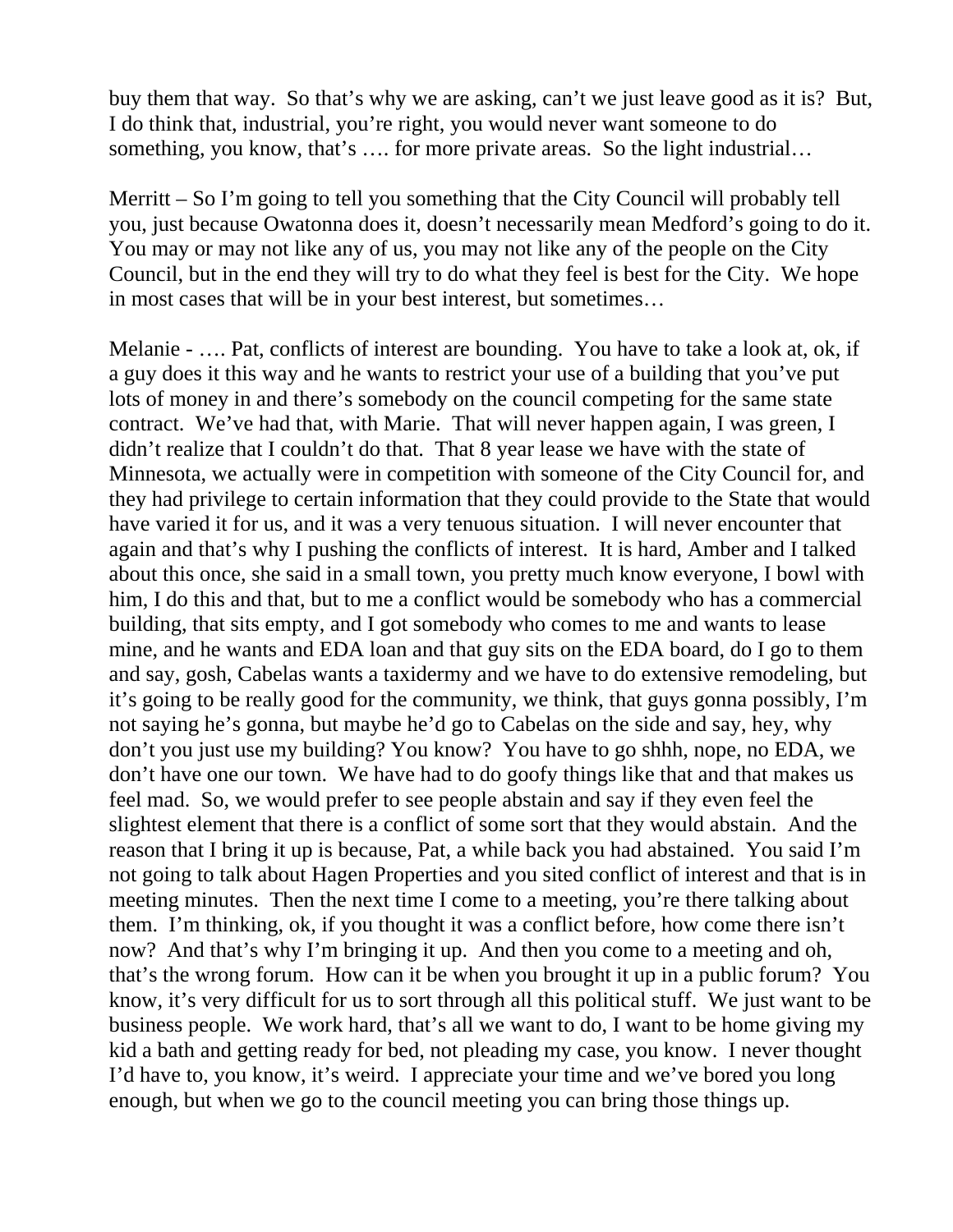Merritt – Well, rest assured... How it works, Amber will type this and it will be in Marie's packet, Dan's packet, Corbin's packet, Danny's packet and Brenda's packet.

Melanie – So then it will come out into the CAST and it will be public? Right?

Merritt – All the minutes,

Kniefel – No, the zoning minutes aren't in the CAST.

Merritt – No, the zoning minutes aren't, but they are public information for anyone who wants to read them.

Kniefel – I put them on the internet.

Melanie – Cause that is the criticism a lot of times that something that happens in a meeting may or may not be in the minutes. And then Amber explained to me the process of the minutes and it's kind a…

Kniefel – That very well can happen, yes.

Merritt – That's why we're recording them to make sure that we do have hopefully have everything possibly written down and Amber will do her best to type it. So that every comment you have will be on paper, and if it takes 10 sheets so be it and Marie will have it in her packet before next Monday.

Kniefel – And you can absolutely stop in and check. I will type it up as much as I can.

Melanie – I feel a lot less heated obviously, but it is frustrating and I just want it to be over. It's like a 4 year fricken nightmare. And then we get all this gossip, I can't even go to the Medford Muni without listening to people. And they talk about you and they talk about you and they talk, hey, I heard Pat down here at the Muni talking about this, and I heard this, and you try blow it off and you say to yourself, ah, no, then all of a sudden you get a little, public hearing will be held, and oh my gosh, maybe I should have been doing something, you feel like, oh, you know. You just can't blow it off and that's when you come in and put your stake in the ground and say we're gonna fight this one out.

Merritt – I don't think anyone on this zoning board has been going around knocking on doors, talking to anybody. Am I right Ross, I certainly have not.

Melanie – You did, I've got several people who are willing to testify…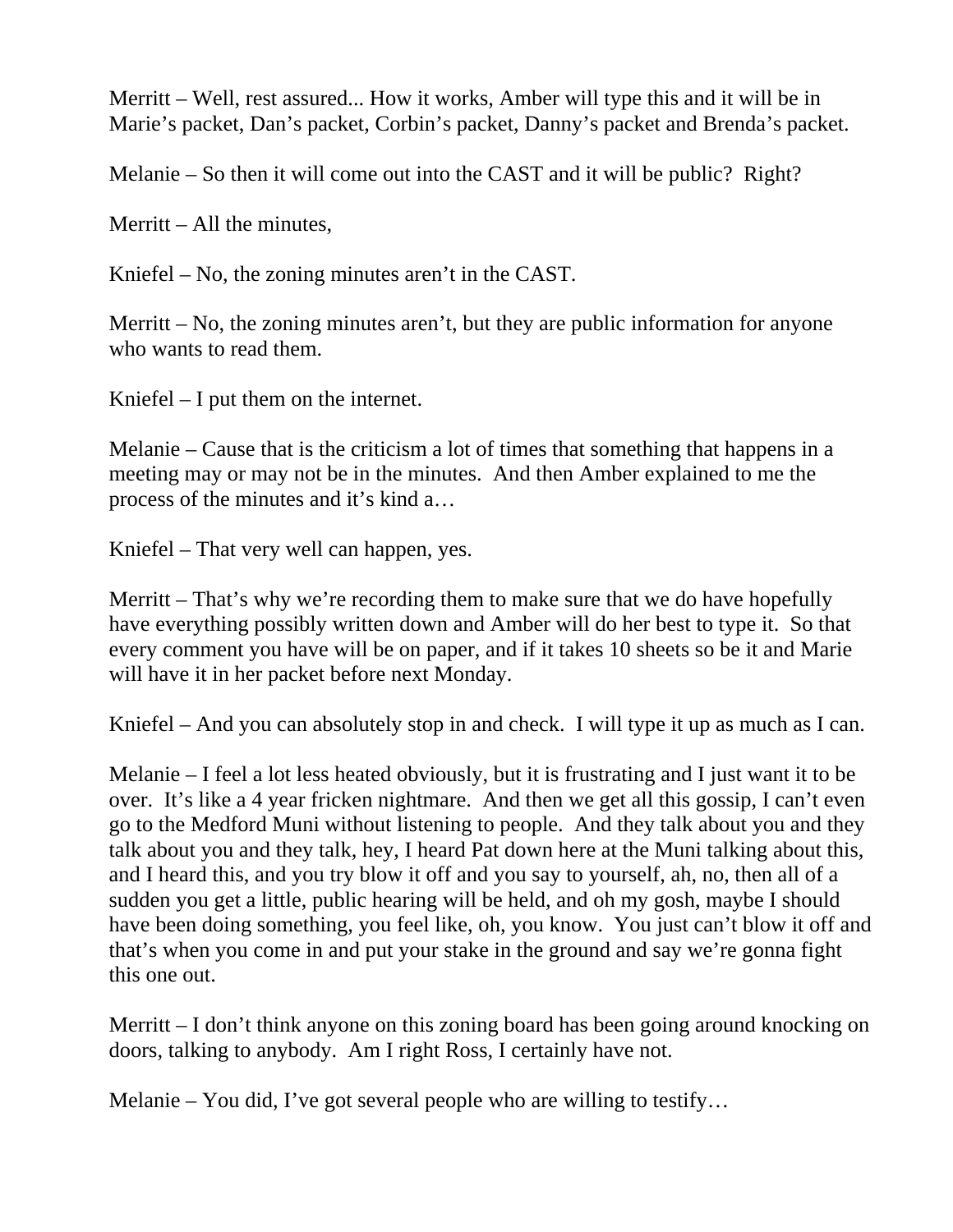Merritt – That I have gone to their door to talk to them?

Melanie – Yeah, back when we paid the \$100 for the public hearing when we bought the school property.

Kniefel – Back in 04.

Merritt – Oh, that was some time ago, yes.

Melanie – It was some time ago, but you did it Pat, and I've got people to have signed, they've got statements ready, if we have to push it.

Merritt – Oh, yeah, that I agree.

Melanie – So that is in violation of what you are suppose to be doing and that…

Merritt – That's in no violation.

Melanie – Excuse me?

Merritt – It's our job to try to get as much information as possible before we vote on anything.

Melanie – Well, these people are saying that you came to them to alert them that we were going to put industrial businesses in their neighborhood and that there was a public hearing being scheduled, the one we paid \$100 for, and that they should show up.

Merritt – Well, they also got a notice I am sure.

Melanie – The notice, yeah, but that was separate from your door knocking and your right I don't think anyone else on this board has done door knocking. It is and it has been you and that is one of the conflicts. So if we go to court, those statements get brought up and we are willing to go, I mean, this is lots of money to us, if we lose certain zoning.

Merritt – Whether the city will do that or not, I have no idea.

Melanie – Whether the city will do what?

Merritt – Take it to court.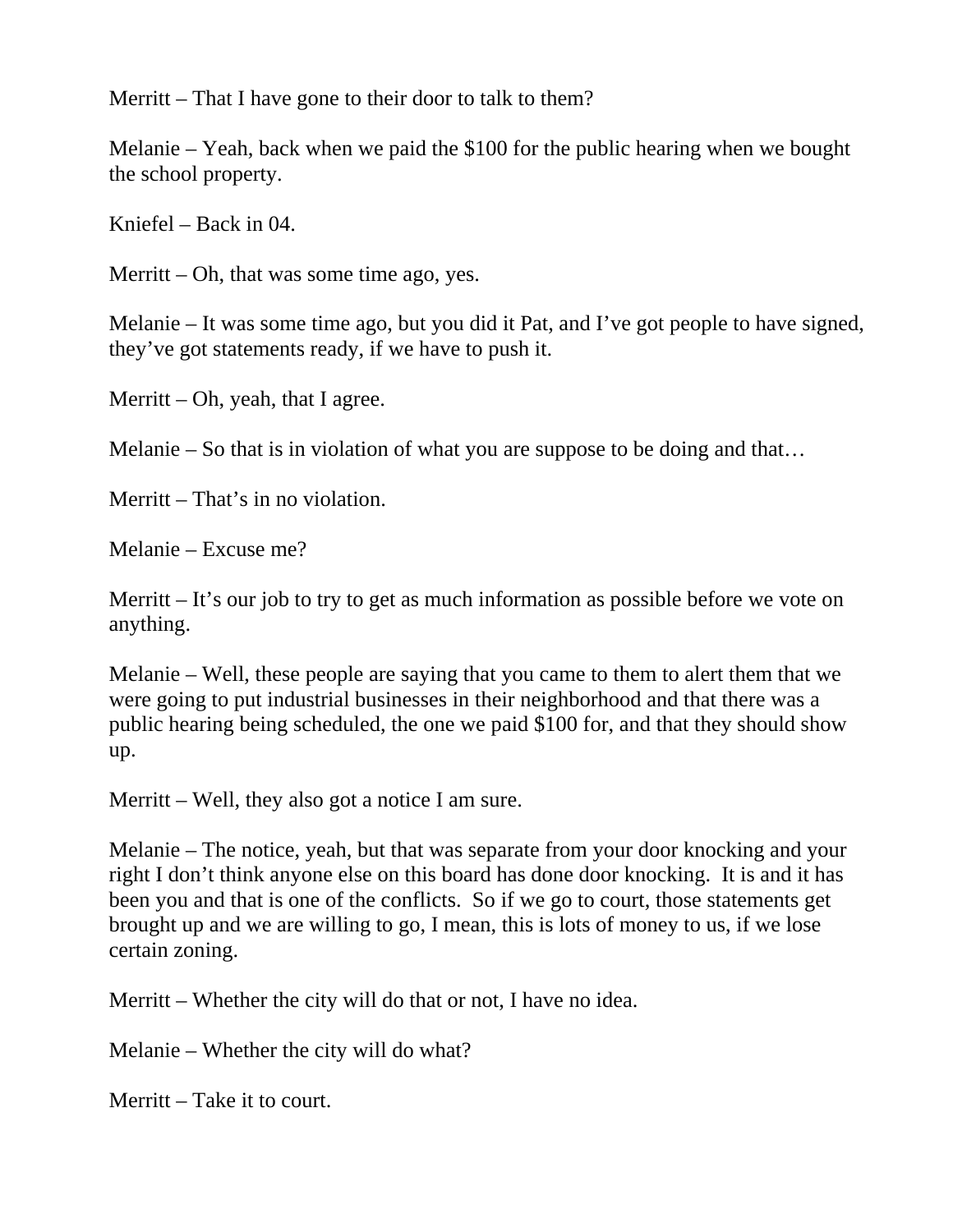Melanie – No, I'm talking that we may have to, you know, you can't be going on like that.

Merritt – I have no idea whether the city will do that or not.

Darren – We can challenge anything…

Melanie – I'm not talking about the city, I can, it's my right, its America…But I'm saying you guys want to know where the conflict is, it is right there, 4 years ago when you knocked on doors, so we're going, what's your personal interest in the Hagen Property? You know, there is one, it's been identified, you yourself identified it and now we are asking if you would step away, quit doing it, quit talking to people about our business. Let the other people on the board decide what they want to do, maybe you should step out of it, you did violate that, you know.

Merritt – Anything else, that you would to...?

Melanie – No.

Merritt – Darren do you want to add anything?

Is there a motion that this hearing be closed then?

Beiser – I will make the motion.

Merritt – Is there a second?

Cowell – Second.

Merritt – Motion made and seconded, close the hearing at 8:00 PM. All those in favor signify by saying "I", opposed? Motion Carried. Hearing is closed at 8:00 PM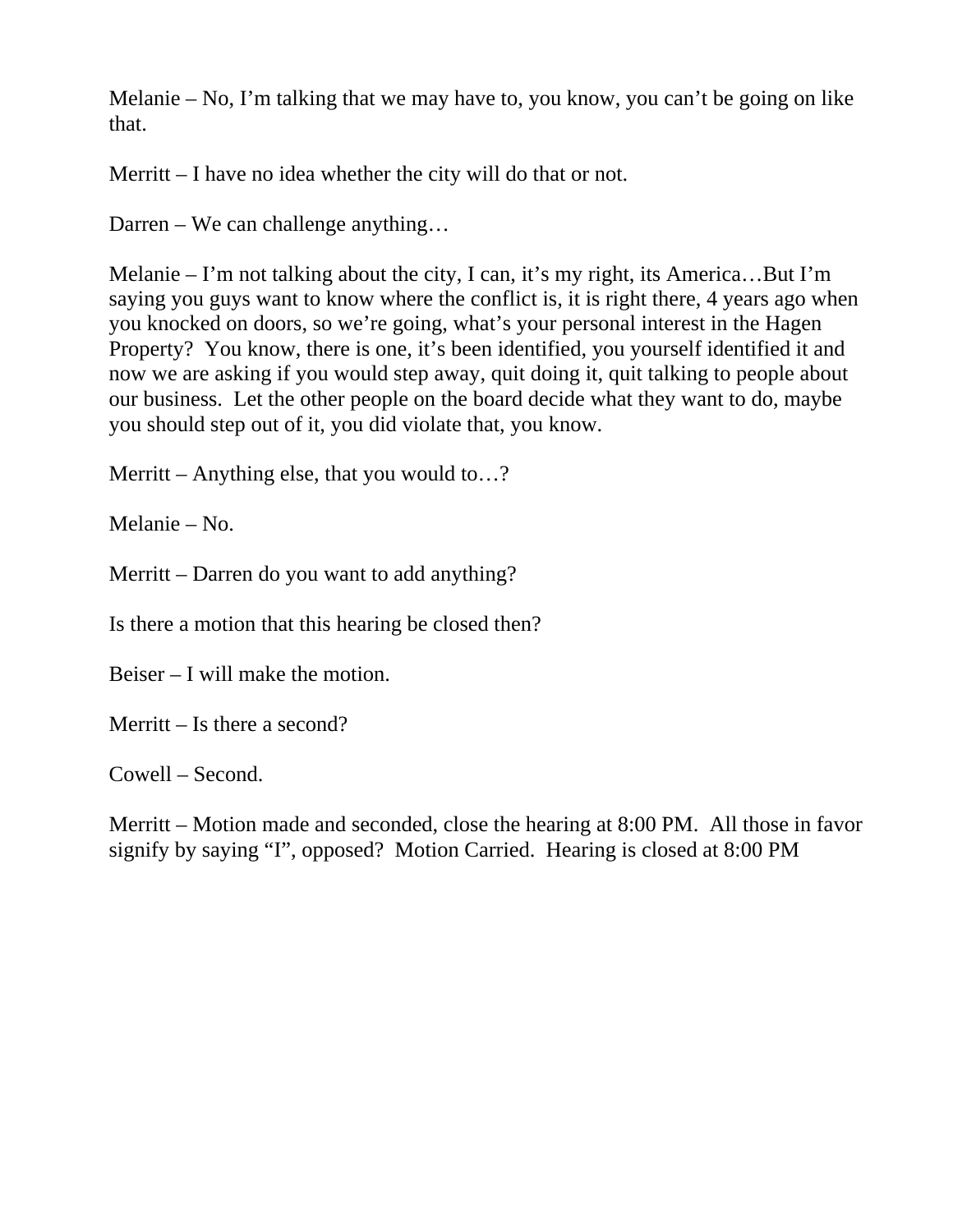## **ZONING AND PLANNING MEETING Regular Meeting June 16, 2008 8:01 P.M.**

*Roll call: Merritt, Beiser, Olson, and Cowell Absent: DeMars Also in attendance: Amber Kniefel, Darren and Melanie Hagen* 

Meeting called to order by Pat Merritt at 8:01 p.m.

Minutes from the May 19, 2008 meeting were read.

Motion by Beiser, seconded by Cowell to accept the May minutes as read. Carried unanimously.

Old Business None.

New Business

Councilmen Thomas asked that the Zoning Board discuss the issue of set back requirements for non-conforming structures. Zoning Board consensus is that if a resident wants to add a conforming addition to a non-conforming structure, it should be allowed. A non-conforming addition would need a variance.

New Sign Ordinance. Zoning Board consensus was to keep the 5 sq. ft. of signage per front foot of lot abutting public right of way.

Consensus of the board to take the advise of the Chamber's suggestion to add verbiage of giving a business that is leaving to take their sign down in 30-60 days after closure instead of the 1 year that is in the proposed ordinance.

Motion by Beiser, seconded by Olson to recommend to the City Council to change the Sign Ordinance as discussed. Carried unanimously.

Discussed the next step for the Land Use.

Next regular meeting is July 21, 2008 at 7:00 PM.

Motion by Olson, seconded by Cowell to adjourn the meeting at 8:59 p.m. Carried Unanimously.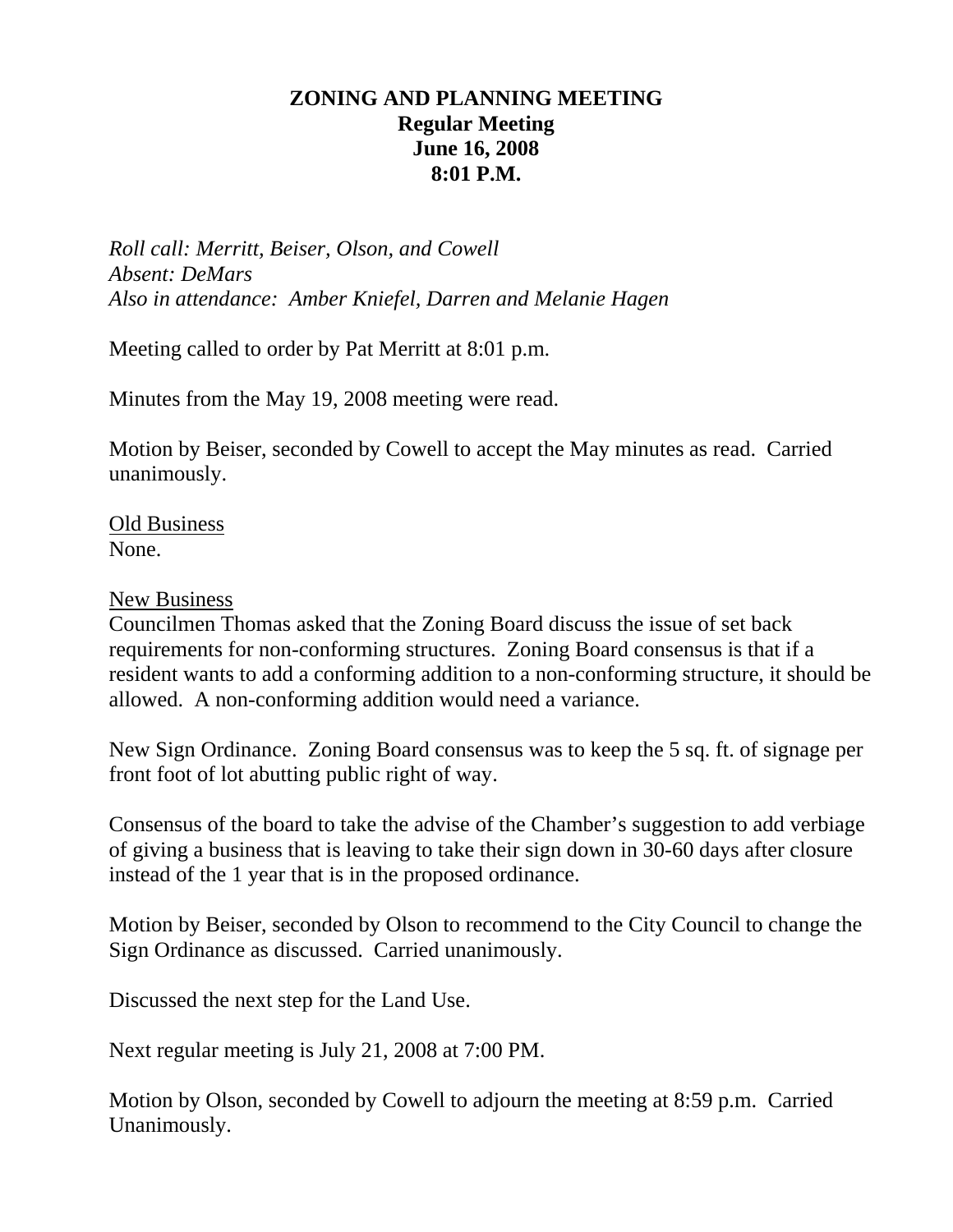#### **ZONING AND PLANNING MEETING Special Meeting – Public Hearing June 19, 2008 7:00 P.M.**

*Roll call: Merritt, Beiser, and Cowell Absent: DeMars and Olson Also in attendance: Amber Kniefel and Joyce Krall* 

Meeting called to order by Pat Merritt at 7:01 p.m.

The purpose of this public hearing is for the citizens of Medford to voice their concerns and ask questions concerning a variance request by Joyce Krall at the property located at 406  $5<sup>th</sup>$  Ave NE. Joyce Krall is requesting to place a fence on the east property line. The fence would also go approximately 24 feet around the back corner. The ordinance states that fences need to be placed at least two feet from the property line.

There is a 15 foot jog at the backside of the house (east to west). All the property pins have been located. The total length of the fence would be 146 feet. The distance between the house and the east lot line is 10 feet. The jog at back lot line is 10 feet from the house.

Joyce Krall believes that both properties would gain value if the fence is installed. The neighbor thinks the fence is a good idea. The neighbor's dogs use the property regularly.

Motion by Beiser, seconded by Cowell to recommend to the City Council to grant the variance based on the fact that the plight of the landowner is due to circumstances unique to the property not created by the landowner; that the back lot line at the corner of the house should have been 25 feet from the house.

Motion amended by Cowell, seconded by Beiser to also request that the fence be at least 5 inches from the ground so there is room to cut her own weeds along the fence line. 2 ayes, 1 nay. Carried.

Motion by Cowell, seconded by Beiser to close the public hearing at 7:25 PM. Carried unanimously.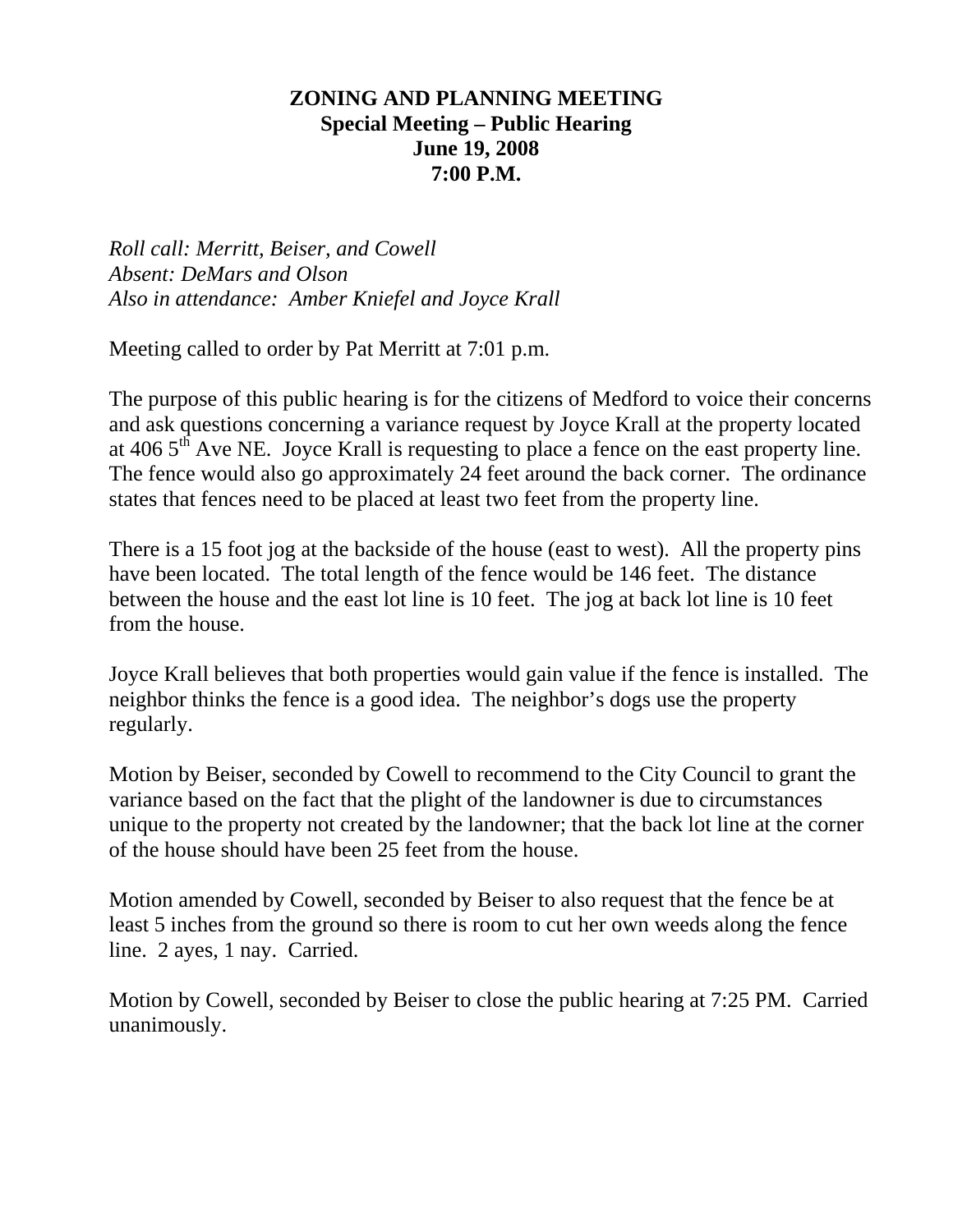## **ZONING AND PLANNING MEETING Public Hearing July 14, 2008 7:00 P.M.**

*Roll call: Merritt, Beiser, Olson and Cowell Absent: DeMars Also in attendance: Amber Kniefel* 

Meeting called to order by Pat Merritt at 7:00 p.m.

Public Hearing scheduled for the citizens of Medford to voice their concerns and ask questions regarding the proposed Sign Ordinance.

Motion by Olson, seconded by Cowell to recommend to the City Council that all zoning permits expire after 1 year. Carried unanimously.

Discussed home for sale signs and election and/or seasonal type signs.

Motion by Olson, seconded by Beiser to discuss the issue with City Council at next joint meeting. See page 10, Subd. 3 L. Carried unanimously.

Motion by Beiser, seconded by Cowell to recommend to the City Council to accept the Sign Ordinance as discussed. Carried unanimously.

Motion by Olson, seconded by Beiser to adjourn the public hearing at 7:17 p.m. Carried Unanimously.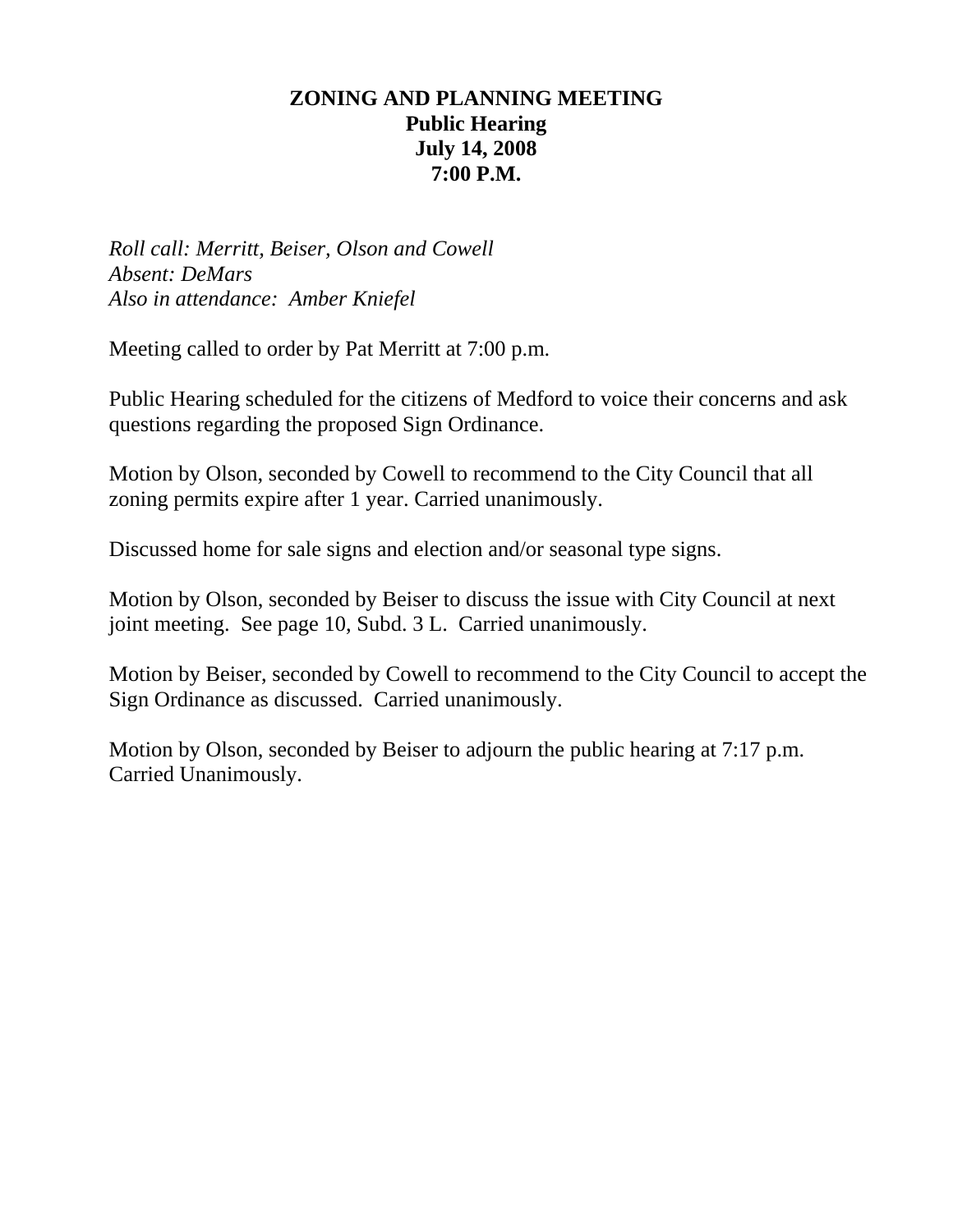### **ZONING AND PLANNING MEETING Regular Meeting July 21, 2008 7:04 P.M.**

*Roll call: Merritt, Beiser, and Cowell Absent: Olson and DeMars Also in attendance: Amber Kniefel, Kym Christiansen, Mark Rahrick, Dan Kaiser, Marie Sexton, Darren and Melanie Hagen* 

Meeting called to order by Pat Merritt at 7:04 p.m.

Minutes from the June 16, 2008 public hearing minutes concerning Wayne Maas were read.

Motion by Cowell, seconded by Beiser to accept the Wayne Maas Public Hearing minutes as read. Carried unanimously.

Minutes from the June 16, 2008 public hearing minutes concerning Land Use Regulations and Zoning Map were read.

Motion by Cowell, seconded by Beiser to accept the Land Use and Zoning Map Public Hearing minutes as read. Carried unanimously.

Minutes from the June 16, 2008 regular meeting minutes were read.

Motion by Cowell, seconded by Beiser to accept the regular meeting minutes as read. Carried unanimously.

Minutes from the June 19, 2008 public hearing minutes concerning Joyce Krall were read.

Motion by Cowell, seconded by Beiser to accept the Joyce Krall Public Hearing minutes as read. Carried unanimously.

Old Business None.

New Business None.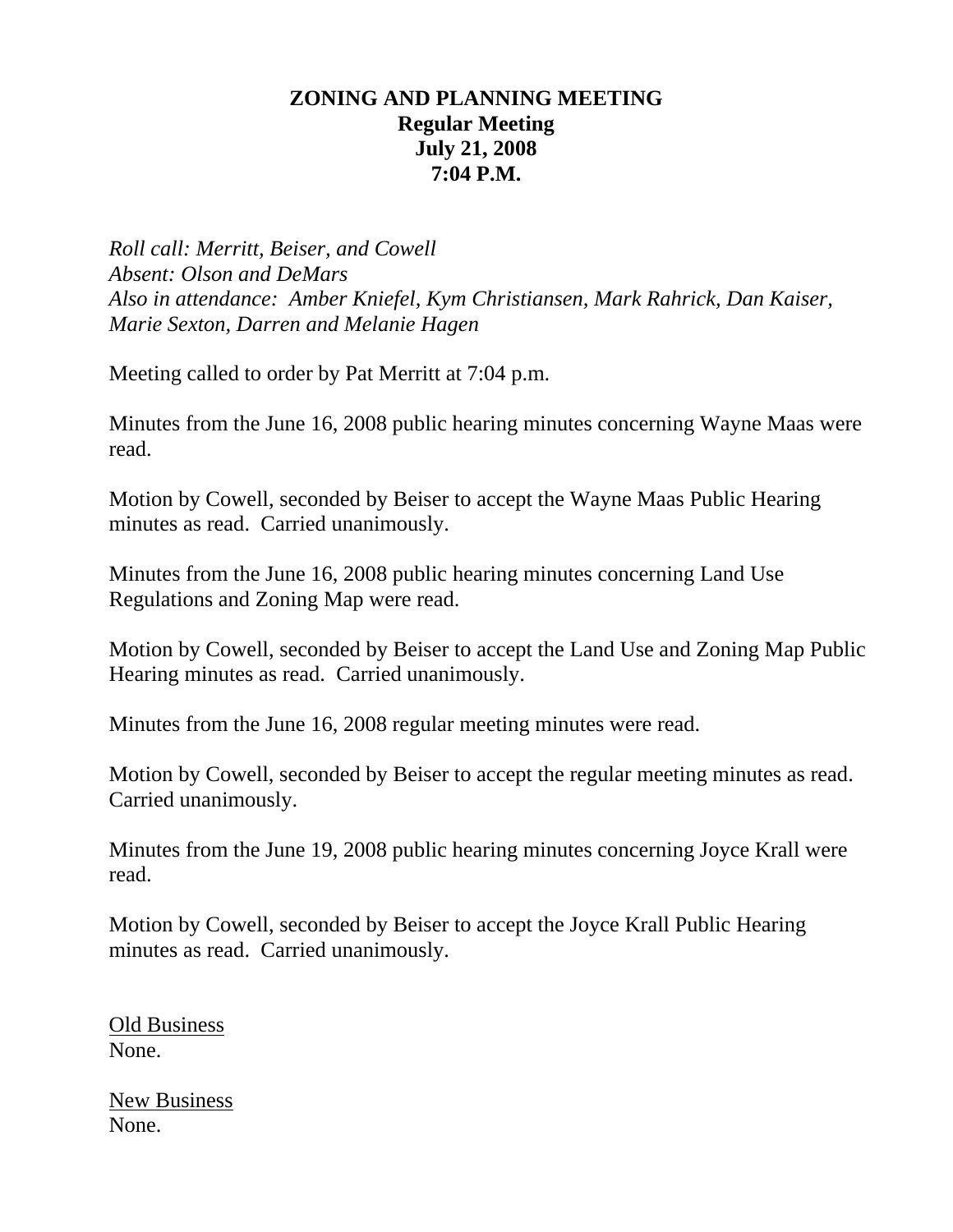Next regular meeting is August 18, 2008 at 7:00 PM.

Motion by Cowell, seconded by Beiser to adjourn the meeting at 7:06 p.m. Carried Unanimously.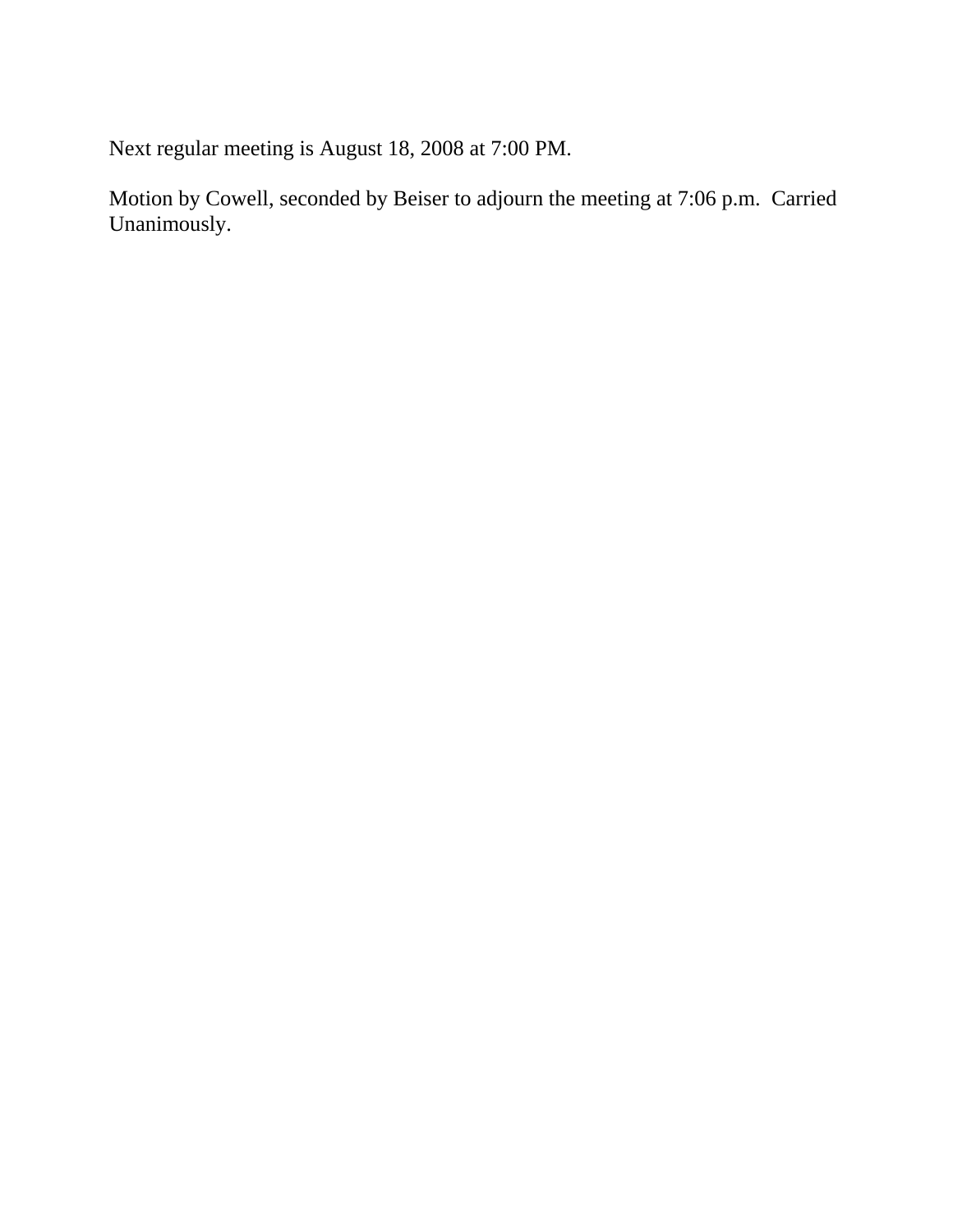## **ZONING AND PLANNING MEETING Regular Meeting August 18, 2008 7:00 P.M.**

*Roll call: Merritt, Beiser, Olson, DeMars and Cowell Absent: None Also in attendance: Amber Kniefel, John Schlichter, Darren and Melanie Hagen, Marie Sexton, Rick Dempsey, Ruth Dempsey, and Brenda DeMars* 

Meeting called to order by Pat Merritt at 7:00 p.m.

Minutes from the July 14, 2008 public hearing and the regular meeting minutes from the July 28, 2008 meetings were read.

Motion by DeMars, seconded by Olson to accept the July minutes as read. Carried unanimously.

Old Business None.

New Business Discussion on 9 foot wall height restrictions for garage walls.

Motion by Olson, seconded by Cowell to recommend to the City Council to take 9 foot wall height limit requirement out of the garage standards of the new ordinance. Carried unanimously.

Next regular meeting is September 15, 2008 at 7:00 PM.

Motion by Beiser, seconded by Cowell to adjourn the meeting at 7:04 p.m. Carried Unanimously.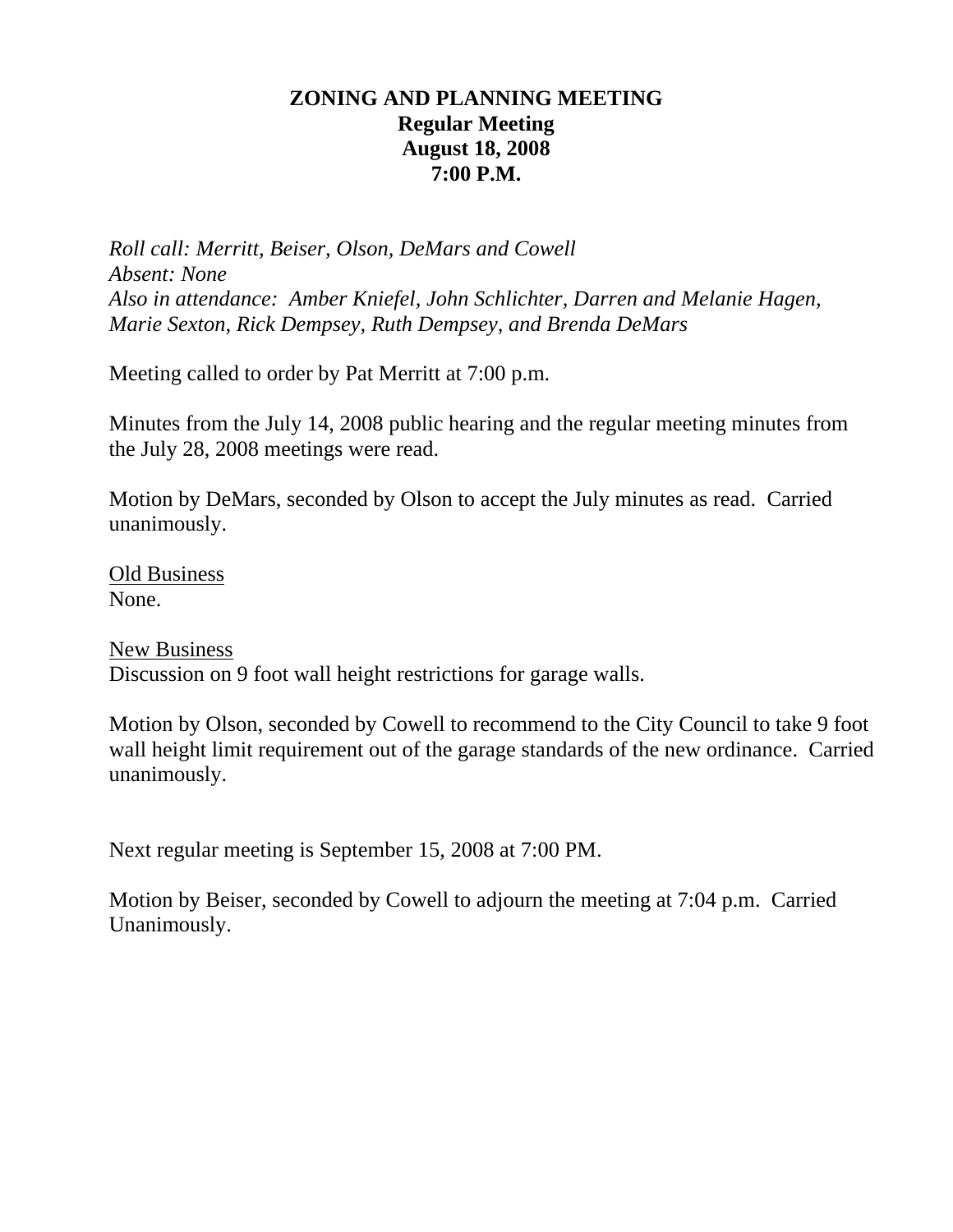## **ZONING AND PLANNING MEETING Special Meeting August 26, 2008 7:00 P.M.**

*Roll call: Merritt, Beiser, Olson and Cowell Absent: DeMars Also in attendance: Amber Kniefel* 

Meeting called to order by Pat Merritt at 7:05 p.m.

Special Meeting of the Planning and Zoning Board was called to discuss the proposed sign ordinance.

Discussion of the maximum size limit of one sign within each zoning district.

Motion by Beiser, seconded by Cowell to recommend to the City Council to remove the maximum size limit of 650 sq. ft. for a single sign on pages 11 and 12 within the C3 and I 2 zoning districts. Carried unanimously.

Discussion of the maximum size of a single sign in the I1 and C1 zoning districts.

Motion by Olson, seconded by Beiser to recommend to the City Council to allow the maximum size for a single size in the I1 and C1 zoning districts be 64 sq. ft and 68 sq. ft. for the total of all signs plus 2 square feet per front foot of lot abutting a public rightof-way in excess of 100 feet. Carried unanimously.

Discussion of using the words parcel versus premises.

Motion by Olson, seconded by Beiser to recommend to the City Council to use the word parcel throughout the sign ordinance to be consistent. Carried unanimously.

Motion by Beiser, seconded by Cowell to adjourn the public hearing at 7:37 p.m. Carried Unanimously.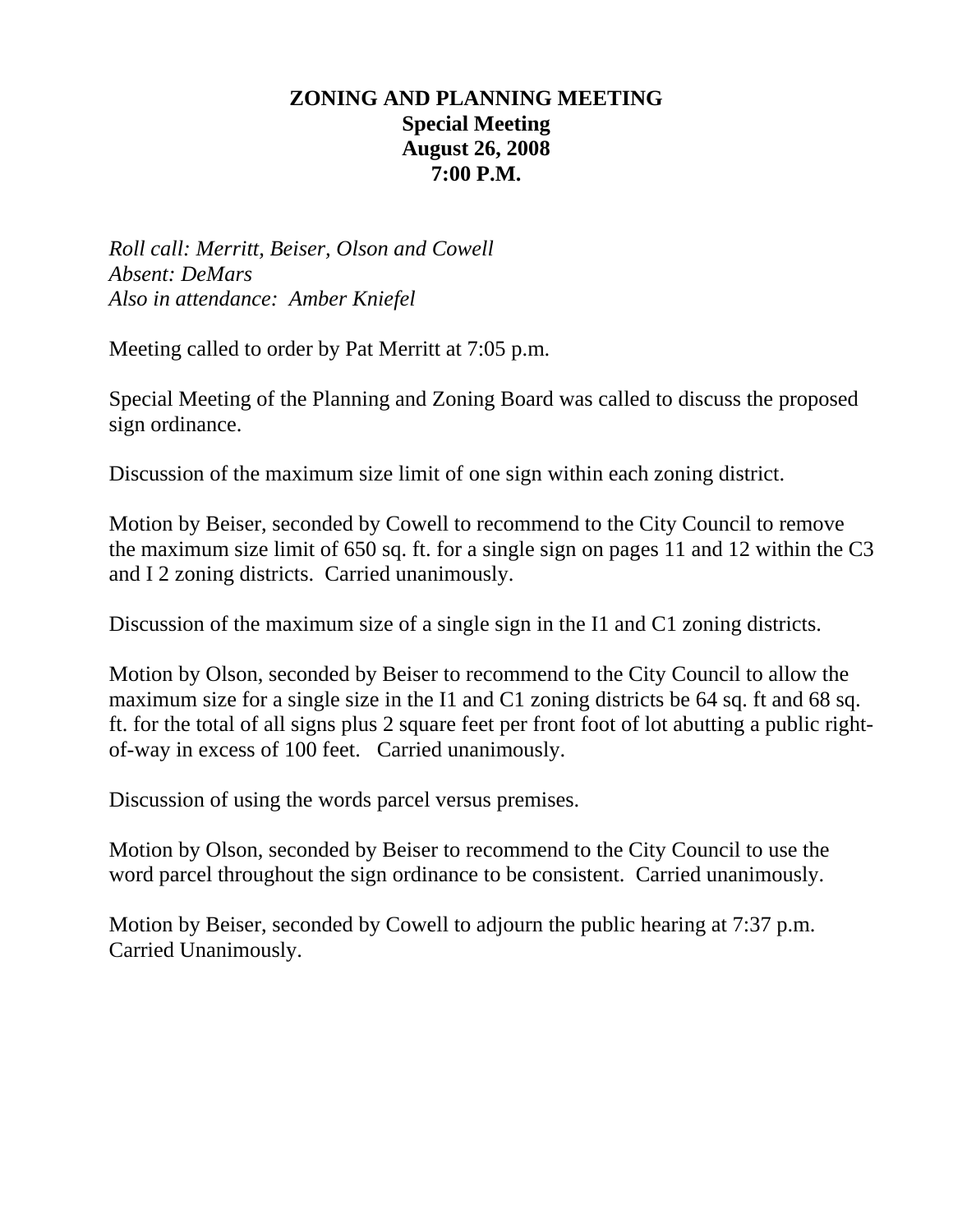## **ZONING AND PLANNING MEETING Regular Meeting September 15, 2008 7:00 P.M.**

*Roll call: Merritt, Beiser, Olson, and Cowell Absent: DeMars Also in attendance: None* 

Meeting called to order by Pat Merritt at 7:00 p.m.

Minutes from the August 18, 2008 regular meeting and the August 26, 2008 special meeting were read.

Motion by Cowell, seconded by Olson to accept the August minutes as read. Carried unanimously.

#### Old Business

A lengthy discussion was held about digital display signs about where they should be allowed and how they should be enforced.

Motion by Beiser, seconded by Cowell to recommend to the City Council that digital display signs be allowed in C-3 and I-2 zoning districts. Carried unanimously.

New Business None.

Next regular meeting is October 20, 2008 at 7:00 PM.

Motion by Cowell, seconded by Olson to adjourn the meeting at 7:35 p.m. Carried Unanimously.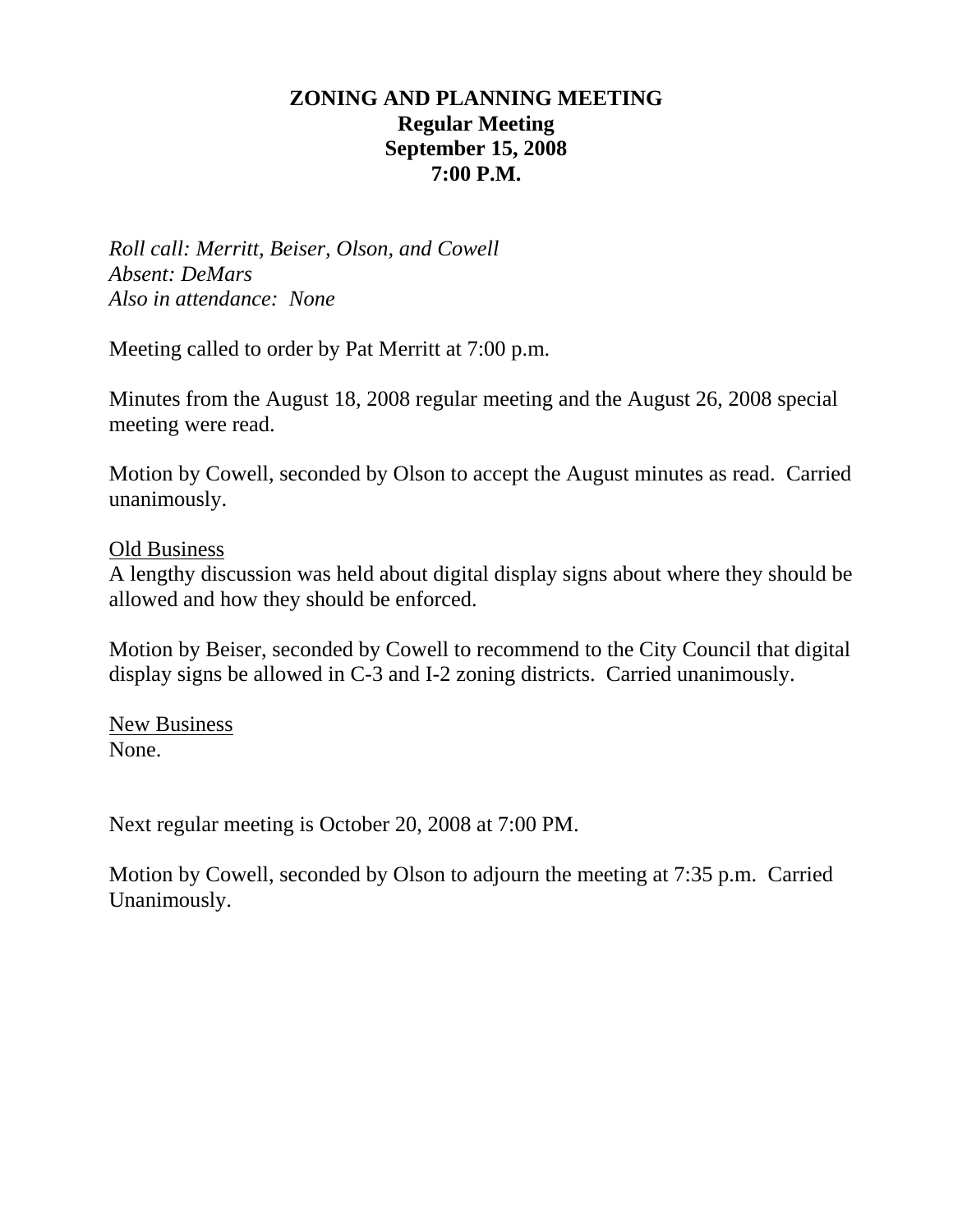## **ZONING AND PLANNING MEETING Public Hearing October 20, 2008 7:00 P.M.**

*Roll call: Merritt, Beiser, Olson, and Cowell Absent: DeMars Also in attendance: Amber Kniefel, Ernie and Audry Landon* 

Meeting called to order by Pat Merritt at 7:00 p.m.

Public Hearing scheduled for the citizens of Medford to voice their concerns and ask questions regarding two variance requests from Ernie and Audry Landon. The property address is 406 S Main Street.

Discussion of the first variance request was for an eight foot porch to be built on the front of the house. The variance would be for three feet on the west side. The house sits back approximately 74 ½ feet from the center of main street. The Zoning Board discussed four questions concerning variance requests:

1. Is asking for an eight foot deck (three foot variance) on the front of Mr. Landon's house a reasonable request? Consensus of the zoning board, YES.

2. Is the plight of the landowner due to circumstances unique to the property? Consensus of the zoning board, YES.

3. Would granting the variance alter the essential character of the neighborhood? Consensus of the zoning board, NO.

4. Pursuant to the Zoning Ordinance, would granting the variance have a material effect upon the health or safety of persons residing or working in the neighborhood? Consensus of the zoning board, NO.

Motion by Cowell, seconded by Olson to recommend to the City Council to grant the three foot variance request for the front porch/deck. Carried unanimously.

Discussion of the second variance request for the property located at 406 S Main was for a two foot variance on the south side of the property for installation of a fence. Mr. Landon has approximately 39" from the south side of his house to the property line. He is requesting a chain link fence to be built close to the property line in order to have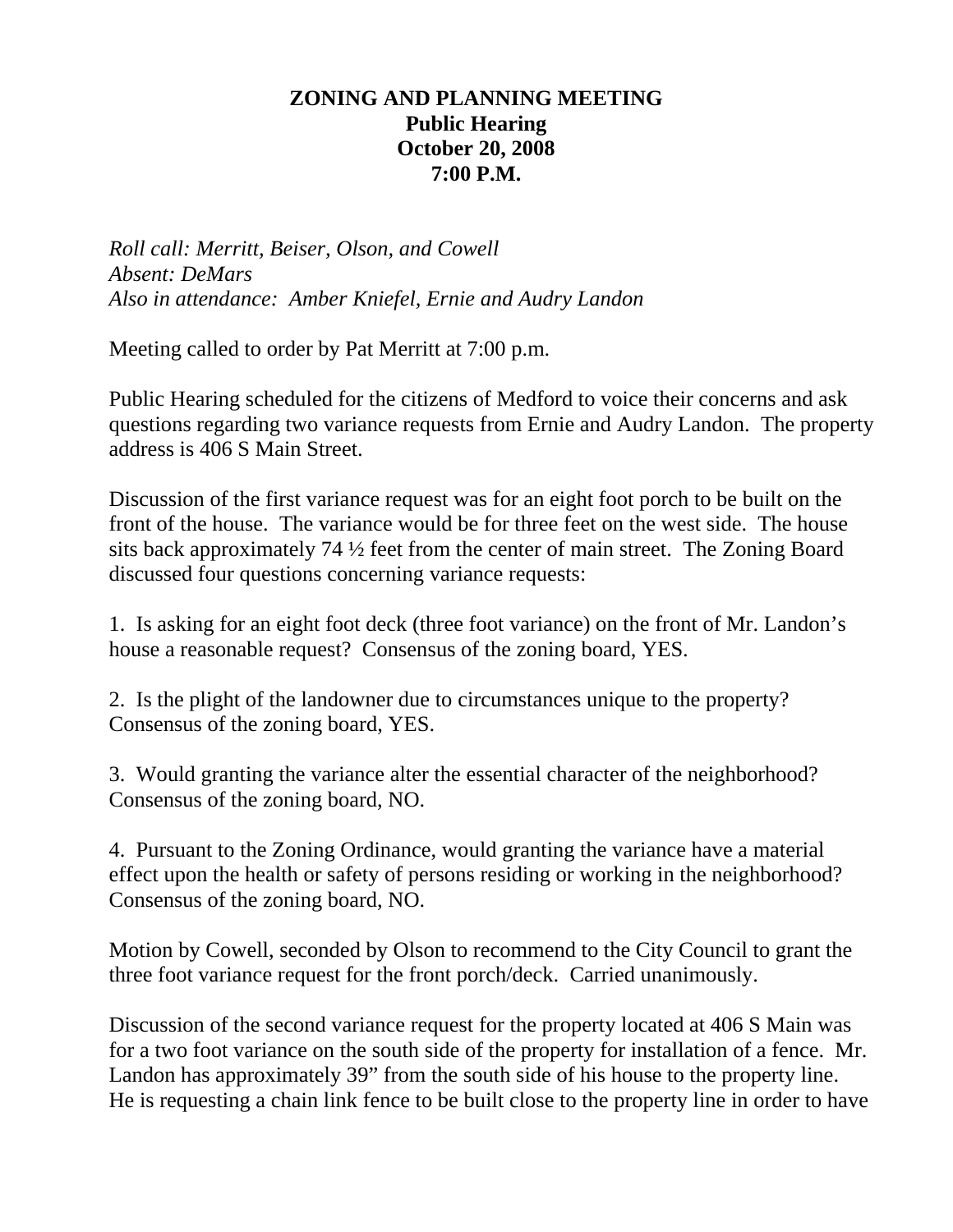enough room to mow the lawn. Mr. Landon's intentions are to build a chain link fence now, and in the future, change the fence to a wood, privacy fence.

The Zoning Board discussed four questions concerning variance requests:

1. Is asking for a two foot variance on the south side of Mr. Landon's property for installation of a fence a reasonable request? Consensus of the zoning board, YES.

2. Is the plight of the landowner due to circumstances unique to the property? Consensus of the zoning board, YES.

3. Would granting the variance alter the essential character of the neighborhood? Consensus of the zoning board, NO.

4. Pursuant to the Zoning Ordinance, would granting the variance have a material effect upon the health or safety of persons residing or working in the neighborhood? Consensus of the zoning board, NO.

Motion by Beiser, seconded by Cowell to recommend to the City Council to grant the variance request for installation of a fence to be built no closer than 2 inches from the property line. Carried unanimously.

Motion by Beiser, seconded by Cowell to adjourn the public hearing at 7:23 p.m. Carried Unanimously.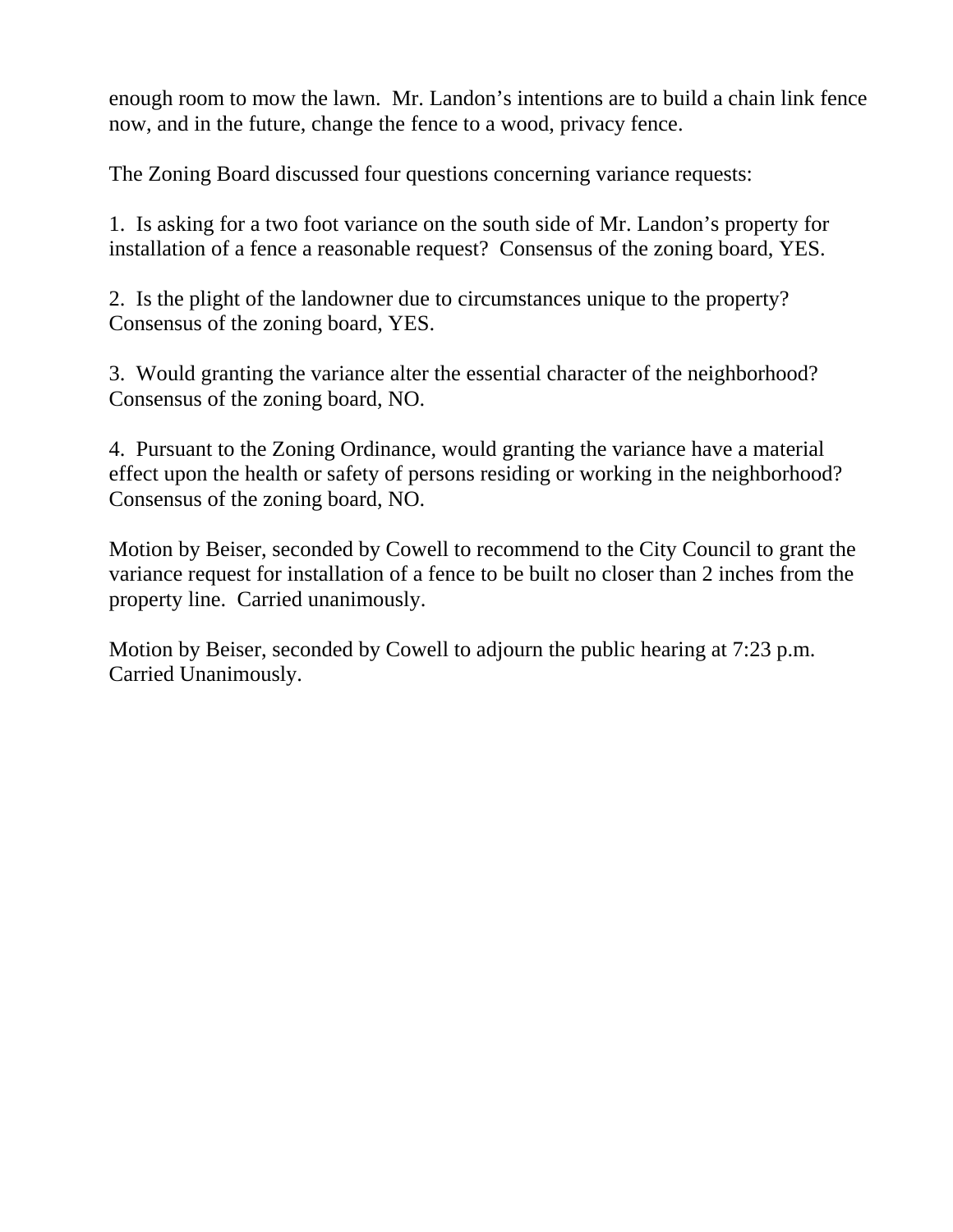# **ZONING AND PLANNING MEETING Regular Meeting October 20, 2008**

*Roll call: Merritt, Beiser, Olson, and Cowell Absent: DeMars Also in attendance: Amber Kniefel* 

Meeting called to order by Pat Merritt at 7:24 p.m.

Minutes from the September 15, 2008 regular meeting were read.

Motion by Beiser, seconded by Cowell to accept the September minutes as read. Carried unanimously.

Old Business None.

New Business

Discussion of code enforcement and how Steele County Law Enforcement could help. No action taken.

Next regular meeting is November 17, 2008 at 7:00 PM.

Motion by Olson, seconded by Beiser to adjourn the meeting at 7:35 p.m. Carried Unanimously.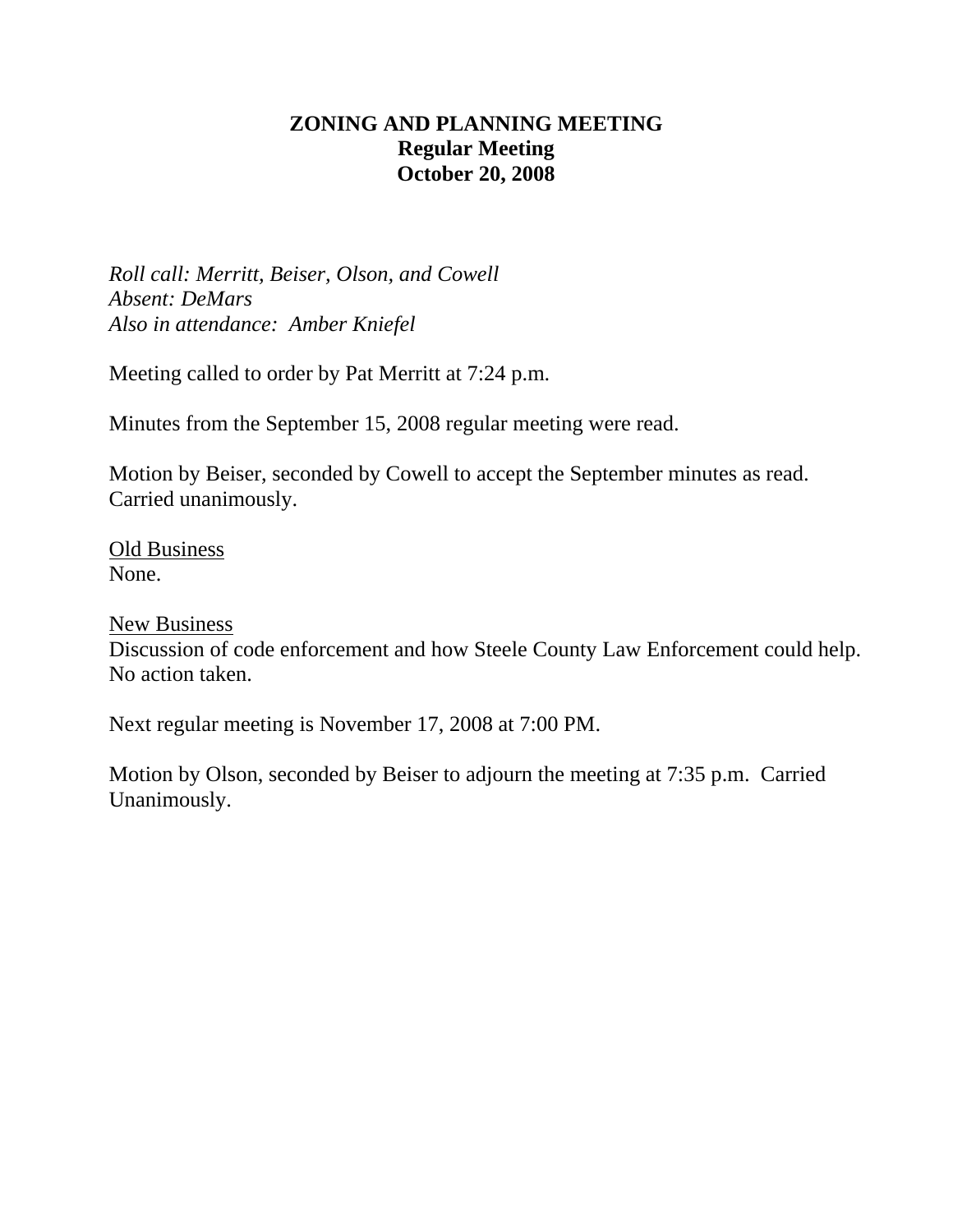#### **ZONING AND PLANNING MEETING Public Hearing November 17, 2008 7:00 P.M.**

*Roll call: Merritt, Beiser, Olson, and Cowell Absent: DeMars Also in attendance: Amber Kniefel, Dalton and Hailey Beiser, Harry Buerman, and Paul Borash* 

Meeting called to order by Pat Merritt at 7:00 p.m.

Public Hearing scheduled for the citizens of Medford to voice their concerns and ask questions regarding the conditional use permit at the Medford Township Hall.

Harry Buerman, representing Medford Township, asked the Zoning Board to consider removing condition #3 from the conditional use permit. Condition #3 states that Medford Township cannot rent out the building to any others.

Motion by Beiser, seconded by Olson to recommend to the City Council to grant the renewal of the conditional use permit with the change to eliminate condition #3 for the Medford Township Hall. Carried unanimously.

Motion by Olson, seconded by Cowell to adjourn the public hearing at 7:05 p.m. Carried Unanimously.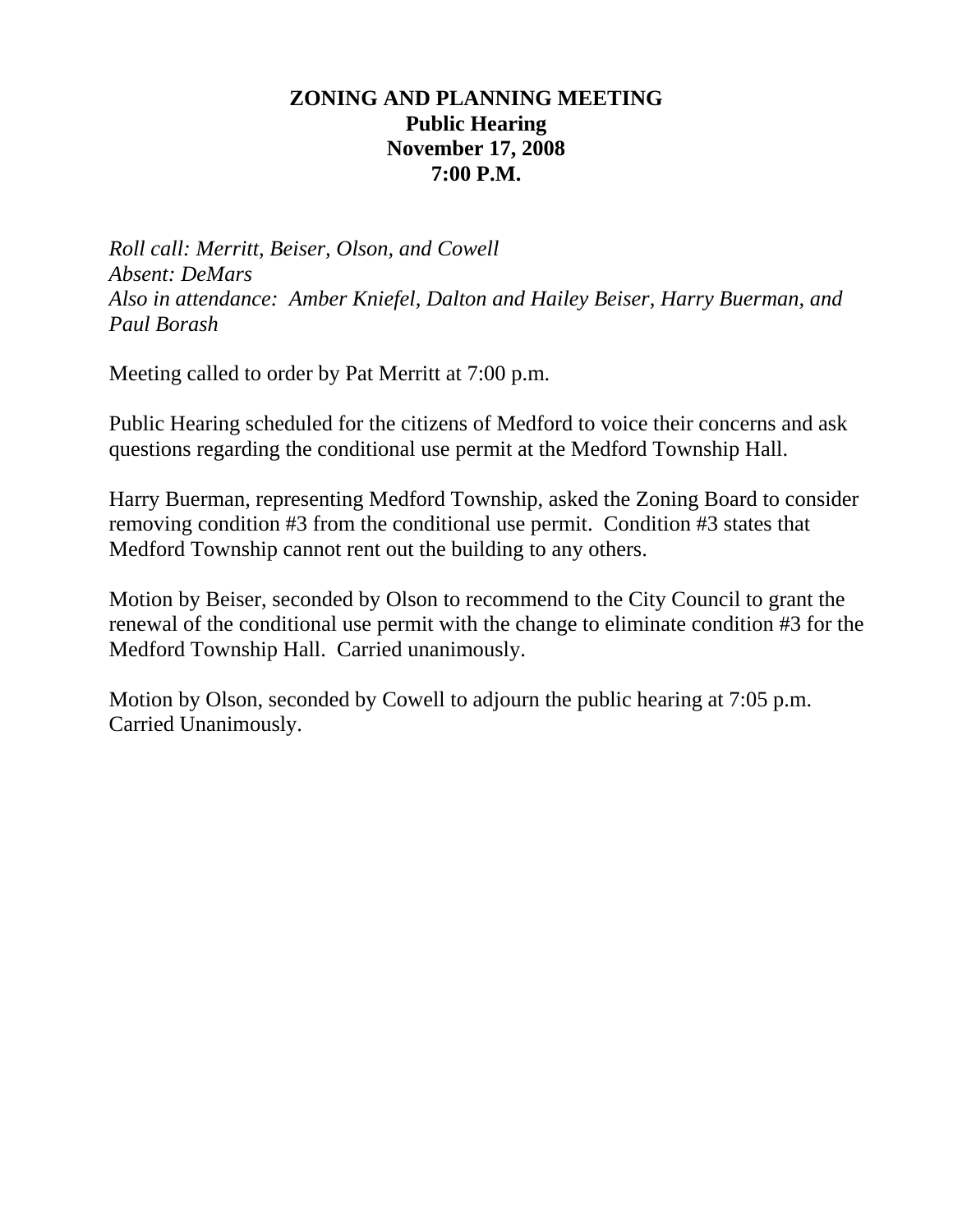## **ZONING AND PLANNING MEETING Public Hearing November 17, 2008 7:00 P.M.**

*Roll call: Merritt, Beiser, Olson, and Cowell Absent: DeMars Also in attendance: Amber Kniefel, Dalton and Hailey Beiser, Harry Buerman, and Paul Borash* 

Meeting called to order by Pat Merritt at 7:09 p.m.

Public Hearing scheduled for the citizens of Medford to voice their concerns and ask questions regarding the conditional use permit at the Medford Funeral Home.

There were no comments or questions from the public.

Motion by Cowell, seconded by Beiser to recommend to the City Council to grant the renewal of the conditional use permit for the Medford Funeral Home. Carried unanimously.

Motion by Beiser, seconded by Olson to adjourn the public hearing at 7:16 p.m. Carried Unanimously.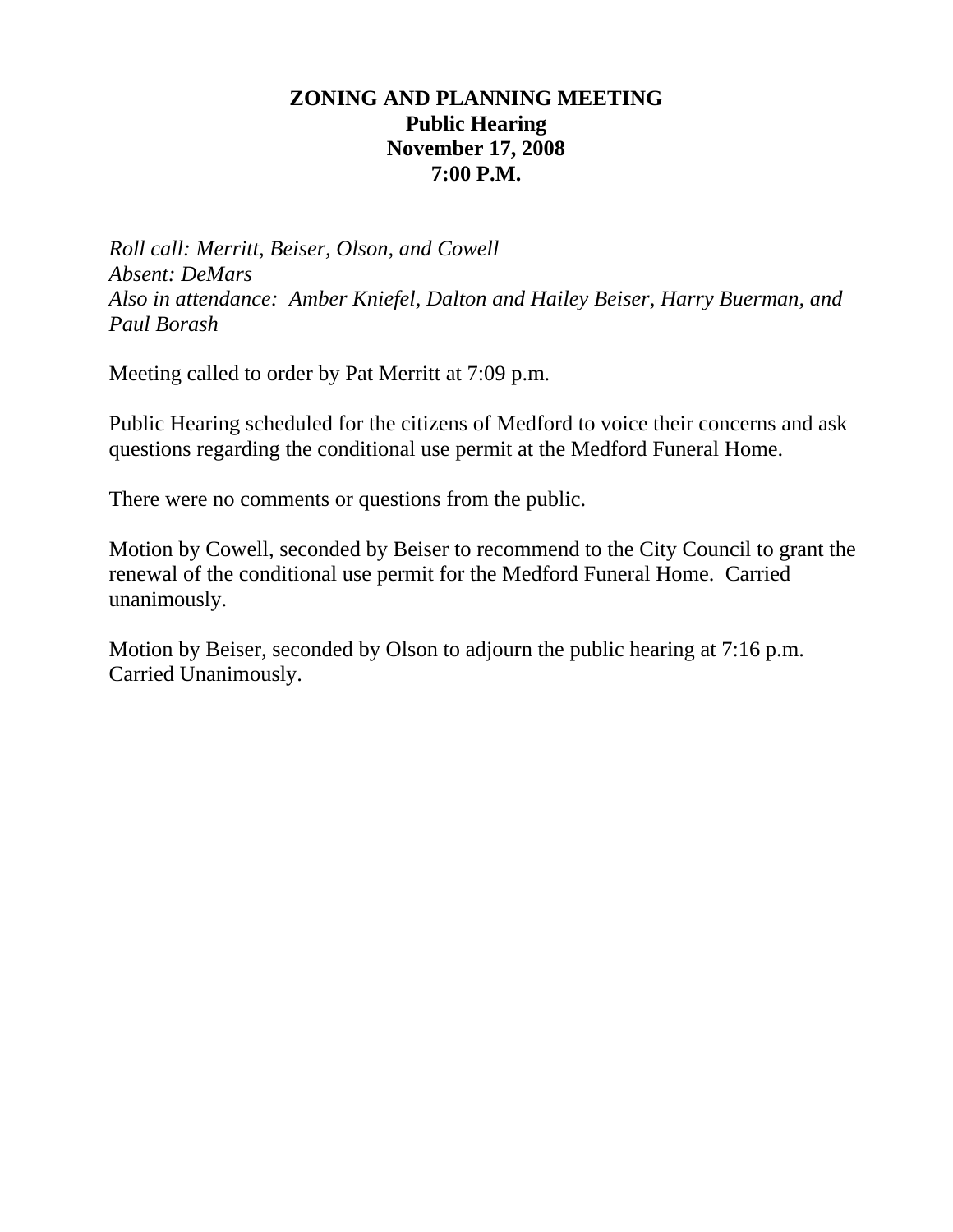#### **ZONING AND PLANNING MEETING Regular Meeting November 17, 2008**

*Roll call: Merritt, Beiser, Olson, and Cowell Absent: DeMars Also in attendance: Amber Kniefel, Dalton and Hailey Beiser* 

Meeting called to order by Pat Merritt at 7:16 p.m.

Minutes from the October 20, 2008 public hearing were read.

Two changes need to be made to the public hearing minutes: 1. Adding the property address to the second variance request. 2. Add the specifics that the fence can be built no closer than 2 inches from the property line.

Motion by Olson, seconded by Cowell to make the 2 corrections to the public hearing minutes from October 20, 2008. Carried unanimously.

Minutes from the October 20, 2008 regular meeting were read.

Motion by Olson, seconded by Beiser to accept the October minutes as read. Carried unanimously.

Old Business None.

New Business None.

Three public hearings will be scheduled for December 15, 2008.

Next regular meeting is December 15, 2008 at 7:00 PM.

Motion by Beiser, seconded by Olson to adjourn the meeting at 7:26 p.m. Carried Unanimously.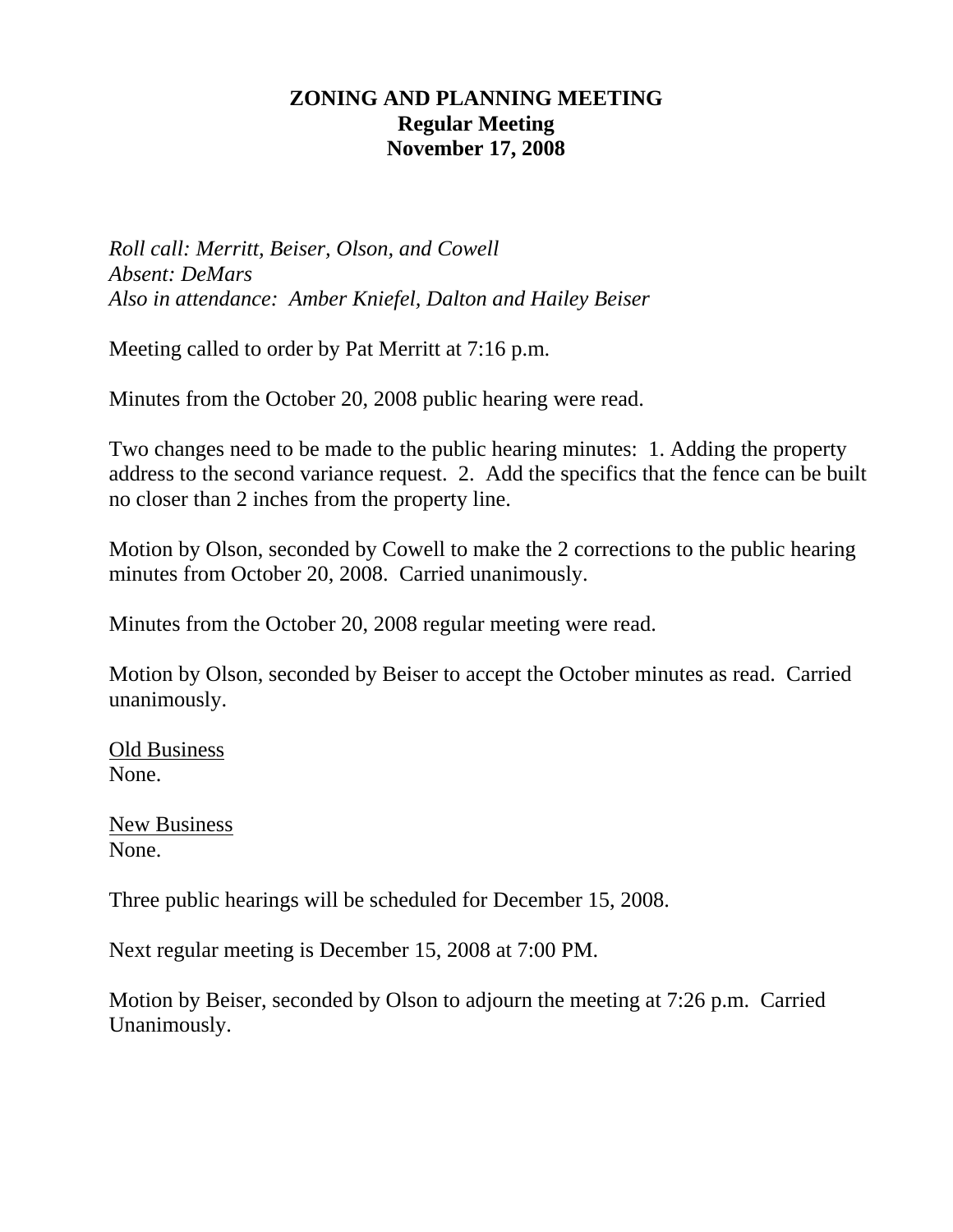#### **ZONING AND PLANNING MEETING Public Hearing December 15, 2008 7:00 P.M.**

*Roll call: Merritt, Beiser, Olson, DeMars, and Cowell Absent: None Also in attendance: Amber Kniefel, Danny Thomas, Jerome and Marie Sexton, Andrew Miller* 

Meeting called to order by Pat Merritt at 7:00 p.m.

Public Hearing scheduled for the citizens of Medford to voice their concerns and ask questions regarding the recording and conveying of real property located at 505 S Main St, Medford. The request is for a lot split of an existing lot to make a new buildable lot.

Amber Kniefel presented a Certificate of Survey received from Danny Thomas's attorney. Section 4.51 of the City Code outlines the requirements for recording and conveying real property. The Zoning Board needs to determine if the lot split creates a buildable lot.

Danny Thomas stated that he has no intentions of building on the lot at this time.

Andrew Miller requested to see the survey. He had no concerns with the lot split.

The public input portion of the public hearing was concluded.

Discussion of the Zoning Board was that the lot split will create a buildable lot.

Motion by Cowell, seconded by Olson to recommend to the City Council to approve the request made by Danny Thomas to record and convey the property to create a new buildable lot. Carried unanimously.

Motion by Olson, seconded by Cowell to adjourn the public hearing at 7:05 p.m. Carried Unanimously.